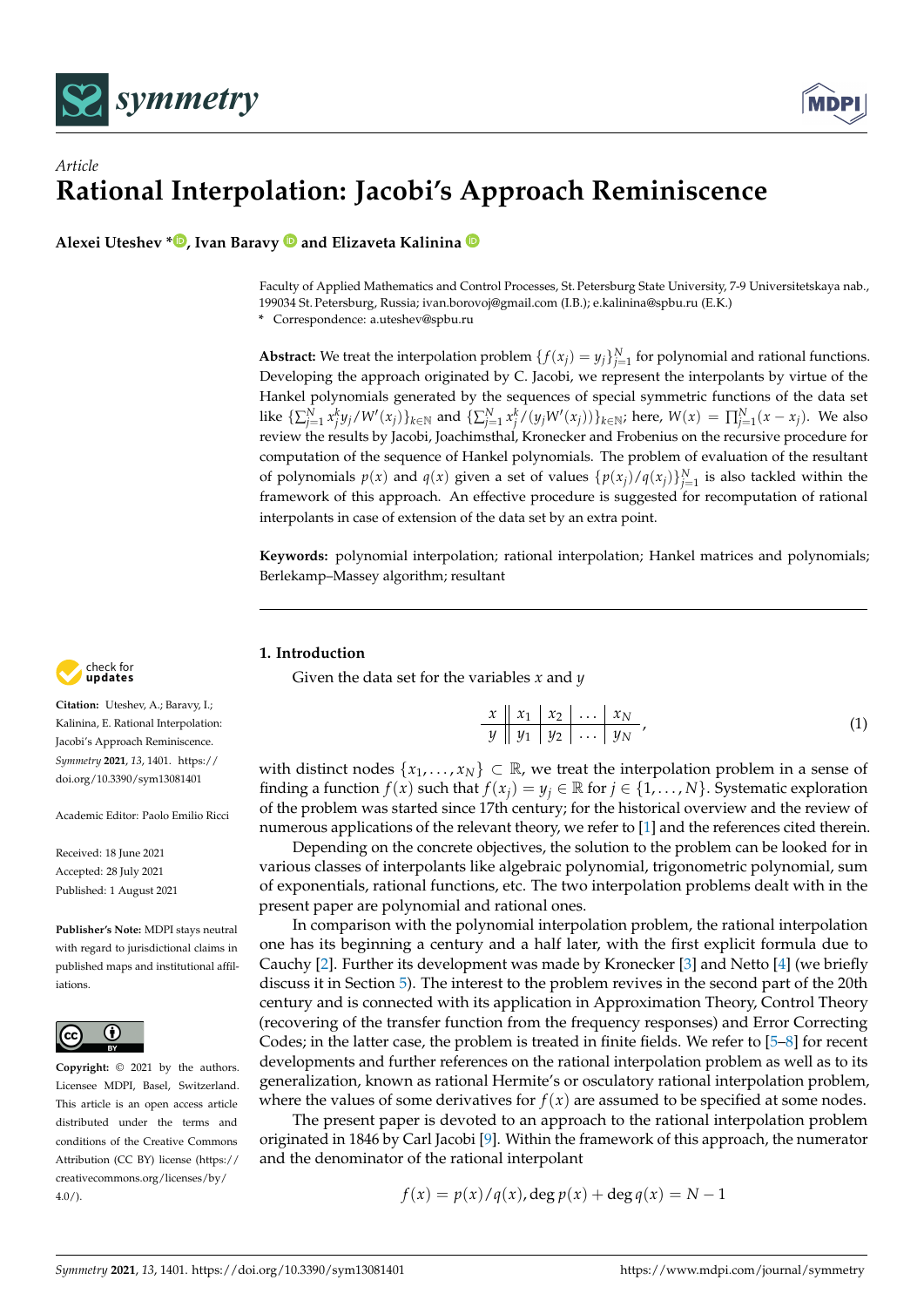$$
\mathcal{H}_k(x) = \begin{vmatrix} c_0 & c_1 & c_2 & \dots & c_k \\ c_1 & c_2 & c_3 & \dots & c_{k+1} \\ \vdots & \vdots & \vdots & & \vdots \\ c_{k-1} & c_k & c_{k+1} & \dots & c_{2k-1} \\ 1 & x & x^2 & \dots & x^k \end{vmatrix}.
$$
 (2)

with the entries  $\{c_0, c_1, \ldots, c_{2k-1}\} \subset \mathbb{C}$  called its generators. Numerator and denominator of the rational interpolant can be expressed as Hankel polynomials of appropriate orders with the generating sequences chosen in the form of suitable symmetric functions of the data set  $(1)$ , namely

<span id="page-1-1"></span>
$$
\widetilde{\tau}_k = \sum_{j=1}^N \frac{1}{y_j} \frac{x_j^k}{W'(x_j)} \quad \text{and} \quad \tau_k = \sum_{j=1}^N y_j \frac{x_j^k}{W'(x_j)} \quad \text{for } k \in \{0, 1, \dots\}
$$
 (3)

correspondingly; here  $W(x) = \prod_{j=1}^{N} (x - x_j)$ . Jacobi's approach has not got much attention and further development in modern computational mathematics; perhaps the only exception is the paper [\[10\]](#page-33-7). This disregard is probably caused by an evident computational bottleneck, namely the computation of a parameter dependent determinant. In case of its large order, it is not a trivial task.

Fortunately a specific structure of the involved determinants helps a lot: there exists a recursive procedure for the Hankel polynomial computation. It is based on the identity linking the Hankel determinants of three consecutive orders:

<span id="page-1-0"></span>
$$
A_k \mathcal{H}_{k-2}(x) + (B_k - x) \mathcal{H}_{k-1}(x) + \frac{1}{A_k} \mathcal{H}_k(x) \equiv 0, \tag{4}
$$

here,  $A_k$  and  $B_k$  are some constants that can be expressed via the coefficients of  $\mathcal{H}_{k-2}(x)$ and H*k*−<sup>1</sup> (*x*). Formula [\(4\)](#page-1-0) looks similar to the recurrent formula connecting orthogonal polynomials. It is indeed the case for the positive definite Hankel matrix, i.e., under this condition, the Hankel polynomials  $\mathcal{H}_1(x), \mathcal{H}_2(x), \ldots$  are orthogonal with respect to the inner product introduced via this matrix taken as the Gram matrix. In [\[11\]](#page-33-8), this idea was extended to the Hankel matrices with the non-zero leading principal minors. Application of the recursive procedures for computation of the sequences of Hankel polynomials to the rational interpolation problem provides one with an opportunity to efficiently compute not only a single interpolant, but the whole family of fractions with all possible combinations of degrees for the numerator and the denominator satisfying the restriction  $\deg p(x) + \deg q(x) = N - 1.$ 

One issue of this scheme should be additionally discussed, namely constants' evaluation in [\(4\)](#page-1-0). For the classical orthogonal polynomials or for their counterparts from [\[11\]](#page-33-8), this is done via the inner product computations involving polynomials  $\mathcal{H}_{k-1}(x)$  and  $x\mathcal{H}_{k-1}(x)$ . However, there exists an alternative algorithm for the computation of the constants in [\(4\)](#page-1-0). Surprisingly, this version of the identity [\(4\)](#page-1-0) is also related to Jacobi with the original idea outlined in his paper [\[12\]](#page-33-9) as of 1836, and further complete treatment executed by his disciple Ferdinand Joachimsthal [\[13\]](#page-33-10). This approach is free of the orthogonality concept and is based on purely determinantal formalism.

The present paper is organized as follows. We first discuss the properties of Hankel polynomials in Section [3](#page-4-0) starting with the Jacobi–Joachimsthal result. The first two of the present authors have excavated this result and published it with the original Joachimsthal's proof in the paper [\[14\]](#page-33-11). For the convenience of a reader of the present paper, we decided to include an English translation of the proof (original Jacobi's paper was written in Latin, Joachimsthal's—in German, the paper [\[14\]](#page-33-11) is in Russian). Further investigation of the 19th century heredity, results in discovering the generalization of the Jacobi–Joachimsthal result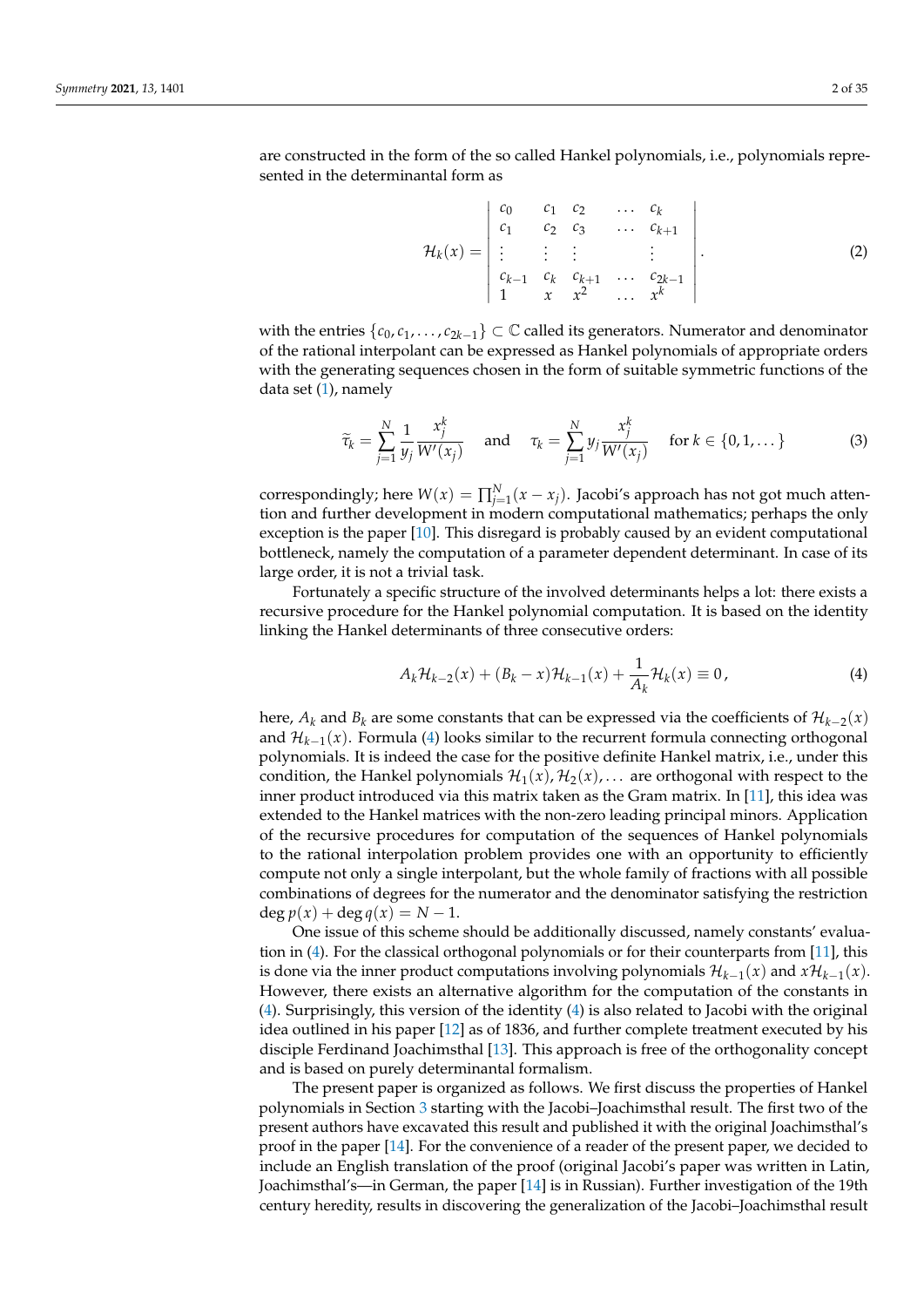(the cases of degeneracy of  $(4)$  like, for instance,  $A_k = 0$ ) in the works by Kronecker and Frobenius [\[15\]](#page-33-12); we include their results in Section [3.](#page-4-0) The necessity in detailed presentation of this classical algebra material (with the exception of Theorem [8,](#page-11-0) which is due to the present authors) is justified by its complete forgetfulness in the next two centuries. Indeed, we failed to find any references to them either in the monographs [\[16](#page-33-13)[–18\]](#page-33-14) or even in research papers. This state of affairs might seem unfair, but not an extraordinary one, if not for one circumstance. As a matter of fact, the referred results should be treated as the gist of the algorithm, which is nowadays known as the *Berlekamp–Massey algorithm* [\[19,](#page-33-15)[20\]](#page-33-16); it was suggested for the decoding procedure in Bose–Chaudhury–Hocquenghem (BCH) codes and for finding the minimal polynomial of a linear recurrent sequence.

The deployment of this Hankel polynomial formalism to the main problem of the paper is started in Section [4](#page-13-0) with the treatment of the polynomial interpolation. We discuss here some properties of the sums like [\(3\)](#page-1-1), i.e., *symmetric functions* of the data set. The rational interpolant construction is dealt with in Section [5](#page-18-0) where the efficiency of the two approaches (i.e., Jacobi–Joachimsthal and orthogonality-based) for computation of the Hankel polynomial via [\(4\)](#page-1-0) is discussed.

The results of Sections [6](#page-24-0) and [7](#page-27-0) should be regarded as completely original. In Section [6,](#page-24-0) we deal with the question which relates to the uniqueness problem for the rational in-terpolation. Having the data set [\(1\)](#page-0-0) generated by some rational fraction  $p(x)/q(x)$  with  $\deg p(x) + \deg q(x) = N - 1$ , is it possible to establish that the fraction is irreducible, (or, equivalently, that polynomials  $p(x)$  and  $q(x)$  do not possess a common zero) avoiding, as an intermediate step, their explicit representation? The question is equivalent to the possibility of expressing the *resultant* of polynomials  $p(x)$  and  $q(x)$  in terms of the entries of the data set [\(1\)](#page-0-0). We prove that the resultant can be expressed in the form of an appropriate Hankel determinant generated by any of the sequences [\(3\)](#page-1-1).

In Section [7,](#page-27-0) we present an effective procedure for recomputation of Hankel polynomials for the data set [\(1\)](#page-0-0) complemented by an additional point. It turns out that generically the *k*th order Hankel polynomial composed for the extended data set can be expressed as a linear combination of two of its counterparts (of the orders *k* and *k* − 1) constructed for the initial set [\(1\)](#page-0-0).

Relationship of the Jacobi's approach to the rational interpolation problem with that one based on barycentric formula [\[6,](#page-33-17)[21\]](#page-33-18) is discussed in Section [8.](#page-29-0)

In Section [9,](#page-30-0) we briefly outline an application of the Hankel polynomial formalism to the problems of Coding Theory. We address here the *Berlekamp–Welch algorithm* [\[22\]](#page-33-19) for the error detection and correction in a data sequence.

# <span id="page-2-1"></span>**2. Algebraic Preliminaries**

For the convenience of further references, we recall here some auxiliary results from the Matrix theory and Polynomial Field theory.

<span id="page-2-0"></span>**Theorem 1** (Kronecker [\[23](#page-33-20)[,24\]](#page-33-21))**.** *If in a given matrix a certain* r*th order minor is not zero, and all the*  $(\mathfrak{r} + 1)$ *th* order minors containing that  $\mathfrak{r}$ *th* order minor are zero, then all the  $(\mathfrak{r} + 1)$ *th* minors *are zero, and, therefore, the rank of the matrix equals* r*.*

**Theorem 2** (Sylvester [\[16\]](#page-33-13))**.** *For a square matrix A of the order n denote by*

$$
A \begin{pmatrix} i_1 & i_2 & \dots & i_n \\ j_1 & j_2 & \dots & j_n \end{pmatrix}
$$

*its minor standing in the rows i*1, *i*2, . . . , *i<sup>k</sup> and in the columns j*1, *j*2, . . . , *j<sup>k</sup> . The following Sylvester's identity is valid:*

$$
A\begin{pmatrix} 1 & 2 & \dots & n-2 \\ 1 & 2 & \dots & n-2 \end{pmatrix} \cdot \det A
$$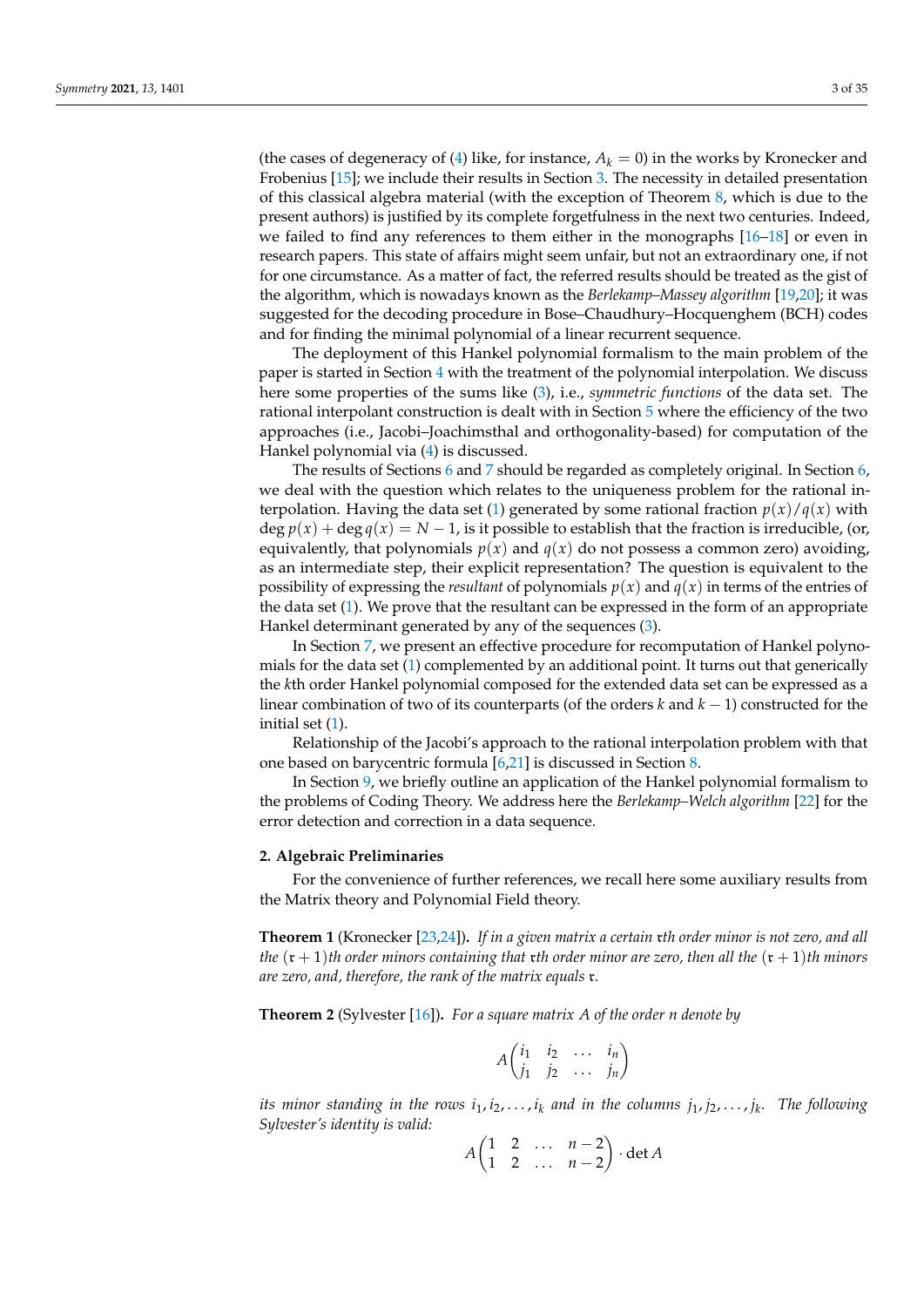<span id="page-3-0"></span>
$$
= A \begin{pmatrix} 1 & 2 & \dots & n-2 & n-1 \\ 1 & 2 & \dots & n-2 & n-1 \end{pmatrix} \cdot A \begin{pmatrix} 1 & 2 & \dots & n-2 & n \\ 1 & 2 & \dots & n-2 & n \end{pmatrix}
$$

$$
- A \begin{pmatrix} 1 & 2 & \dots & n-2 & n \\ 1 & 2 & \dots & n-2 & n-1 \end{pmatrix} \cdot A \begin{pmatrix} 1 & 2 & \dots & n-2 & n-1 \\ 1 & 2 & \dots & n-2 & n \end{pmatrix} . \tag{5}
$$

We next recall the definition of the resultant of polynomials [\[8](#page-33-5)[,23,](#page-33-20)[25\]](#page-33-22). For the polynomials

<span id="page-3-1"></span>
$$
p(x) = p_0 x^n + p_1 x^{n-1} + \dots + p_n
$$
 and  $q(x) = q_0 x^m + q_1 x^{m-1} + \dots + q_m$  (6)

with  $p_0 \neq 0, q_0 \neq 0, n \geq 1, m \geq 1$  their resultant is formally defined as

<span id="page-3-2"></span>
$$
\mathcal{R}(p(x), q(x)) = p_0^m \prod_{j=1}^n q(\lambda_j)
$$
\n(7)

where  $\lambda_1, \ldots, \lambda_n$  denote the zeros of  $p(x)$  (counted in accordance with their multiplicities). Equivalently, the resultant can be defined as

<span id="page-3-3"></span>
$$
\mathcal{R}(p(x), q(x)) = (-1)^{mn} q_0^n \prod_{\ell=1}^m p(\mu_\ell)
$$
\n(8)

where  $\mu_1, \ldots, \mu_m$  denote the zeros of  $q(x)$  (counted in accordance with their multiplicities). As for the constructive methods of computing the resultant as a polynomial function of the coefficients of  $p(x)$  and  $q(x)$ , this can be done with the aid of several determinantal representations (like Sylvester's, Bézout's or Kronecker's).

**Example 1.** *For the polynomials*

$$
p(x) = p_0 x^3 + p_1 x^2 + p_2 x + p_3
$$
 and  $q(x) = q_0 x^5 + \dots + q_5$ 

*with*  $p_0 \neq 0$ ,  $q_0 \neq 0$ , their resultant in Sylvester's form is the  $(3 + 5)$ -order determinant:

$$
\mathcal{R}(p(x), q(x)) = -\begin{vmatrix} p_0 & p_1 & p_2 & p_3 & & & \\ & p_0 & p_1 & p_2 & p_3 & & \\ & & p_0 & p_1 & p_2 & p_3 & \\ & & & p_0 & p_1 & p_2 & p_3 & \\ & & & p_0 & p_1 & p_2 & p_3 & \\ & & & q_0 & q_1 & q_2 & q_3 & q_4 & q_5 & \\ q_0 & q_1 & q_2 & q_3 & q_4 & q_5 & \end{vmatrix} \right\}
$$

*Not indicated entries of the determinant are assigned to zero.*

**Theorem 3.** Polynomials  $p(x)$  and  $q(x)$  possess a common zero if and only if their resultant *vanishes:*  $\mathcal{R}(p(x), q(x)) = 0$ .

An important particular case related to the resultant of a polynomial and its derivative gives rise to a special notion: the expression

$$
\mathcal{D}(p(x)) = \frac{(-1)^{n(n-1)/2}}{p_0} \mathcal{R}(p(x), p'(x))
$$

is known as the discriminant of the polynomial  $p(x)$ . It is a polynomial function in the coefficients  $p_0$ , . . . ,  $p_n$ .

<span id="page-3-4"></span>**Corollary 1.** *Polynomial*  $p(x)$ , deg  $p(x) \ge 2$  possesses a multiple zero if and only if  $\mathcal{D}(p(x)) = 0$ *.*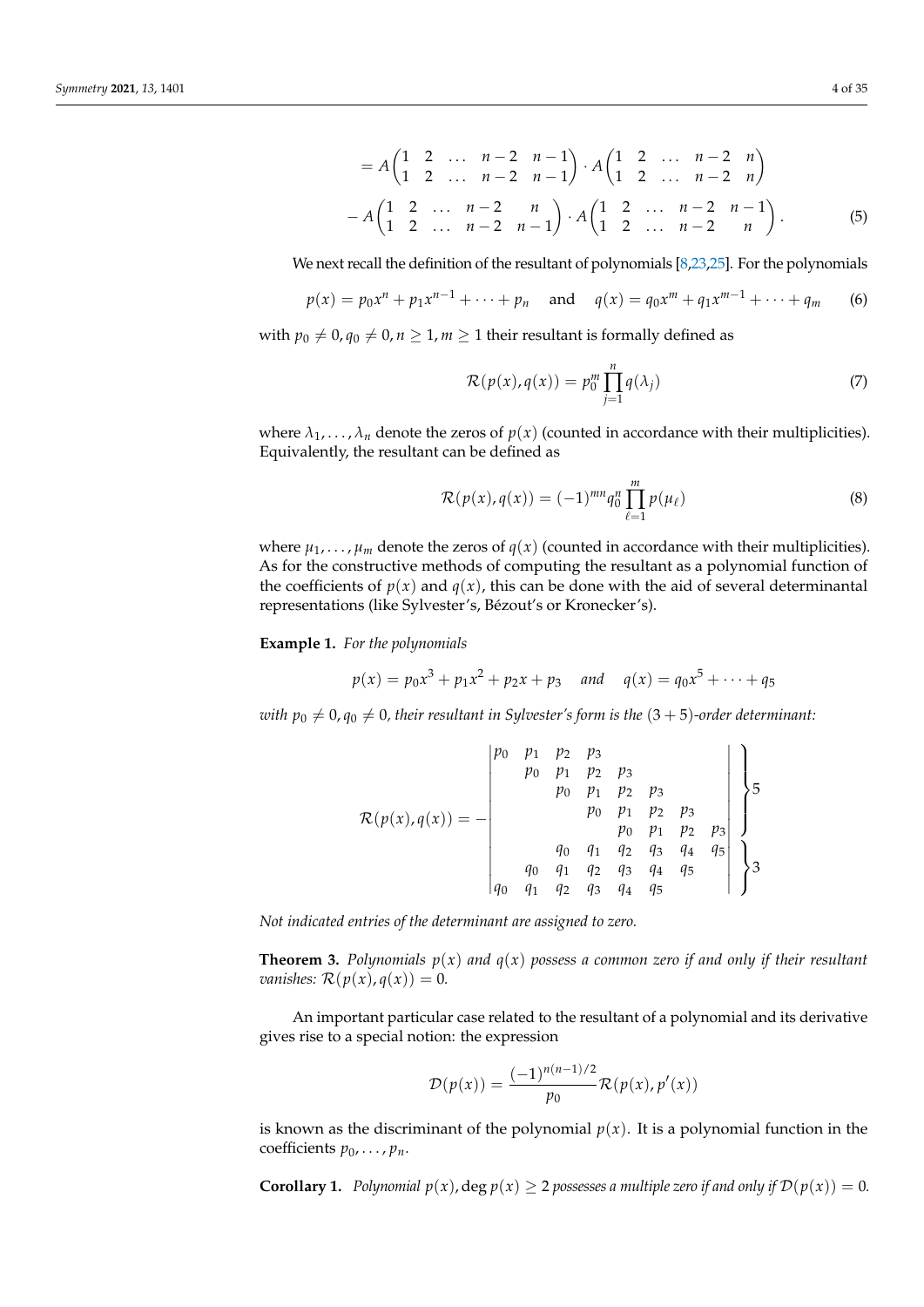We conclude the list of algebraic preliminaries with Hermann Weyl's result known as the Principle of the Irrelevance of Algebraic Inequalities ([\[26\]](#page-33-23), p. 4, Lemma (1.1.A); in the following original statement, *k* stands for an infinite integral domain):

<span id="page-4-3"></span>**Theorem 4** (Weyl H.). *A k*-polynomial  $F(x, y, \ldots)$  vanishes identically if it vanishes numerically *for all sets of rational values*  $x = \alpha$ ,  $y = \beta$ ,... *subject to a number of algebraic inequalities* 

$$
R_1(\alpha,\beta,\dots) \neq 0, R_2(\alpha,\beta,\dots) \neq 0,\dots
$$

### <span id="page-4-0"></span>**3. Hankel Determinants and Polynomials**

For a (finite or infinite) sequence of complex numbers

<span id="page-4-1"></span>
$$
\{c_j\}_{j=0}^{\infty} = \{c_0, c_1, \dots\}
$$
 (9)

a square matrix in which each ascending skew-diagonal from left to right is constant

$$
[c_{i+j-2}]_{i,j=1}^{k} = \begin{bmatrix} c_0 & c_1 & c_2 & \dots & c_{k-1} \\ c_1 & c_2 & c_3 & \dots & c_k \\ \vdots & \vdots & \vdots & & \vdots \\ c_{k-2} & c_{k-1} & c_k & \dots & c_{2k-3} \\ c_{k-1} & c_k & c_{k+1} & \dots & c_{2k-2} \end{bmatrix}_{k \times k}
$$
(10)

is called **Hankel matrix** of order *k* generated by the sequence [\(9\)](#page-4-1); its determinant will be denoted by  $H_k(\lbrace c \rbrace)$  or simply  $H_k$  if it will not cause misunderstandings. The following result is a particular case of Sylvester's identity [\(5\)](#page-3-0).

**Theorem 5.** *Hankel determinants of three consecutive orders are linked by the equality (sometimes also referred to as the Jacobi identity [\[17\]](#page-33-24)):*

<span id="page-4-4"></span>
$$
H_{k-2}H_k \tag{11}
$$

|  |  | $\begin{array}{ cccc cccc cccc }\hline c_0 & c_1 & \ldots & c_{k-3} & c_{k-1} \\ c_1 & c_2 & \ldots & c_{k-2} & c_k & c_1 & c_2 & \ldots & c_{k-2} & c_k \\\hline \end{array}$                                                                                                                                                                                                                                                                                                                          |  |  |  |  |
|--|--|---------------------------------------------------------------------------------------------------------------------------------------------------------------------------------------------------------------------------------------------------------------------------------------------------------------------------------------------------------------------------------------------------------------------------------------------------------------------------------------------------------|--|--|--|--|
|  |  | $\frac{1}{2} \left[ \begin{array}{ccc} 1 & 1 & 1 \end{array} \right] = \left[ \begin{array}{ccc} 1 & 1 \end{array} \right] = \left[ \begin{array}{ccc} 1 & 1 \end{array} \right] = \left[ \begin{array}{ccc} 1 & 1 \end{array} \right] = \left[ \begin{array}{ccc} 1 & 1 \end{array} \right] = \left[ \begin{array}{ccc} 1 & 1 \end{array} \right] = \left[ \begin{array}{ccc} 1 & 1 \end{array} \right] = \left[ \begin{array}{ccc} 1 & 1 \end{array} \right] = \left[ \begin{array}{ccc} 1 & 1 \end{$ |  |  |  |  |
|  |  |                                                                                                                                                                                                                                                                                                                                                                                                                                                                                                         |  |  |  |  |
|  |  |                                                                                                                                                                                                                                                                                                                                                                                                                                                                                                         |  |  |  |  |

If we replace the last row of the Hankel matrix of order  $k + 1$  with the row of powers of *x*, then the corresponding determinant

<span id="page-4-2"></span>
$$
\mathcal{H}_k(x;\{c\}) = \begin{vmatrix} c_0 & c_1 & c_2 & \cdots & c_k \\ c_1 & c_2 & c_3 & \cdots & c_{k+1} \\ \vdots & \vdots & \vdots & & \vdots \\ c_{k-1} & c_k & c_{k+1} & \cdots & c_{2k-1} \\ 1 & x & x^2 & \cdots & x^k \end{vmatrix}_{(k+1)\times (k+1)}
$$
(12)

or simply H*<sup>k</sup>* (*x*), is called the *k*th **Hankel polynomial** [\[17\]](#page-33-24) generated by the sequence [\(9\)](#page-4-1). Expansion of [\(12\)](#page-4-2) by its last row yields

$$
\mathcal{H}_k(x) \equiv h_{k0}x^k + h_{k1}x^{k-1} + h_{k2}x^{k-2} + \dots \quad \text{with } h_{k0} = H_k. \tag{13}
$$

Thus,  $\deg \mathcal{H}_k(x) = k$  iff  $H_k \neq 0$ . We will also utilize an alternative representation for Hankel polynomial in the form of Hankel determinant resulting from linear transformation of the columns of the determinant [\(12\)](#page-4-2):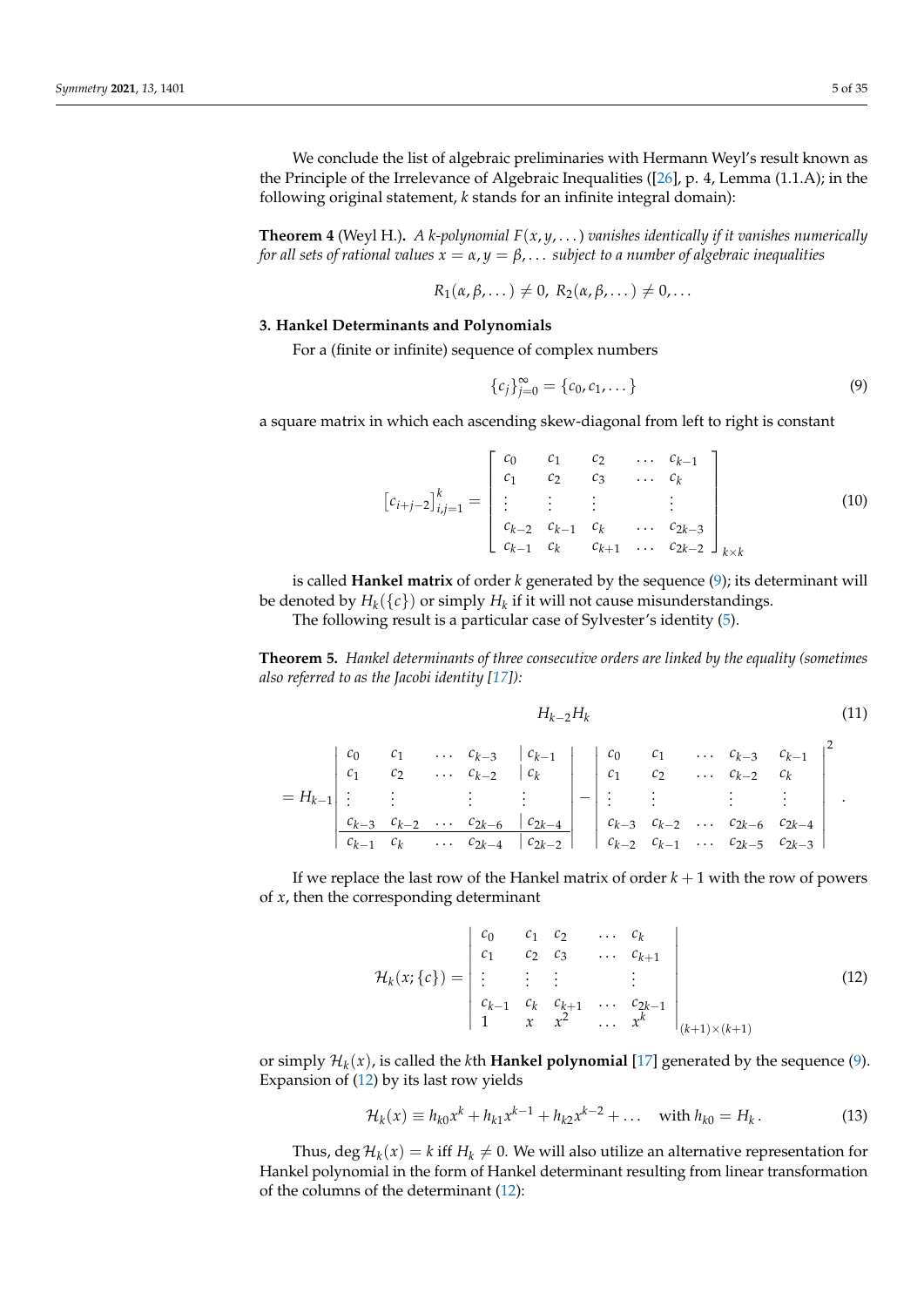<span id="page-5-5"></span>
$$
\mathcal{H}_k(x; \{c\}) = (-1)^k \begin{vmatrix} c_1 - c_0 x & c_2 - c_1 x & \dots & c_k - c_{k-1} x \\ c_2 - c_1 x & c_3 - c_2 x & \dots & c_{k+1} - c_k x \\ \dots & \dots & \dots & \dots \\ c_k - c_{k-1} x & c_{k+1} - c_k x & \dots & c_{2k-1} - c_{2k-2} x \end{vmatrix}_{k \times k}
$$
\n
$$
= (-1)^k H_k(\{c_{j+1} - c_j x\}_{j=0}^{\infty})
$$
\n(14)

It turns out that there exists an explicit linear relation between any three consecutive Hankel polynomials generated by arbitrary sequence [\(9\)](#page-4-1).

<span id="page-5-0"></span>**Theorem 6** (Jacobi, Joachimsthal, refs. [\[12](#page-33-9)[,13\]](#page-33-10))**.** *Any three consecutive Hankel polynomials*

$$
\mathcal{H}_{k-2}(x), \mathcal{H}_{k-1}(x), \mathcal{H}_k(x)
$$

*are linked by the following identity*

<span id="page-5-4"></span>
$$
H_k^2 \mathcal{H}_{k-2}(x) + (H_k h_{k-1,1} - H_{k-1} h_{k1} - H_k H_{k-1} x) \mathcal{H}_{k-1}(x) + H_{k-1}^2 \mathcal{H}_k(x) \equiv 0 \tag{15}
$$

*which hereinafter will be referred to as the JJ-identity.*

Proof is a slightly modernized original proof from [\[13\]](#page-33-10).

**Lemma 1.** Let the Hankel polynomial  $\mathcal{H}_k(x)$  be generated by the sequence

<span id="page-5-1"></span>
$$
c_j = \sum_{\ell=1}^m \lambda_{\ell}^j, \quad \text{for } j \in \{0, \dots, 2k - 1\}
$$
 (16)

.

.

for arbitrary distinct  $\lambda_1, \ldots, \lambda_m$  with  $m > k$ ; hence,  $c_0 = m$ . Then, the following equalities are valid: *m*

<span id="page-5-3"></span>
$$
\sum_{\ell=1}^{m} \lambda_{\ell}^{j} \mathcal{H}_{k}(\lambda_{\ell}) = \begin{cases} 0 & \text{if } j \in \{0, \dots, k-1\}, \\ H_{k+1} & \text{if } j = k. \end{cases}
$$
\n(17)

**Proof.**

$$
\lambda_1^j \mathcal{H}_k(\lambda_1) + \lambda_2^j \mathcal{H}_k(\lambda_2) + \cdots + \lambda_m^j \mathcal{H}_k(\lambda_m)
$$
\n
$$
= \lambda_1^j \begin{vmatrix}\nc_0 & c_1 & \cdots & c_k \\
c_1 & c_2 & \cdots & c_{k+1} \\
\vdots & \vdots & & \vdots \\
c_{k-1} & c_k & \cdots & c_{2k-1} \\
1 & \lambda_1 & \cdots & \lambda_1^k\n\end{vmatrix} + \cdots + \lambda_m^j \begin{vmatrix}\nc_0 & c_1 & \cdots & c_k \\
c_1 & c_2 & \cdots & c_{k+1} \\
\vdots & & \vdots & & \vdots \\
c_{k-1} & c_k & \cdots & c_{2k-1} \\
1 & \lambda_m & \cdots & \lambda_m^k\n\end{vmatrix}
$$

Using the linear property of the determinant convert this linear combination of determinants into a single one:

| c <sub>0</sub> | С1        | $\cdots$  | $c_k$      |
|----------------|-----------|-----------|------------|
| c <sub>1</sub> | $c_2$     | .         | $c_{k+1}$  |
| $\mathbb{R}^n$ |           |           |            |
| $c_{k-1}$      | $c_k$     |           | $c_{2k-1}$ |
| $c_j$          | $c_{j+1}$ | $\ddotsc$ | $c_{j+k}$  |

If  $j < k$ , then the last determinant possesses two identical rows. Therefore, in this case, it is just zero. For  $j = k$  the obtained determinant coincides with  $H_{k+1}$ .

**Proof of Theorem [6.](#page-5-0)** First consider the case where the generating sequence for the polynomials  $\mathcal{H}_{k-2}(x)$ ,  $\mathcal{H}_{k-1}(x)$ ,  $\mathcal{H}_k(x)$  is given by [\(16\)](#page-5-1).

<span id="page-5-2"></span>Assuming that 
$$
H_{k-1} \neq 0
$$
 (i.e.,  $\deg \mathcal{H}_{k-1}(x) = k - 1$ ) divide  $\mathcal{H}_k(x)$  by  $\mathcal{H}_{k-1}(x)$ :  

$$
\mathcal{H}_k(x) \equiv Q(x)\mathcal{H}_{k-1}(x) + R(x).
$$
 (18)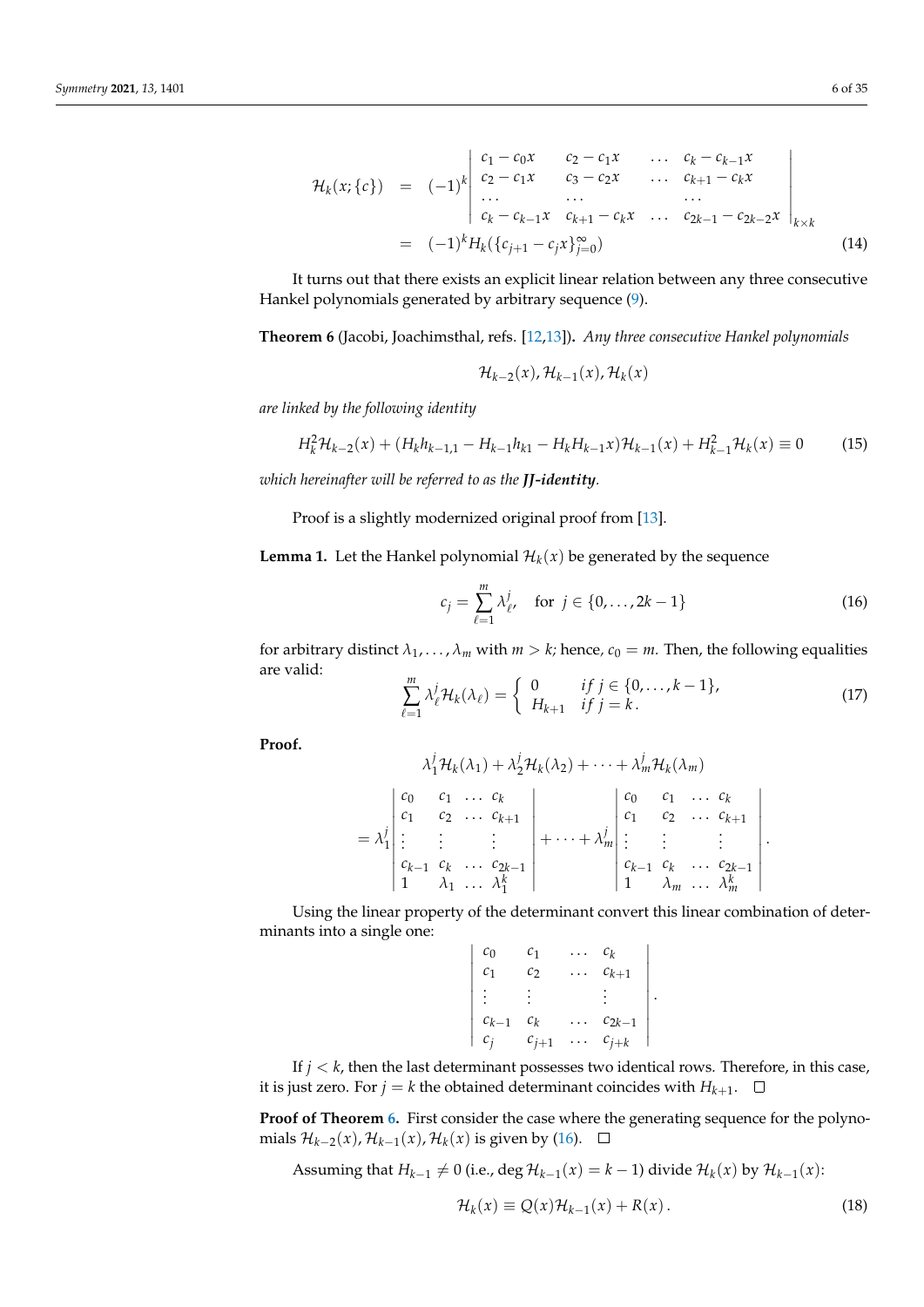Here, the undetermined coefficients of the quotient  $Q(x)$  can be determined from those of  $\mathcal{H}_k(x)$  and  $\mathcal{H}_{k-1}(x)$  via equating the coefficients of corresponding powers of *x* in the both sides of [\(18\)](#page-5-2):

<span id="page-6-2"></span>
$$
Q(x) = Q_0 + Q_1 x \quad \text{where } Q_1 = \frac{H_k}{H_{k-1}}, \ Q_0 = \frac{H_{k-1}h_{k1} - H_kh_{k-1,1}}{H_{k-1}^2}, \tag{19}
$$

or, equivalently,

$$
Q(x) \equiv \frac{1}{H_{k-1}^2} \begin{vmatrix} 0 & H_{k-1} & H_k \\ H_{k-1} & h_{k-1,1} & h_{k1} \\ 1 & x & 0 \end{vmatrix} . \tag{20}
$$

To find the coefficients of the remainder

<span id="page-6-1"></span>
$$
R(x) = R_0 + R_1 x + \dots + R_{k-2} x^{k-2}
$$
\n(21)

substitute  $x = \lambda_1, \ldots, x = \lambda_m$  into [\(18\)](#page-5-2):

<span id="page-6-0"></span>
$$
\left\{\mathcal{H}_k(\lambda_\ell)=(Q_1\lambda_\ell+Q_0)\mathcal{H}_{k-1}(\lambda_\ell)+\left(R_0+R_1\lambda_\ell+\cdots+R_{k-2}\lambda_\ell^{k-2}\right)\right\}_{\ell=1}^m.
$$
 (22)

Summation of these equalities yields

$$
\sum_{\ell=1}^{m} \mathcal{H}_k(\lambda_\ell) \tag{23}
$$

$$
= Q_0 \sum_{\ell=1}^m \mathcal{H}_{k-1}(\lambda_\ell) + Q_1 \sum_{\ell=1}^m \lambda_\ell \mathcal{H}_{k-1}(\lambda_\ell) + (c_0 R_0 + c_1 R_1 + \cdots + c_{k-2} R_{k-2}).
$$

Due to [\(17\)](#page-5-3), one gets

 $\sqrt{ }$  $\int$ 

 $\overline{\mathcal{L}}$ 

$$
0 = c_0 R_0 + c_1 R_1 + \cdots + c_{k-2} R_{k-2}.
$$

Next multiply every equality [\(22\)](#page-6-0) by the corresponding  $\lambda_i^j$  $\ell_{\ell}$  and sum up the obtained equalities by  $\ell$ . For  $j \in \{1, ..., k-3\}$ , the resulting equality looks similar to the previously deduced:

$$
0 = c_j R_0 + c_{j+1} R_1 + \cdots + c_{j+k-2} R_{k-2}.
$$

Multiplication of equalities [\(22\)](#page-6-0) by  $\lambda_{\ell}^{k-2}$  yields something different:

$$
0=H_kQ_1+c_{k-2}R_0+c_{k-1}R_1+\cdots+c_{2k-4}R_{k-2}.
$$

Unifying the obtained relations for  $R_0$ , . . . ,  $R_{k-2}$  with [\(21\)](#page-6-1), one gets the linear system:

$$
c_0R_0 + c_1R_1 + \dots + c_{k-2}R_{k-2} = 0,
$$
  
\n
$$
c_1R_0 + c_2R_1 + \dots + c_{k-1}R_{k-2} = 0,
$$
  
\n...  
\n
$$
c_{k-3}R_0 + c_{k-2}R_1 + \dots + c_{2k-5}R_{k-2} = 0,
$$
  
\n
$$
c_{k-2}R_0 + c_{k-1}R_1 + \dots + c_{2k-4}R_{k-2} + H_kQ_1 = 0,
$$
  
\n
$$
R_0 + xR_1 + \dots + x^{k-2}R_{k-2} - R(x) = 0.
$$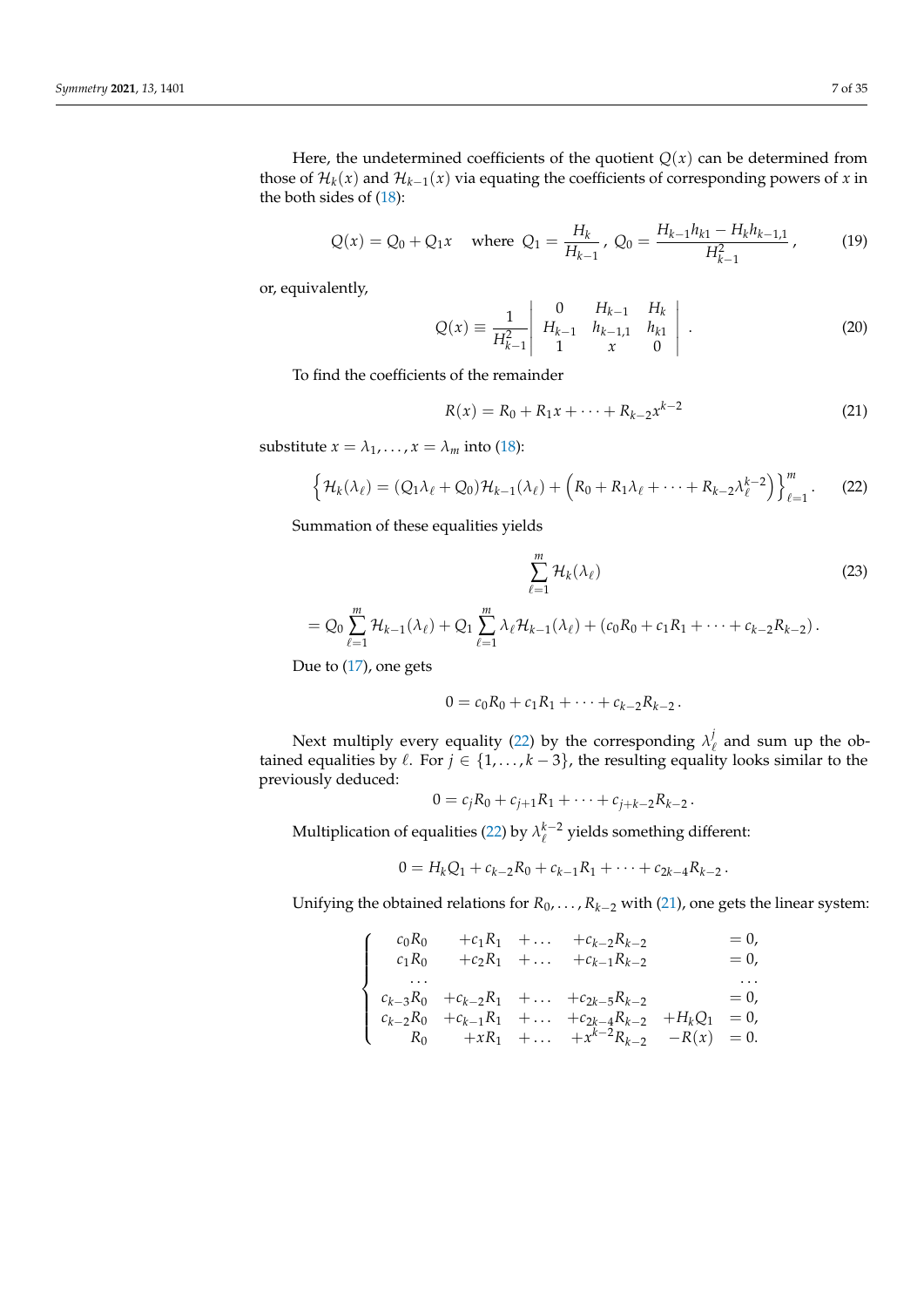Consider it as a system of homogeneous equations with respect to the variables *R*<sub>0</sub>, *R*<sub>1</sub>, . . . , *R*<sub>*k*−2</sub>, 1. Since it possesses a nontrivial solution, its determinant necessarily vanishes:

> *c*<sup>0</sup> *c*<sup>1</sup> . . . *ck*−<sup>2</sup> 0 *c*<sup>1</sup> *c*<sup>2</sup> . . . *ck*−<sup>1</sup> 0 . . . . . . . . . . . . *ck*−<sup>3</sup> *ck*−<sup>2</sup> . . . *c*2*k*−<sup>5</sup> 0  $c_{k-2}$   $c_{k-1}$  ...  $c_{2k-4}$   $H_kQ_1$ 1 *x* ...  $x^{k-2}$  −*R*(*x*)  $= 0$ .

Expansion of the determinant by its last column yields:

$$
H_{k-1}R(x) + H_k Q_1 \mathcal{H}_{k-2}(x) \equiv 0.
$$

Together with the already obtained expression [\(19\)](#page-6-2) for *Q*1, this confirms the validity of [\(15\)](#page-5-4) for the particular case of the generating sequence given by [\(16\)](#page-5-1).

Consider now the case of arbitrary generating sequence [\(9\)](#page-4-1). For any given sequence of complex numbers  $c_1, \ldots, c_{2k-1}$  it is possible to find complex numbers  $\lambda_1, \ldots, \lambda_m$  with *m* > 2*k* − 1 such that the equations [\(16\)](#page-5-1) become consistent. These numbers can be chosen to be the zeros of a polynomial of the degree *m* whose first 2*k* − 1 Newton sums [\[25\]](#page-33-22) coincide with  $\{c_j\}_{j=1}^{2k-1}$ .

To complete the proof of [\(15\)](#page-5-4), one should fill one gap in the arguments of the previous paragraph. Whereas the numbers  $c_1$ , . . . ,  $c_{2k-1}$  can be chosen arbitrarily, the number  $c_0$ takes the positive integer value, namely *m*. Thus, the validity of [\(15\)](#page-5-4) is proved only for any positive integer  $c_0$ . However, this equality is an algebraic one in  $c_0$ . Being valid for an infinite set of integers, it should be valid for any  $c_0 \in \mathbb{C}$ .

Joachimsthal did not provide the proof of the result for the case *Hk*−<sup>1</sup> = 0. Theorem [4](#page-4-3) manages this case. The left-hand side of [\(15\)](#page-5-4) and  $H_{k-1}$  are polynomials in  $c_0,\ldots,c_{2k-1}.$ 

The relationship [\(15\)](#page-5-4) gives rise to a more symmetric form:

**Corollary 1.** *If*  $H_k \neq 0$ ,  $H_{k-1} \neq 0$ , then the JJ-identity can be written down as

<span id="page-7-1"></span>
$$
\frac{H_k}{H_{k-1}}\mathcal{H}_{k-2}(x) - \left(x - \frac{h_{k-1,1}}{H_{k-1}} + \frac{h_{k,1}}{H_k}\right)\mathcal{H}_{k-1}(x) + \frac{H_{k-1}}{H_k}\mathcal{H}_k(x) \equiv 0 \tag{24}
$$

The next result will be used in one of the further proofs.

**Corollary 2.** For the coefficient  $h_{k-1,2}$ , the following representation is valid:

<span id="page-7-0"></span>
$$
h_{k-1,2} = \begin{vmatrix} c_0 & c_1 & \dots & c_{k-3} & c_{k-1} \\ c_1 & c_2 & \dots & c_{k-2} & c_k \\ \vdots & \vdots & \vdots & \vdots & \vdots \\ \frac{c_{k-3} & c_{k-2} & \dots & c_{2k-6} & c_{2k-4}}{c_{k-1} & c_k & \dots & c_{k-2}} & c_{k-1} & \dots & c_{2k-5} & c_{2k-2} \end{vmatrix} . \tag{25}
$$

**Proof.** Take the coefficient of  $x^{k-2}$  from the left-hand side of the JJ-identity:

$$
H_k^2 H_{k-2} + (H_k H_{k-1,1} - H_{k-1} h_{k1}) h_{k-1,1} - H_k H_{k-1} h_{k-1,2} + H_{k-1}^2 h_{k2} = 0.
$$

Under assumption that *H*<sub>*k*−1</sub>  $\neq$  0, *H*<sub>*k*</sub>  $\neq$  0, it follows

$$
h_{k-1,2} = \frac{H_k H_{k-2} + h_{k-1,1}^2}{H_{k-1}} - \frac{h_{k1} h_{k-1,1} - H_{k-1} h_{k2}}{H_k}.
$$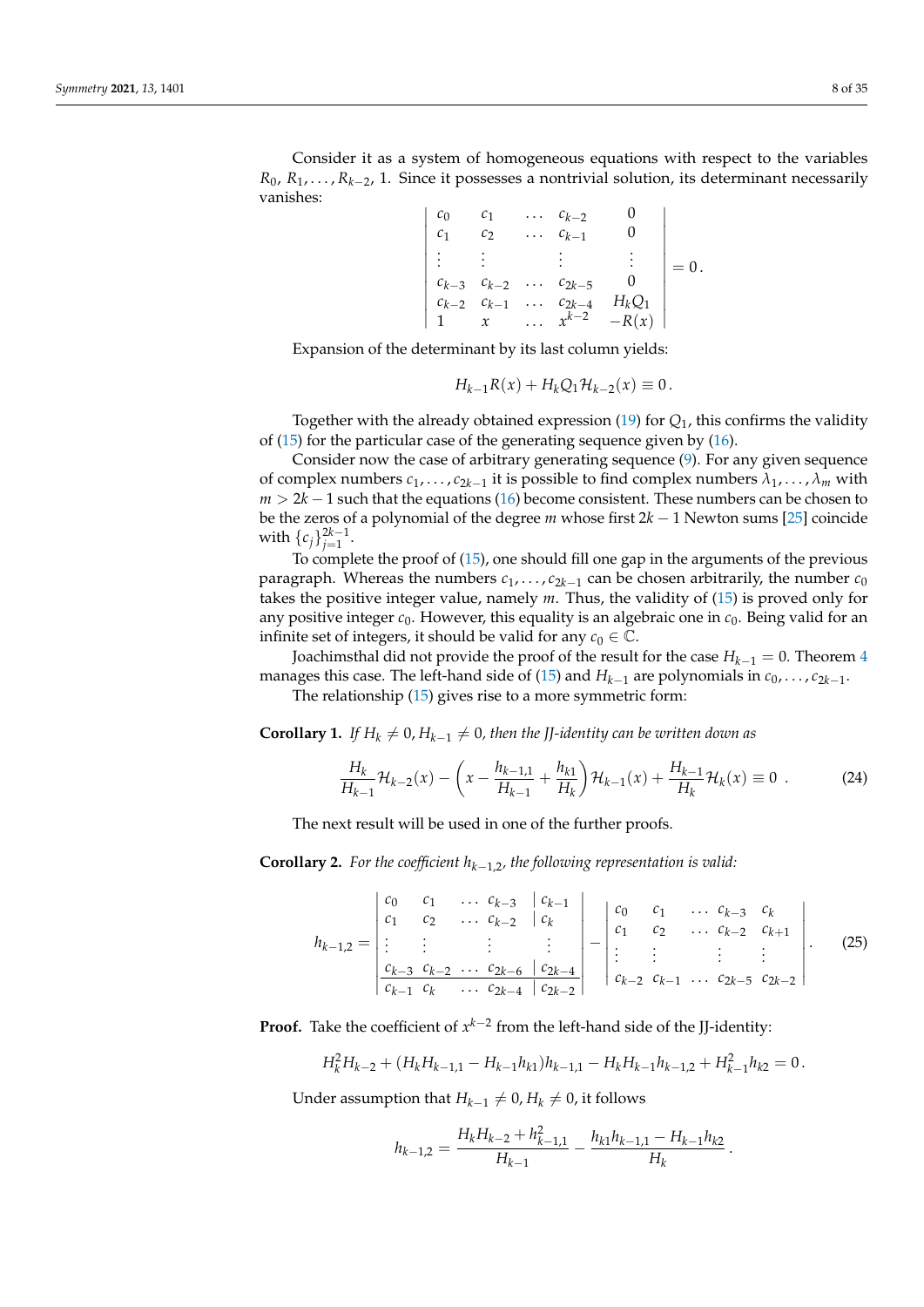Apply Sylvester's identity [\(5\)](#page-3-0) to both fractions in the right-hand side. For the first one, we take it in the version [\(11\)](#page-4-4) while for the second one we apply it to the matrix

|  |  | $c_1$ $c_{k-2}$ $c_{k-1}$ $c_k$<br>$c_2$ $c_{k-1}$ $c_k$ $c_{k+1}$ |                                                                                                                                                                                   |  |
|--|--|--------------------------------------------------------------------|-----------------------------------------------------------------------------------------------------------------------------------------------------------------------------------|--|
|  |  |                                                                    |                                                                                                                                                                                   |  |
|  |  |                                                                    | $\begin{array}{ cccccccccccc } \hline c_{k-2} & c_{k-1} & \ldots & c_{2k-4} & c_{2k-3} & c_{2k-2} \ c_{k-1} & c_k & \ldots & c_{2k-3} & c_{2k-2} & c_{2k-1} \ \hline \end{array}$ |  |
|  |  |                                                                    |                                                                                                                                                                                   |  |
|  |  | $\begin{matrix}0&0&\dots&0&0&1\end{matrix}$                        |                                                                                                                                                                                   |  |

with the determinant equal to *H<sup>k</sup>* :

$$
\frac{h_{k1}h_{k-1,1}-H_{k-1}h_{k2}}{H_k}=\begin{vmatrix}c_0 & c_1 & \dots & c_{k-3} & c_k\\ c_1 & c_2 & \dots & c_{k-2} & c_{k+1}\\ \vdots & \vdots & & \vdots & \vdots\\ c_{k-2} & c_{k-1} & \dots & c_{2k-5} & c_{2k-2}\end{vmatrix}.
$$

To cover the case where  $H_{k-1} = 0$  or  $H_k = 0$ , one should apply the result of Theorem [4.](#page-4-3)  $\square$ 

The JJ-identity permits one to generate the recursive procedure for computation of Hankel polynomials. Indeed, assume that the expressions for  $\mathcal{H}_{k-2}(x)$  and  $\mathcal{H}_{k-1}(x)$  are already computed and

$$
\mathcal{H}_{k-1}(x) \equiv h_{k-1,0}x^{k-1} + h_{k-1,1}x^{k-2} + \cdots + h_{k-1,k-1}, \quad h_{k-1,0} = H_{k-1} \,. \tag{26}
$$

Then in [\(15\)](#page-5-4) all the constants are also evaluated except for  $H_k$  and  $h_{k1}$  for which one has only their determinantal representations:

|  |                | $ c_0 \quad c_1 \quad \ldots \quad c_{k-2} \quad c_{k-1} $ |                                                            |                             |  | $\begin{array}{ccc} c_0 & c_1 & \ldots & c_{k-2} & c_k \end{array}$ |  |
|--|----------------|------------------------------------------------------------|------------------------------------------------------------|-----------------------------|--|---------------------------------------------------------------------|--|
|  | $\cdots$ $c_2$ | $\cdots$ $c_{k-1}$ $c_k$                                   |                                                            |                             |  | $ c_1 \quad c_2 \quad \ldots \quad c_{k-1} \quad c_{k+1}$           |  |
|  |                |                                                            | $H_k =   \vdots \qquad \vdots \qquad \vdots \qquad \vdots$ | , $h_{k1} = -$  : : : : : : |  |                                                                     |  |
|  |                |                                                            | $c_{k-2}$ $c_{k-1}$ $\ldots$ $c_{2k-4}$ $c_{2k-3}$         |                             |  | $c_{k-2}$ $c_{k-1}$ $\ldots$ $c_{2k-4}$ $c_{2k-2}$                  |  |
|  |                |                                                            | $c_{k-1}$ $c_k$ $\cdots$ $c_{2k-3}$ $c_{2k-2}$             |                             |  | $c_{k-1}$ $c_k$ $\ldots$ $c_{2k-3}$ $c_{2k-1}$                      |  |

These determinants differ from the transposed determinantal representation for  $\mathcal{H}_{k-1}(x)$  only in their last columns. Expansions by the entries of these columns have the same values for corresponding cofactors, and, therefore, the following formulas:

<span id="page-8-3"></span>
$$
\begin{cases}\nh_{k0} = H_k = c_{k-1}h_{k-1,k-1} + c_kh_{k-1,k-2} + \cdots + c_{2k-2}h_{k-1,0}, \\
h_{k1} = -(c_kh_{k-1,k-1} + c_{k+1}h_{k-1,k-2} + \cdots + c_{2k-1}h_{k-1,0})\n\end{cases}
$$
\n(27)

allow one to evaluate  $h_{k0}$  and  $h_{k1}$  via the already computed coefficients of  $\mathcal{H}_{k-1}(x)$ .

However, the just-outlined algorithm for recursive computation of  $\mathcal{H}_k(x)$  fails for the case where  $H_{k-1} = 0$ .

<span id="page-8-2"></span>**Theorem 7.** *Let*  $H_{k-2} \neq 0$ ,  $H_{k-1} = 0$ . *If*  $h_{k-1,1} = 0$ , *then*  $H_k = 0$  *and* 

$$
\mathcal{H}_{k-1}(x)\equiv 0,
$$

*and*

<span id="page-8-0"></span>
$$
\mathcal{H}_k(x) \equiv \frac{h_{k2}}{H_{k-2}} \mathcal{H}_{k-2}(x).
$$
 (28)

*Otherwise,*

<span id="page-8-1"></span>
$$
\mathcal{H}_{k-1}(x) \equiv \frac{h_{k-1,1}}{H_{k-2}} \mathcal{H}_{k-2}(x) \tag{29}
$$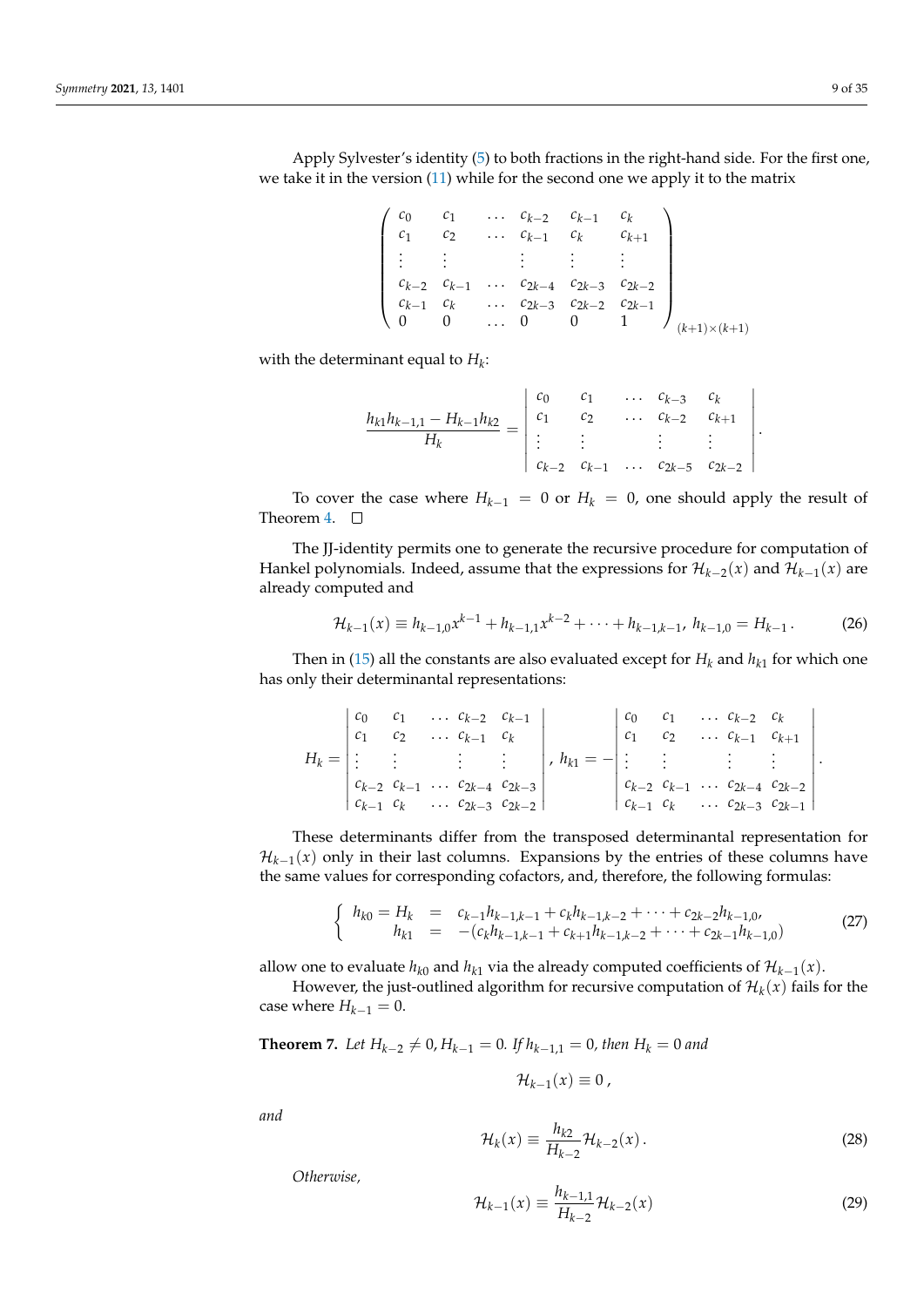*and*

<span id="page-9-1"></span>
$$
\mathcal{H}_k(x) \equiv \frac{1}{H_{k-2}^3} \left( H_k H_{k-2} h_{k-1,1} \mathcal{H}_{k-3}(x) + \begin{vmatrix} 0 & 0 & H_{k-2} & H_k \\ 0 & H_{k-2} & h_{k-2,1} & h_{k1} \\ H_{k-2} & h_{k-2,1} & h_{k-2,2} & h_{k2} \\ 1 & x & x^2 & 0 \end{vmatrix} \mathcal{H}_{k-2}(x) \right). \tag{30}
$$

**Proof.** If  $H_{k-2} \neq 0$  and  $H_{k-1} = 0$ ,  $h_{k-1,1} = 0$  then all the  $(k-1)$ th order minors of the matrix

$$
\begin{pmatrix} c_0 & c_1 & \dots & c_{k-3} & c_{k-2} & c_{k-1} \\ c_1 & c_2 & \dots & c_{k-2} & c_{k-1} & c_k \\ \vdots & \vdots & \vdots & \vdots & \vdots & \vdots \\ c_{k-3} & c_{k-2} & \dots & c_{2k-6} & c_{2k-5} & c_{2k-4} \\ c_{k-2} & c_{k-1} & \dots & c_{2k-5} & c_{2k-4} & c_{2k-3} \end{pmatrix}_{(k-1)\times k}
$$

are zero. This follows from Theorem [1.](#page-2-0) Therefore, all the coefficients of the polynomial  $\mathcal{H}_{k-1}(x)$  are also zero since they are the  $(k-1)$ th minors of this matrix.

To establish the validity of [\(28\)](#page-8-0), it is sufficient to prove that the remainder of the division of  $\mathcal{H}_k(x)$  by  $\mathcal{H}_{k-2}(x)$  is identically zero. This will be done later, while now we intend to prove [\(29\)](#page-8-1). Since  $H_{k-1} = 0$ , the identity [\(15\)](#page-5-4) can be rewritten as

<span id="page-9-0"></span>
$$
H_k(H_k \mathcal{H}_{k-2}(x) + h_{k-1,1} \mathcal{H}_{k-1}(x)) \equiv 0.
$$
\n(31)

If  $h_{k-1,1}$  ≠ 0, then the Sylvester identity [\(5\)](#page-3-0) leads one to

$$
H_k H_{k-2} = -h_{k-1,1}^2,
$$

from which it follows that

$$
H_k \neq 0
$$
 and  $H_k = -h_{k-1,1}^2/H_{k-2}$ .

Consequently, the identity [\(31\)](#page-9-0) leads one to

$$
\mathcal{H}_{k-1}(x) \equiv -\frac{H_k}{h_{k-1,1}} \mathcal{H}_{k-2}(x) \equiv \frac{h_{k-1,1}}{H_{k-2}} \mathcal{H}_{k-2}(x)
$$

which proves [\(29\)](#page-8-1).

We now intend to prove [\(28\)](#page-8-0) and [\(30\)](#page-9-1). Divide  $\mathcal{H}_k(x)$  by  $\mathcal{H}_{k-2}(x)$ :

<span id="page-9-2"></span>
$$
\mathcal{H}_k(x) \equiv Q(x)\mathcal{H}_{k-2}(x) + R(x) \tag{32}
$$

Here, the quotient  $Q(x)$  equals  $h_{k2}/H_{k-2}$  if  $h_{k-1,1} = 0$ , while for the case  $h_{k-1,1} \neq 0$ one has

$$
Q(x) \equiv Q_0 + Q_1 x + Q_2 x^2
$$

with coefficients determined by the equalities:

<span id="page-9-4"></span>
$$
Q_2 = \frac{H_k}{H_{k-2}}, Q_1 = \frac{H_{k-2}h_{k1} - H_kh_{k-2,1}}{H_{k-2}^2}, Q_0 = \frac{H_{k-2}^2h_{k2} - H_kH_{k-2}^2h_{k-2,2} - H_kh_{k-2,1}^2}{H_{k-2}^3} \tag{33}
$$

To find the coefficients of the remainder

<span id="page-9-3"></span>
$$
R(x) = R_0 + R_1 x + \dots + R_{k-3} x^{k-3}
$$
\n(34)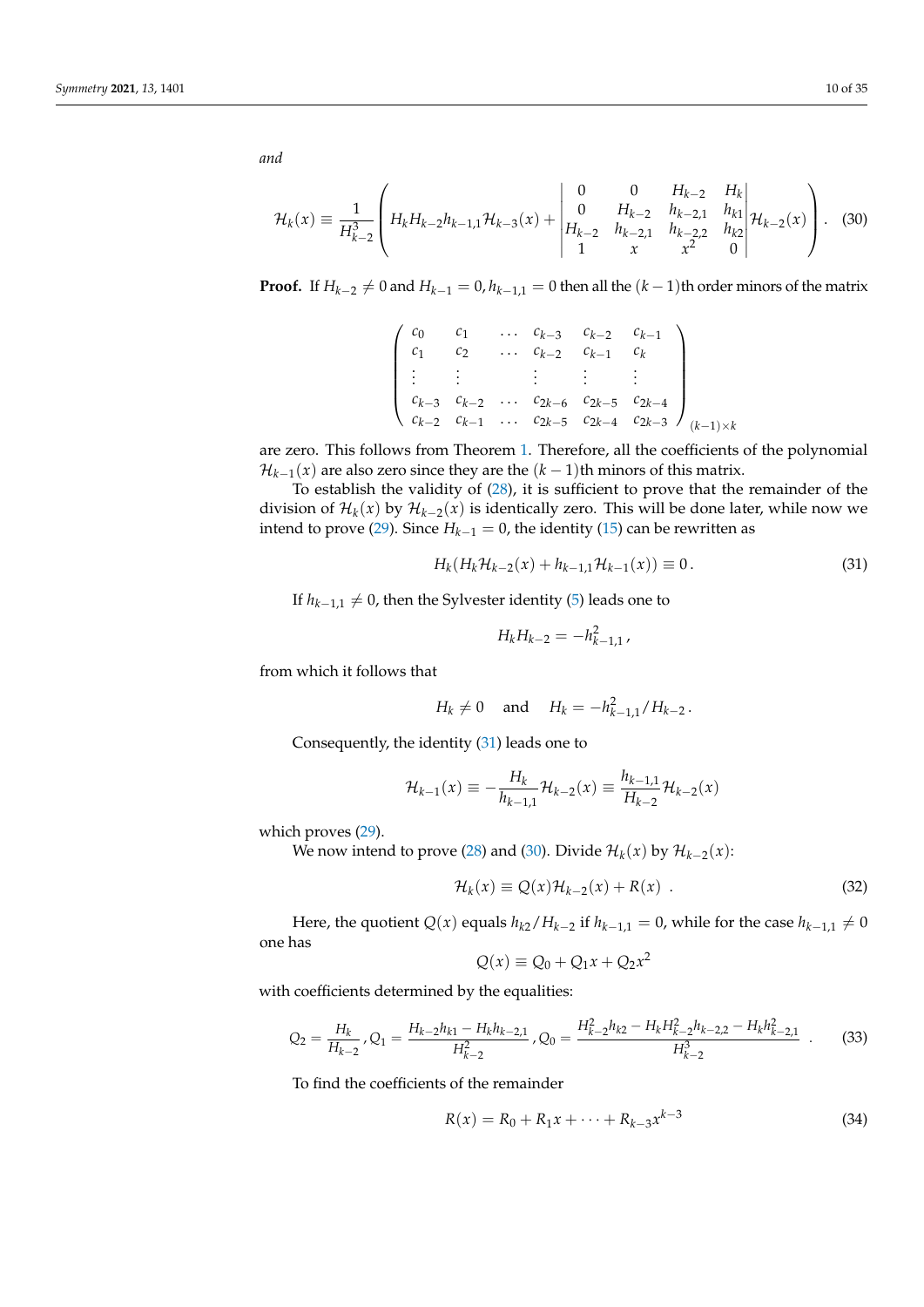<span id="page-10-0"></span>
$$
\left\{ \mathcal{H}_{k}(\lambda_{\ell}) = (Q_{0} + Q_{1}\lambda_{\ell} + Q_{2}\lambda_{\ell}^{2})\mathcal{H}_{k-2}(\lambda_{\ell}) + R_{0} + \cdots + R_{k-3}\lambda_{\ell}^{k-3} \right\}_{\ell=1}^{m},
$$
 (35)

and sum up the obtained equalities. Due to [\(17\)](#page-5-3) one gets

$$
0 = c_0 R_0 + c_1 R_1 + \cdots + c_{k-3} R_{k-3} .
$$

Similar equalities result from multiplication of [\(35\)](#page-10-0) by  $\lambda_{I}^{j}$  $\mathcal{L}_{\ell}$  for  $j \in \{1, \ldots, k-5\}$  and further summation by  $\ell$ :

$$
0 = c_1 R_0 + c_2 R_1 + \dots + c_{k-2} R_{k-3},
$$
  
\n...  
\n
$$
0 = c_{k-5} R_0 + c_{k-4} R_1 + \dots + c_{2k-8} R_{k-3}.
$$

Multiplication of [\(35\)](#page-10-0) by  $\lambda_{\ell}^{k-4}$  and summation yields

$$
0 = Q_2 H_{k-1} + c_{k-4} R_0 + c_{k-3} R_1 + \cdots + c_{2k-7} R_{k-3} ,
$$

and, since by assumption  $H_{k-1} = 0$ , the obtained equality looks similar to the previous ones. Multiplication of [\(35\)](#page-10-0) by  $\lambda_{\ell}^{k-3}$  and summation leads to

$$
0 = Q_2 \sum_{j=1}^{m} \lambda_j^{k-1} \mathcal{H}_{k-2}(\lambda_j) + c_{k-3} R_0 + c_{k-2} R_1 + \cdots + c_{2k-6} R_{k-3}
$$

with

$$
\sum_{\ell=1}^m \lambda_\ell^{k-1}\mathcal{H}_{k-2}(\lambda_\ell)
$$

$$
= \begin{vmatrix} c_0 & c_1 & \dots & c_{k-2} \\ c_1 & c_2 & \dots & c_{k-1} \\ \vdots & \vdots & & \vdots \\ c_{k-3} & c_{k-2} & \dots & c_{2k-5} \\ \sum_{\ell=1}^m \lambda_{\ell}^{k-1} & \sum_{\ell=1}^m \lambda_{\ell}^k & \dots & \sum_{\ell=1}^m \lambda_{\ell}^{2k-3} \end{vmatrix} = \begin{vmatrix} c_0 & c_1 & \dots & c_{k-2} \\ c_1 & c_2 & \dots & c_{k-1} \\ \vdots & \vdots & & \vdots \\ c_{k-3} & c_{k-2} & \dots & c_{2k-5} \\ c_{k-1} & c_k & \dots & c_{2k-3} \end{vmatrix} = -h_{k-1,1}.
$$

If  $h_{k-1,1} = 0$  then the obtained linear system of equalities with respect to  $R_0, \ldots, R_{k-3}$ , namely

$$
c_i R_0 + c_{i+1} R_1 + \dots + c_{k+i-3} R_{k-3} = 0 \quad \text{for} \quad i \in \{0, \dots, k-3\}
$$

implies that  $\{R_j = 0\}_{j=0}^{k-3}$  (since the determinant of the system equals  $H_{k-2} \neq 0$ ). This proves [\(28\)](#page-8-0). For the case  $h_{k-1,1} \neq 0$ , we unify all the obtained relationships with [\(34\)](#page-9-3) and compose the linear system with respect to *R*0, . . . , *Rk*−<sup>3</sup> , 1. Since it is consistent, its determinant should vanish:

$$
\begin{vmatrix} c_0 & c_1 & \dots & c_{k-2} & 0 \\ c_1 & c_2 & \dots & c_{k-1} & 0 \\ \vdots & \vdots & & \vdots & \vdots \\ c_{k-3} & c_{k-2} & \dots & c_{2k-6} & -h_{k-1,1}Q_2 \\ 1 & x & \dots & x^{k-3} & -R(x) \end{vmatrix} = 0.
$$

Expansion of the determinant by its last column and the use of the Formula [\(33\)](#page-9-4) lead to

$$
H_{k-2}R(x) \equiv \frac{h_{k-1,1}H_k}{H_{k-2}}\mathcal{H}_{k-3}(x)
$$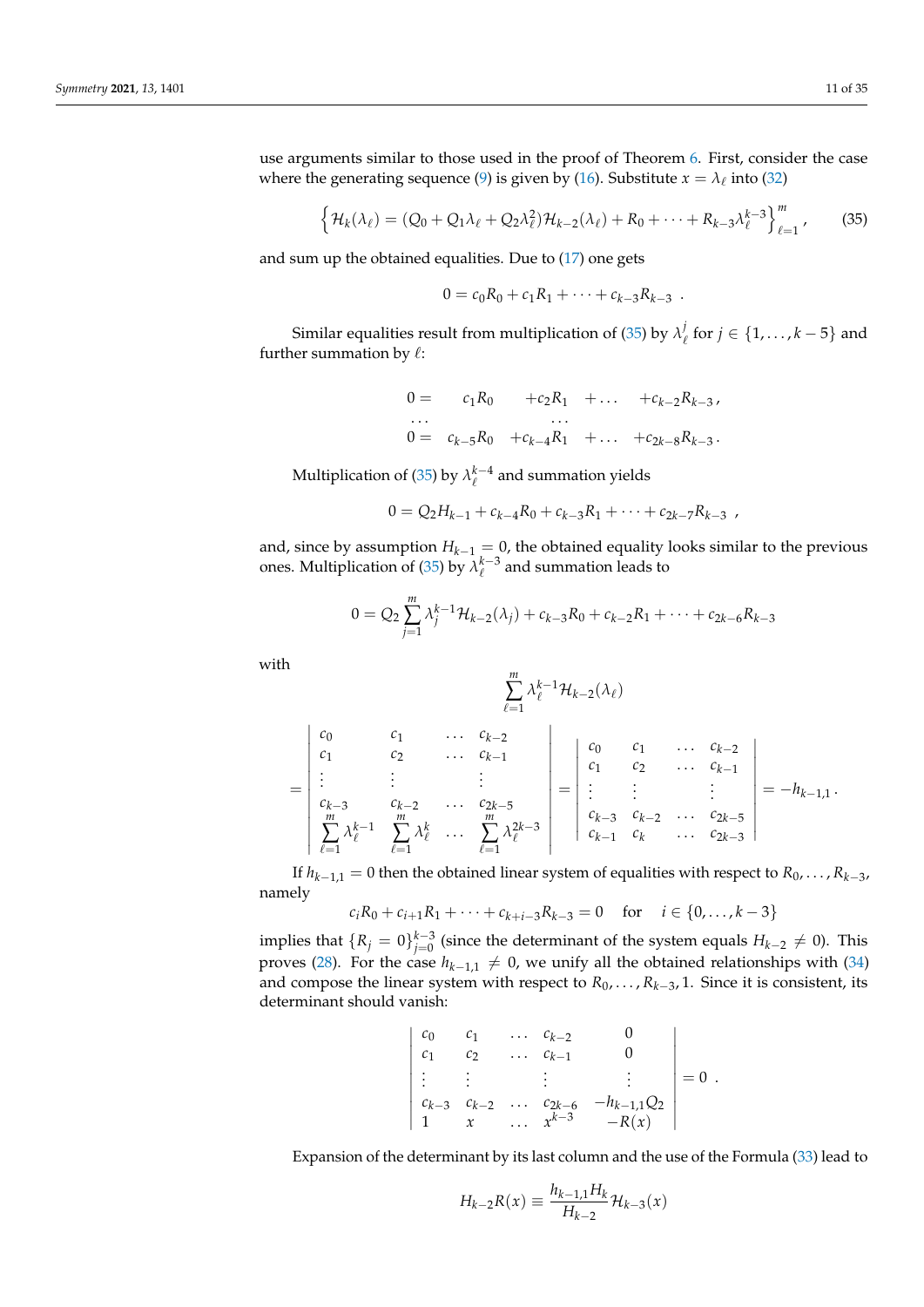which completes the proof of  $(30)$ .  $\square$ 

**Remark 1.** Formulas of Theorem [7](#page-8-2) allow one to organize recursive computation for  $\mathcal{H}_k(x)$  if the *polynomials* H*k*−<sup>2</sup> (*x*) *and* H*k*−<sup>3</sup> (*x*) *are already computed. The involved factors, such as hk*−2,1*,*  $h_{k-2,2}$ ,  $h_{k-1,1}$  and  $h_{k1}$ , are either treated known as the coefficients of  $\mathcal{H}_{k-2}(x)$ ,  $\mathcal{H}_{k-3}(x)$ , or can *be calculated by Formulas [\(27\)](#page-8-3). The only exception is the value for hk*<sup>2</sup> *. For its computation, we suggest the following original result.*

<span id="page-11-0"></span>**Theorem 8.** *Under the assumptions*  $H_{k-2} \neq 0$ ,  $H_{k-1} = 0$ , one has:

<span id="page-11-1"></span>
$$
h_{k2} = -\frac{1}{H_{k-2}} \begin{vmatrix} c_0 & c_1 & \dots & c_{k-2} \\ c_1 & c_2 & \dots & c_{k-1} \\ \vdots & \vdots & & \vdots \\ c_{k-3} & c_{k-2} & \dots & c_{2k-5} \\ c_k & c_{k+1} & \dots & c_{2k-2} \end{vmatrix}^{-2} - \begin{vmatrix} c_0 & c_1 & \dots & c_{k-1} \\ c_1 & c_2 & \dots & c_k \\ \vdots & \vdots & & \vdots \\ c_{k-2} & c_{k-1} & \dots & c_{2k-3} \\ c_{k+1} & c_{k+2} & \dots & c_{2k} \end{vmatrix}
$$

$$
= -\frac{1}{H_{k-2}} \left( \sum_{j=0}^{k-2} h_{k-2,j} c_{2k-j-2} \right)^2 - \sum_{j=1}^{k-1} h_{k-1,j} c_{2k-j}.
$$
(36)

**Proof.** Is based on the equality [\(25\)](#page-7-0). By replacing there  $(k - 1) \rightarrow k$ , we start with

$$
h_{k2} = \begin{vmatrix} c_0 & c_1 & \dots & c_{k-3} & c_{k-1} & c_k \\ c_1 & c_2 & \dots & c_{k-2} & c_k & c_{k+1} \\ \vdots & \vdots & \vdots & \vdots & \vdots & \vdots \\ c_{k-2} & c_{k-1} & \dots & c_{2k-5} & c_{2k-3} & c_{2k-2} \\ c_{k-1} & c_k & \dots & c_{2k-4} & c_{2k-2} & c_{2k-1} \end{vmatrix}_{k \times k}
$$

$$
= \begin{vmatrix} c_0 & c_1 & \dots & c_{k-2} & c_k \\ c_1 & c_2 & \dots & c_{k-1} & c_{k+1} \\ \vdots & \vdots & \vdots & \vdots & \vdots \\ c_{k-2} & c_{k-1} & \dots & c_{2k-4} & c_{2k-2} \\ \hline c_k & c_{k+1} & \dots & c_{2k-2} & c_{2k} \end{vmatrix} = \begin{vmatrix} c_0 & c_1 & \dots & c_{k-2} & c_{k-1} \\ c_1 & c_2 & \dots & c_{k-1} & c_k \\ \vdots & \vdots & \vdots & \vdots & \vdots \\ c_{k-2} & c_{k-1} & \dots & c_{2k-3} \\ c_{k+1} & c_{k+2} & \dots & c_{2k-1} & c_{2k} \end{vmatrix}.
$$

We represent the first determinant with the aid of Sylvester's identity [\(5\)](#page-3-0):

$$
\frac{1}{H_{k-2}}\left(H_{k-1}\left|\begin{array}{cccccc}c_{0}&c_{1}&\ldots&c_{k-3}&|c_{k}\\c_{1}&c_{2}&\ldots&c_{k-2}&|c_{k+1}\\ \vdots&\vdots&\vdots&\vdots\\c_{k-3}&c_{k-2}&\ldots&c_{2k-6}&|c_{2k-4}\\c_{k}&c_{k+1}&\ldots&c_{2k-4}&|c_{2k-2}\end{array}\right|\begin{array}{c}c_{0}&c_{1}&\ldots&c_{k-2}\\c_{1}&c_{2}&\ldots&c_{k-1}\\ \vdots&\vdots&\vdots\\c_{k-3}&c_{k-2}&\ldots&c_{2k-5}\\c_{k}&c_{k+1}&\ldots&c_{2k-2}\end{array}\right|^{2}\right).
$$
(37)

If  $H_{k-1} = h_{k-1,1} = 0$ , then the expansions of the remained determinants by their last rows lead to  $(8)$ .  $\Box$ 

As for the extension of the results of the present section in the 19th century, we recall here one generalization due to Kronecker [\[3\]](#page-33-2) and Frobenius [\[15\]](#page-33-12). It relates to the general degenerate case of the vanishing of several entries in the sequence of Hankel determinants  $H_1, H_2, \ldots$ . The key point in their treatment is the number of consecutive zeros in this sequence.

<span id="page-11-2"></span>**Theorem 9** (Frobenius)**.** *Let*

$$
H_k \neq 0, H_{k+1} = 0, \dots, H_{k+\mathfrak{r}-1} = 0, H_{k+\mathfrak{r}} \neq 0 \quad \text{where } \mathfrak{r} > 2. \tag{38}
$$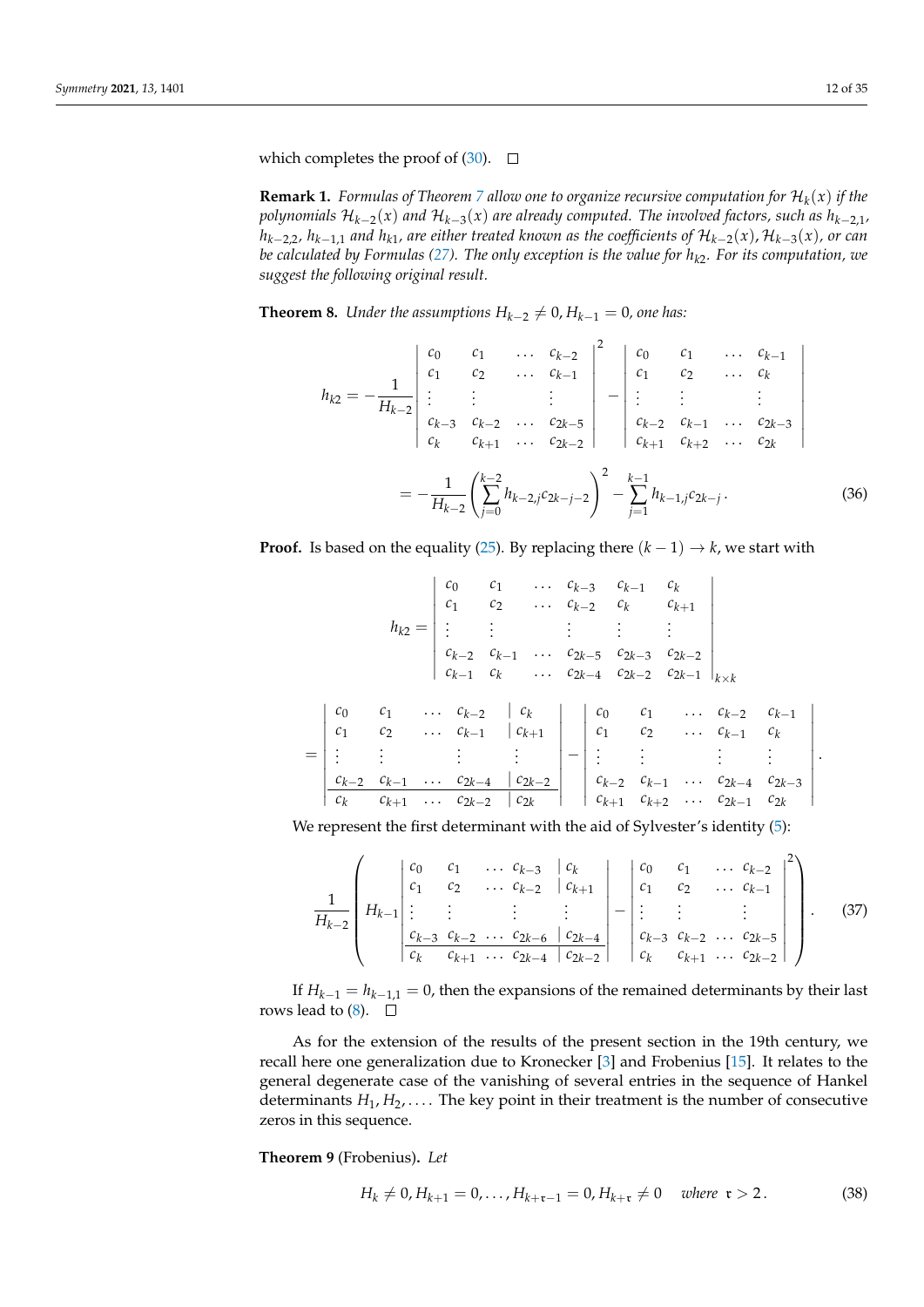*Then*

$$
\mathcal{H}_{k+1}(x) \equiv 0, \ldots, \mathcal{H}_{k+\mathfrak{r}-2}(x) \equiv 0
$$

*and*

$$
\mathcal{H}_{k+\mathfrak{r}-1}(x) \equiv (-1)^{\mathfrak{r}(\mathfrak{r}-1)/2} \left[ \frac{B_{0,\mathfrak{r}-1}}{H_k} \right]^{\mathfrak{r}-1} \mathcal{H}_k(x) ,
$$

*while*

$$
\mathcal{H}_{k+\mathfrak{r}}(x) \equiv \frac{1}{H_k^{\mathfrak{r}+1}} \Big[ Q(x) \mathcal{H}_k(x) - (-1)^{\mathfrak{r}(\mathfrak{r}-1)/2} B_{0,\mathfrak{r}-1}^{\mathfrak{r}+1} \mathcal{H}_{k-1}(x) \Big].
$$

*Here*

<span id="page-12-0"></span>
$$
Q(x) = \begin{vmatrix} B_{00} & B_{01} & \dots & B_{0,\mathfrak{r}-1} & |D_0 \\ B_{10} & B_{11} & \dots & B_{1,\mathfrak{r}-1} & |D_0x + D_1 \\ \vdots & \vdots & \vdots & \vdots \\ B_{\mathfrak{r}-1,0} & B_{\mathfrak{r}-1,1} & \dots & B_{\mathfrak{r}-1,\mathfrak{r}-1} & |D_0x^{\mathfrak{r}-1} + D_1x^{\mathfrak{r}-2} + \dots + D_{\mathfrak{r}-1} \\ B_{\mathfrak{r}0} & B_{\mathfrak{r}1} & \dots & B_{\mathfrak{r},\mathfrak{r}-1} & |D_0x^{\mathfrak{r}} + D_1x^{\mathfrak{r}-1} + \dots + D_{\mathfrak{r}-1}x + D_{\mathfrak{r}} \end{vmatrix}
$$
(39)

*with*

$$
B_{ij} = \begin{vmatrix} c_0 & c_1 & \dots & c_{k-1} & c_{k+j} \\ c_1 & c_2 & \dots & c_k & c_{k+j+1} \\ \vdots & \vdots & \vdots & \vdots & \vdots \\ c_{k-1} & c_k & \dots & c_{2k-2} & c_{2k+j-1} \\ \hline c_{k+i} & c_{k+i+1} & \dots & c_{2k+i-2} & c_{2k+i+j} \end{vmatrix}, D_i = \begin{vmatrix} c_0 & c_1 & \dots & c_{k-1} \\ c_1 & c_2 & \dots & c_k \\ \vdots & \vdots & \vdots & \vdots \\ c_{k-2} & c_{k-1} & \dots & c_{2k-3} \\ c_{k+i-1} & c_{k+i-2} & \dots & c_{2k+i-2} \end{vmatrix}.
$$

*The* r × r*-submatrix of [\(39\)](#page-12-0) standing in the upper left corner happens to possess the Hankel structure, i.e.,*

$$
B_{i_1j_1}=B_{i_2j_2} \quad \text{if } i_1+j_1=i_2+j_2, \{i_1,i_2,j_1,j_2\}\subset \{0,1,\ldots,\mathfrak{r}-1\},
$$

*with its first generating elements equal to zero:*  $B_{00} = 0$ ,  $B_{01} = 0$ , ...,  $B_{0,x-2} = 0$ .

If the coefficients of  $\mathcal{H}_{k-1}(x)$  and  $\mathcal{H}_k(x)$  are known, then the expressions for  $D_0$ ,  $D_1, \ldots, D_r$  and  $B_{0,r-1}, B_{r,0}$  can be computed via the linear relationships similar to [\(27\)](#page-8-3). As for the values  $B_{ij}$  with  $i + j \geq r$ ,  $i > 0$ ,  $j > 0$ , we are sure that there exist formulas for their evaluation similar to [\(8\)](#page-11-1), i.e., their explicit representations as combinations of the coefficients of polynomials  $\mathcal{H}_{k-1}(x)$  and  $\mathcal{H}_k(x)$ . We failed to find them in classical papers, we also have not yet succeeded in deducing them ourselves. Our confidence is based on the coincidence of the results of Theorems [7](#page-8-2) and [9](#page-11-2) with the algorithm known as the *Berlekamp–Massey algorithm* [\[19,](#page-33-15)[20\]](#page-33-16). Massey suggested it for the problem of finding the minimal polynomial of a linear recurrent sequence. The relationship of this problem to that of finding some characteristics of an appropriate Hankel matrix is due to Kronecker and partially discussed in [\[18\]](#page-33-14); in the papers [\[27\]](#page-33-25), the backgrounds of this algorithm in terms of systems of linear equations with Hankel matrices have been discussed, with some of deduced conclusions equivalent to those presented here in terms of Hankel polynomials. The paper [\[28\]](#page-33-26) extends the orthogonality oriented approach to the rational interpolation problem initiated in [\[11\]](#page-33-8) to the case of the vanishing of several leading principal minors of the Hankel matrix. The result is very similar to Theorem  $8$  (though it is obtained by a different technique).

As it is mentioned in the Introduction of the present paper, it looks like the results of Theorems [7](#page-8-2) and [9](#page-11-2) are lost in the past.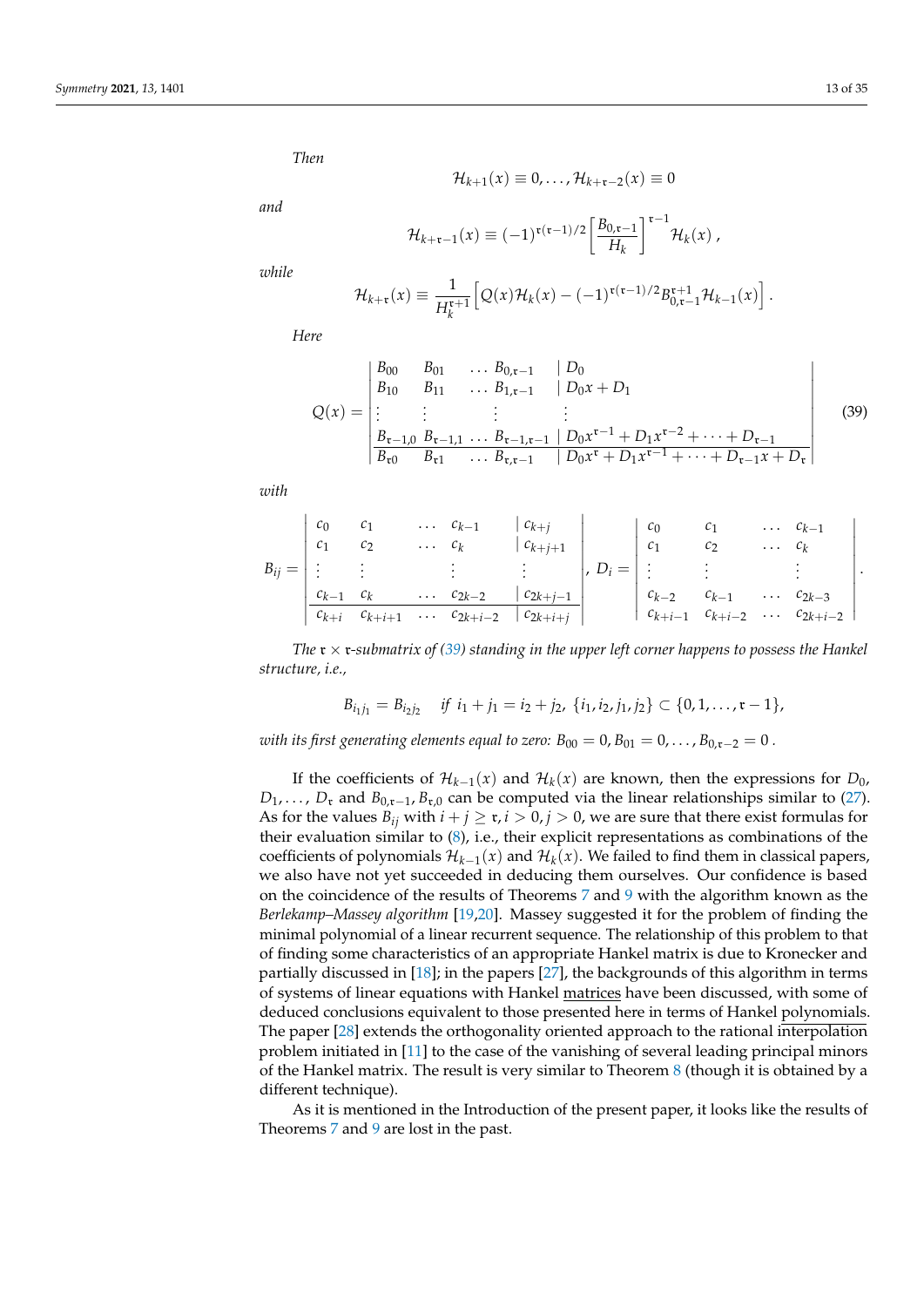## <span id="page-13-0"></span>**4. Polynomial Interpolation via Symmetric Functions of the Data Set**

The classical polynomial interpolation problem consists in finding the polynomial

<span id="page-13-5"></span>
$$
p(x) = p_0 x^{N-1} + p_1 x^{N-2} + \dots + p_{N-1}
$$
\n(40)

satisfying the data set [\(1\)](#page-0-0), i.e.,

<span id="page-13-1"></span>
$$
p(x_j) = y_j \quad \text{for } j \in \{1, \dots N\}.
$$
 (41)

This problem always possesses a unique solution that can be found via resolving the system of linear relationships [\(41\)](#page-13-1) with the Vandermonde matrix or, in other terms, via the determinant evaluation

<span id="page-13-2"></span>
$$
p(x) \equiv \frac{1}{\prod_{1 \le j < k \le N} (x_k - x_j)} \begin{vmatrix} 1 & x_1 & x_1^2 & \dots & x_1^{N-1} & y_1 \\ 1 & x_2 & x_2^2 & \dots & x_2^{N-1} & y_2 \\ \vdots & \vdots & \vdots & \vdots & \vdots \\ 1 & x_N & x_N^2 & \dots & x_N^{N-1} & y_N \\ 1 & x & x^2 & \dots & x^{N-1} & 0 \end{vmatrix} . \tag{42}
$$

This computation is usually performed by virtue of some auxiliary constructions like representation of the interpolant in either the Newton or the Lagrange form. The last one stems from the expansion of the determinant from [\(42\)](#page-13-2) by its last column:

<span id="page-13-3"></span>
$$
p(x) \equiv \sum_{j=1}^{N} y_j \frac{W_j(x)}{W_j(x_j)} = \sum_{j=1}^{N} y_j \frac{W_j(x)}{W'(x_j)}.
$$
 (43)

where

<span id="page-13-8"></span>
$$
W(x) = \prod_{j=1}^{N} (x - x_j)
$$
\n(44)

and

<span id="page-13-7"></span>
$$
W_k(x) = \frac{W(x)}{x - x_k} \equiv \prod_{\substack{j=1 \ j \neq k}}^N (x - x_j) \quad \text{for } k \in \{1, ..., N\}.
$$
 (45)

The following easily deduced equality will be used in some further proofs:

<span id="page-13-6"></span>
$$
\prod_{j=1}^{N} W_j(x_j) = \prod_{j=1}^{N} W'(x_j) = (-1)^{N(N-1)/2} \prod_{1 \le j < k \le N} (x_k - x_j)^2. \tag{46}
$$

It should be noted that the representation [\(43\)](#page-13-3) does not immediately provide one with the canonical form for the interpolant, i.e., an explicit expression for its coefficients. In order to extract them from this formula, let us prove first a preliminary result

<span id="page-13-9"></span>**Theorem 10.** Let  $G(x) \equiv G_0 x^{N-1} + G_1 x^{N-2} + \cdots + G_{N-1}$  be a polynomial of a degree at most *N* − 1*. Then the following equalities are valid*

<span id="page-13-4"></span>
$$
\sum_{j=1}^{N} \frac{G(x_j)}{W'(x_j)} = \begin{cases} 0 & \text{if } \deg G < N-1; \\ G_0 & \text{if } \deg G = N-1. \end{cases} \tag{47}
$$

**Proof.** Use the following Lagrange formula:

$$
\frac{G(x)}{W(x)} \equiv \frac{G(x_1)}{W'(x_1)(x-x_1)} + \frac{G(x_2)}{W'(x_2)(x-x_2)} + \cdots + \frac{G(x_N)}{W'(x_N)(x-x_N)}
$$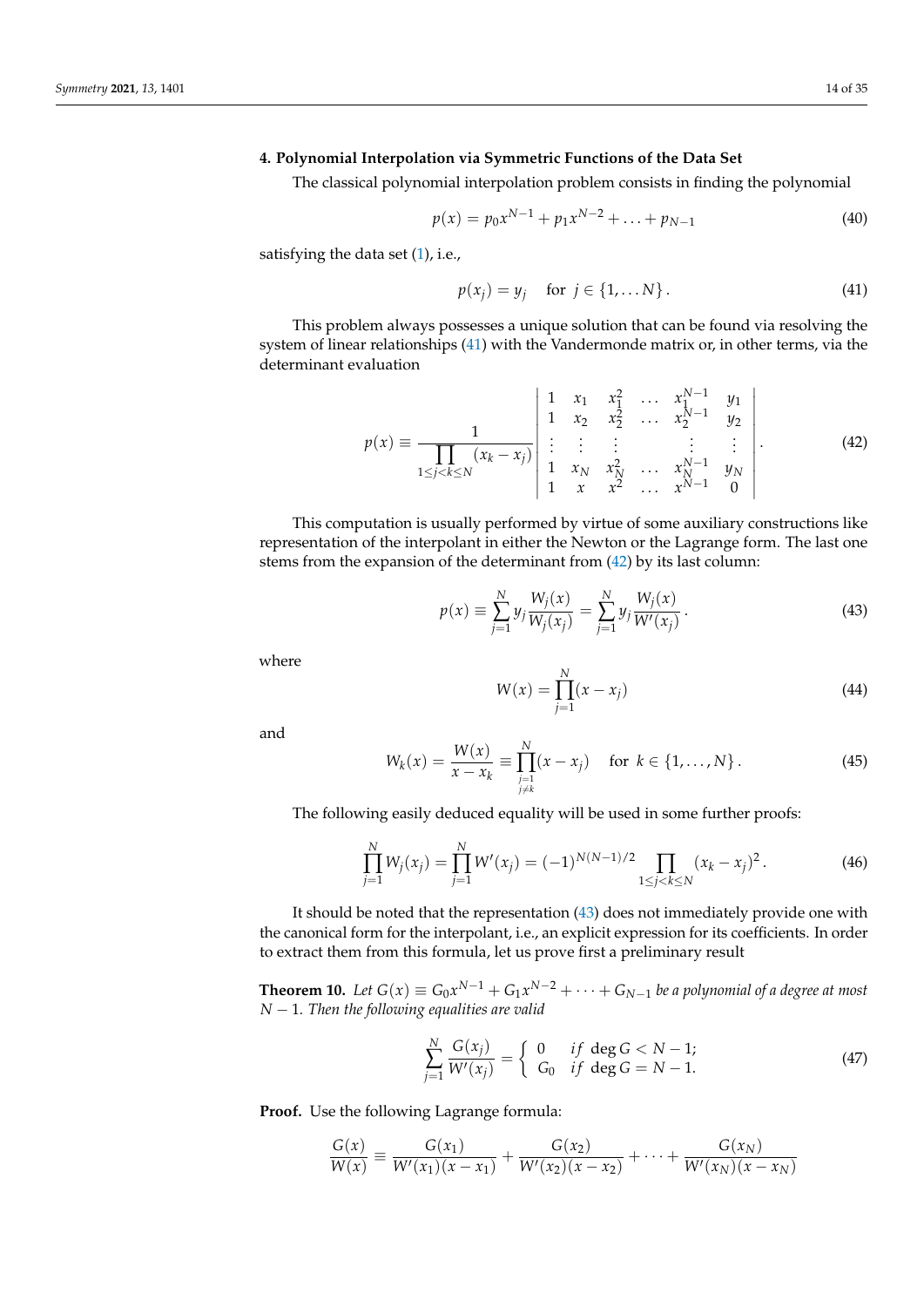provided that  $\{G(x_j) \neq 0\}_{j=1}^N$ . From this the expansion of the fraction  $G(x)/W(x)$  in the Laurent series in negative powers of *x* can be derived:

$$
\frac{G(x)}{W(x)} \equiv \left( \sum_{j=1}^{N} \frac{G(x_j)}{W'(x_j)} \right) \frac{1}{x} + \left( \sum_{j=1}^{N} \frac{G(x_j) x_j}{W'(x_j)} \right) \frac{1}{x^2} + \dots + \left( \sum_{j=1}^{N} \frac{G(x_j) x_j^{k}}{W'(x_j)} \right) \frac{1}{x^{k+1}} + \dots
$$

On the other hand, multiplying the formal expansion

$$
\frac{G(x)}{W(x)} \equiv \frac{c_0}{x} + \frac{c_1}{x^2} + \cdots + \frac{c_k}{x^{k+1}} + \ldots
$$

by  $W(x) \equiv x^N + w_1 x^{N-1} + \cdots + w_N$ , one obtains the following formulas for determining the coefficients  $c_0$ ,  $c_1$ , . . . recursively:

$$
G_0 = c_0, G_1 = c_0 w_1 + c_1, G_2 = c_0 w_2 + c_1 w_1 + c_2, \ldots
$$

Comparing the two obtained forms for the expansion of  $G(x)/W(x)$  yields the claimed equalities [\(47\)](#page-13-4).  $\square$ 

Setting  $G(x) \equiv x^k$  in [\(47\)](#page-13-4) results in

**Corollary 1.** *The following Euler–Lagrange equalities are valid:*

<span id="page-14-2"></span>
$$
\sum_{j=1}^{N} \frac{x_j^k}{W'(x_j)} = \begin{cases} 0 & \text{if } k \in \{0, \dots, N-2\}; \\ 1 & \text{if } k = N-1. \end{cases}
$$
\n(48)

**Corollary 2.** *Let*

$$
G(x) \equiv G_0 x^M + G_1 x^{M-1} + \dots + G_M, \ F(x) \equiv F_0 x^n + F_1 x^{n-1} + \dots + F_n,
$$

 $G_0 \neq 0$ ,  $F_0 \neq 0$ , and  $F(x)$  possesses only simple zeros  $\lambda_1, \ldots, \lambda_n$  not coinciding with  $x_1, \ldots, x_N$ . *Then the following equalities are valid*

<span id="page-14-4"></span>
$$
\sum_{j=1}^{N} \frac{G(x_j) x_j^k}{F(x_j) W'(x_j)} = \begin{cases}\n-\sum_{\ell=1}^{n} \frac{G(\lambda_{\ell}) \lambda_{\ell}^k}{F'(\lambda_{\ell}) W(\lambda_{\ell})} & if k \in \{0, ..., N + n - M - 2\}; \\
\frac{G_0}{F_0} - \sum_{\ell=1}^{n} \frac{G(\lambda_{\ell}) \lambda_{\ell}^{N+n-M-1}}{F'(\lambda_{\ell}) W(\lambda_{\ell})} & if k = N + n - M - 1.\n\end{cases}
$$
\n(49)

<span id="page-14-3"></span>**Theorem 11.** *Calculate two sequences of values:*

<span id="page-14-0"></span>
$$
\sigma_k = \sum_{j=1}^{N} \frac{x_j^{N+k-1}}{W'(x_j)} \quad \text{for } k \in \{1, ..., N\}
$$
 (50)

*and*

<span id="page-14-1"></span>
$$
\tau_k = \sum_{j=1}^N y_j \frac{x_j^k}{W'(x_j)} \quad \text{for } k \in \{0, \dots N - 1\} \,.
$$
 (51)

*The following recursive formulas connect the values [\(50\)](#page-14-0) and [\(51\)](#page-14-1) with the coefficients of the interpolation polynomial:*

$$
\tau_0 = p_0, \; \tau_k = p_0 \sigma_k + p_1 \sigma_{k-1} + \cdots + p_{k-1} \sigma_1 + p_k \; \text{for } k \in \{1, \ldots, N-1\} \; .
$$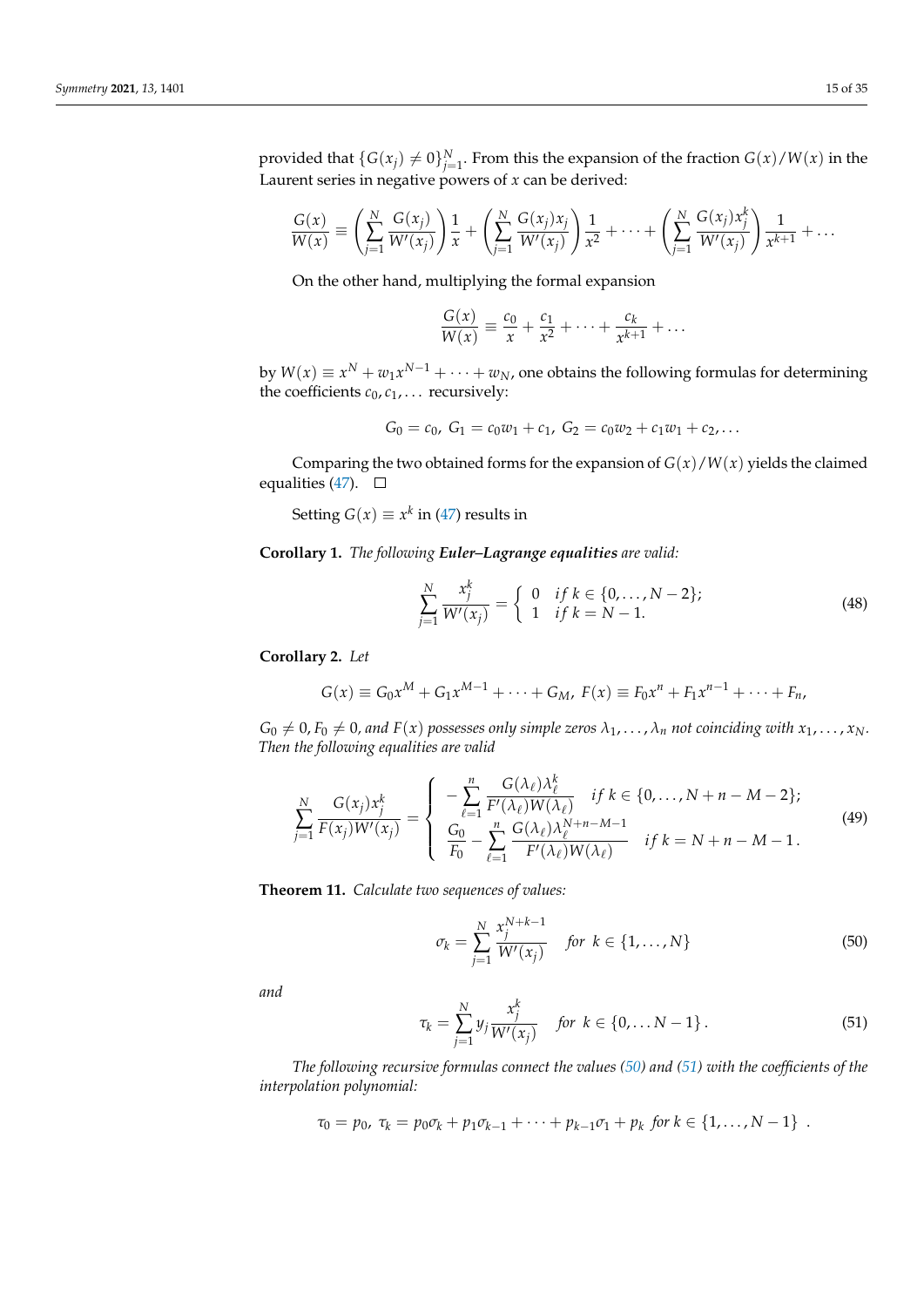**Proof.** Due to equalities [\(48\)](#page-14-2) one has

$$
\tau_k = \sum_{j=1}^N \frac{x_j^k y_j}{W'(x_j)} = \sum_{j=1}^N \frac{(p_0 x_j^{N-1} + p_1 x_j^{N-2} + \dots + p_k x_j^{N-k-1} + \dots + p_{N-1}) x_j^k}{W'(x_j)}
$$
\n
$$
= p_0 \sigma_k + p_1 \sigma_{k-1} + \dots + p_{k-1} \sigma_1 + p_k.
$$

**Remark 2.** *In the 19th century publications, the expression [\(50\)](#page-14-0) treated as a symmetric function of x*1, . . . , *x<sup>N</sup> was known as* alephfunction *((Germ.)* Alephfunktion*) and was denoted by* ℵ*<sup>k</sup>* (*x*1, . . . , *xN*) *[\[29\]](#page-33-27). Despite of its rationally looking definition, it happens to be a complete homogeneous symmetric polynomial, i.e., it equals the sum of all possible monomials of the degree k in the variables*  $x_1, \ldots, x_N$ . Thus, for instance,

$$
\sigma_2(x_1, x_2, x_3) \equiv x_1^2 + x_2^2 + x_3^2 + x_1 x_2 + x_1 x_3 + x_2 x_3.
$$

The expression  $\tau_k$  defined by [\(51\)](#page-14-1) can also be treated as a symmetric function of pairs of variables  $(x_1, y_1)$ ,  $(x_2, y_2)$ , . . . ,  $(x_N, y_N)$ , i.e., such a function whose value is unchanged when any of the pairs are interchanged. Although the present authors suppose that the result of Theorem [11](#page-14-3) is contained in an old textbook in Algebra, this source remains still hidden from them.

We now turn to an alternative representation for the interpolant.

<span id="page-15-2"></span>**Theorem 12.** *Assume that*  $y_j \neq 0$  *for*  $j \in \{1, \ldots N\}$ *. Calculate the sequence of values:* 

$$
\widetilde{\tau}_k = \sum_{j=0}^N \frac{1}{y_j} \frac{x_j^k}{W'(x_j)} \quad \text{for } k \in \{0, \dots, 2N-2\} \ . \tag{52}
$$

*The interpolation polynomial can be represented in the Hankel polynomial form:*

<span id="page-15-1"></span>
$$
p(x) = (-1)^{N(N-1)/2} \left( \prod_{j=1}^{N} y_j \right) \begin{bmatrix} \tilde{\tau}_0 & \tilde{\tau}_1 & \tilde{\tau}_2 & \dots & \tilde{\tau}_{N-1} \\ \tilde{\tau}_1 & \tilde{\tau}_2 & \tilde{\tau}_3 & \dots & \tilde{\tau}_N \\ \vdots & \vdots & \vdots & \vdots \\ \tilde{\tau}_{N-2} & \tilde{\tau}_{N-1} & \tilde{\tau}_N & \dots & \tilde{\tau}_{2N-3} \\ 1 & x & x^2 & \dots & x^{N-1} \end{bmatrix} . \tag{53}
$$

**Proof.** Assume that the interpolation polynomial [\(40\)](#page-13-5) exists. Rewrite the equalities [\(41\)](#page-13-1) in the form

<span id="page-15-0"></span>
$$
p_{N-1}\frac{1}{y_j} + p_{N-2}\frac{x_j}{y_j} + \dots + p_1\frac{x_j^{N-2}}{y_j} + p_0\frac{x_j^{N-1}}{y_j} = 1 \quad \text{for } j \in \{1, \dots, N\} \quad (54)
$$

Multiply each of these equalities by the corresponding multiplier  $1/W'(x_j)$  and sum the obtained results. Due to  $(48)$ , one gets

$$
p_{N-1}\widetilde{\tau}_0+p_{N-2}\widetilde{\tau}_1+\cdots+p_1\widetilde{\tau}_{N-2}+p_0\widetilde{\tau}_{N-1}=0.
$$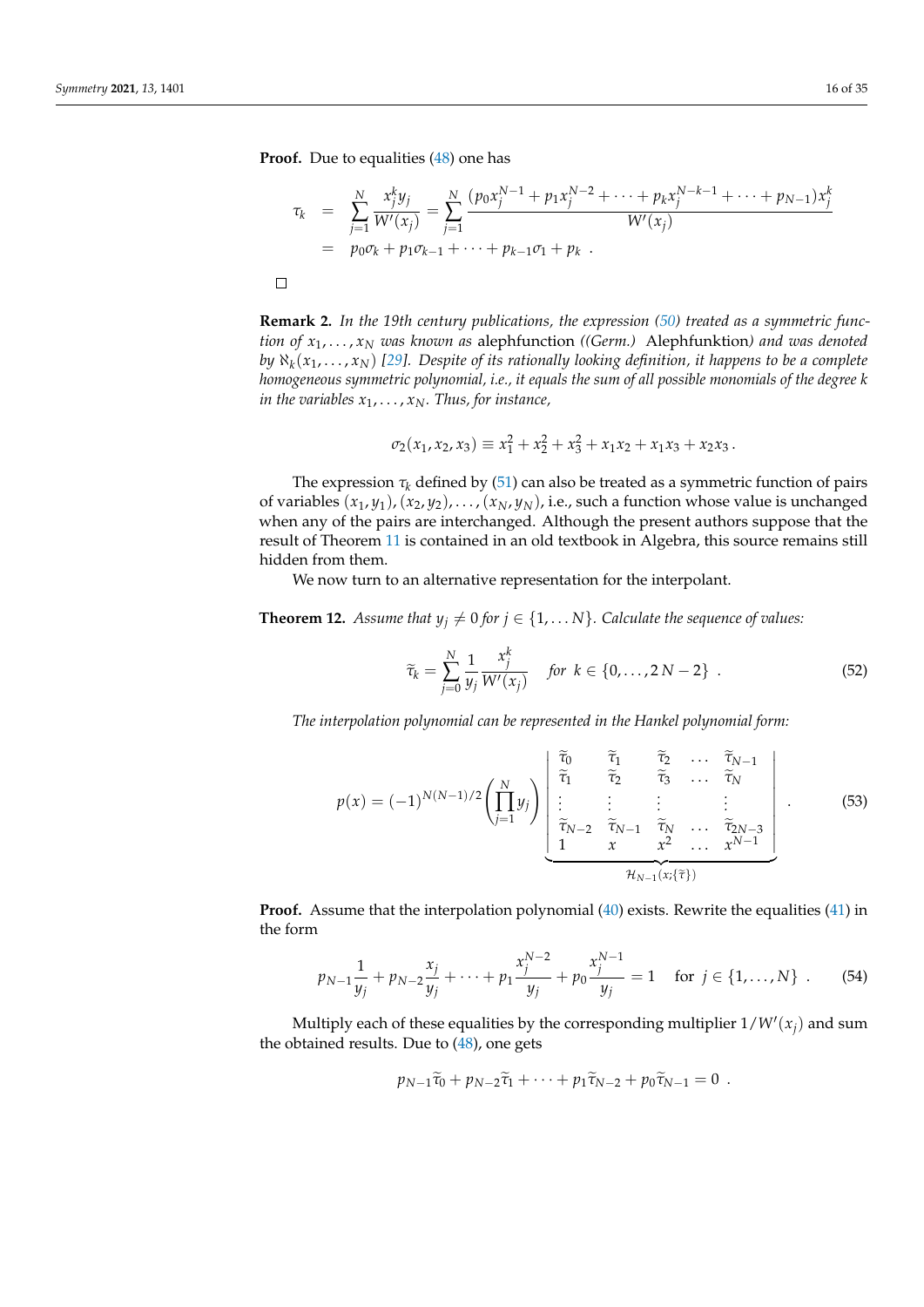Similar equalities result from multiplication of [\(54\)](#page-15-0) by  $\{x_j^k/W'(x_j)\}_{k=1}^{N-2}$ .

$$
p_{N-1}\tilde{\tau}_{1} + p_{N-2}\tilde{\tau}_{2} + \dots + p_{1}\tilde{\tau}_{N-1} + p_{0}\tilde{\tau}_{N} = 0, p_{N-1}\tilde{\tau}_{2} + p_{N-2}\tilde{\tau}_{3} + \dots + p_{1}\tilde{\tau}_{N} + p_{0}\tilde{\tau}_{N+1} = 0, \dots p_{N-1}\tilde{\tau}_{N-2} + p_{N-2}\tilde{\tau}_{N-1} + \dots + p_{1}\tilde{\tau}_{2N-4} + p_{0}\tilde{\tau}_{2N-3} = 0.
$$

Linear combination of [\(54\)](#page-15-0) multiplied by  $x_j^{N-1} / W'(x_j)$  yields something different:

$$
p_{N-1}\widetilde{\tau}_{N-1}+p_{N-2}\widetilde{\tau}_N+\cdots+p_1\widetilde{\tau}_{2N-3}+p_0\widetilde{\tau}_{2N-2}=1.
$$

Unifying all the obtained equalities with [\(40\)](#page-13-5), one obtains a system of linear equations with respect to  $p_{N-1}, p_{N-2}, \ldots, p_0$ . If the interpolant exists, then it should satisfy the following identity:

$$
\begin{vmatrix}\n\widetilde{\tau}_0 & \widetilde{\tau}_1 & \widetilde{\tau}_2 & \cdots & \widetilde{\tau}_{N-1} & 0 \\
\widetilde{\tau}_1 & \widetilde{\tau}_2 & \widetilde{\tau}_3 & \cdots & \widetilde{\tau}_N & 0 \\
\vdots & \vdots & \vdots & & \vdots & \vdots \\
\widetilde{\tau}_{N-2} & \widetilde{\tau}_{N-1} & \widetilde{\tau}_N & \cdots & \widetilde{\tau}_{2N-3} & 0 \\
\widetilde{\tau}_{N-1} & \widetilde{\tau}_N & \widetilde{\tau}_{N+1} & \cdots & \widetilde{\tau}_{2N-2} & 1 \\
1 & x & x^2 & \cdots & x^{N-1} & p(x)\n\end{vmatrix} \equiv 0.
$$

Expansion of the determinant by its last column gives

<span id="page-16-0"></span>
$$
p(x) \equiv \frac{\mathcal{H}_{N-1}(x,\{\tilde{\tau}\})}{H_N(\{\tilde{\tau}\})}
$$
\n(55)

provided that  $H_N(\{\tilde{\tau}\}) \neq 0$ . To prove the latter, represent the determinant as the product:

<span id="page-16-1"></span>
$$
H_N(\{\tilde{\tau}\}) = \begin{vmatrix} 1 & 1 & \dots & 1 \\ x_1 & x_2 & \dots & x_N \\ x_1^2 & x_2^2 & \dots & x_N^2 \\ \vdots & \vdots & \vdots & \vdots \\ x_1^{N-1} & x_2^{N-1} & \dots & x_N^{N-1} \end{vmatrix} \cdot \begin{vmatrix} \frac{1}{y_1 W'(x_1)} & 0 & \dots & 0 \\ 0 & \frac{1}{y_2 W'(x_2)} & \dots & 0 \\ \vdots & \vdots & \ddots & \vdots \\ 0 & 0 & \dots & \frac{1}{y_N W'(x_N)} \end{vmatrix}
$$
  
\n
$$
\times \begin{vmatrix} 1 & x_1 & x_1^2 & \dots & x_1^{N-1} \\ 1 & x_2 & x_2^2 & \dots & x_2^{N-1} \\ \vdots & \vdots & \vdots & \vdots \\ 1 & x_N & x_N^2 & \dots & x_N^{N-1} \end{vmatrix} = \frac{1}{\prod_{j=1}^N y_j \prod_{j=1}^N W'(x_j)} \frac{(46)}{m} \frac{(-1)^{N(N-1)/2}}{\prod_{j=1}^N y_j}
$$

Therefore, the denominator in the right-hand side of [\(55\)](#page-16-0) does not vanish.

One can utilize the last expression for the direct deduction of the validity of the Formula [\(53\)](#page-15-1) as a solution to the polynomial interpolation problem. Indeed, let us substitute  $x = x_1$  into the numerator of the fraction in the right-hand side of [\(53\)](#page-15-1):

$$
\mathcal{H}_{N-1}(x_1;\{\widetilde{\tau}\}) = \begin{vmatrix} \widetilde{\tau}_0 & \widetilde{\tau}_1 & \widetilde{\tau}_2 & \cdots & \widetilde{\tau}_{N-1} \\ \widetilde{\tau}_1 & \widetilde{\tau}_2 & \widetilde{\tau}_3 & \cdots & \widetilde{\tau}_N \\ \vdots & \vdots & \vdots & & \vdots \\ \widetilde{\tau}_{N-2} & \widetilde{\tau}_{N-1} & \widetilde{\tau}_N & \cdots & \widetilde{\tau}_{2N-3} \\ 1 & x_1 & x_1^2 & \cdots & x_1^{N-1} \end{vmatrix}_{N \times N}
$$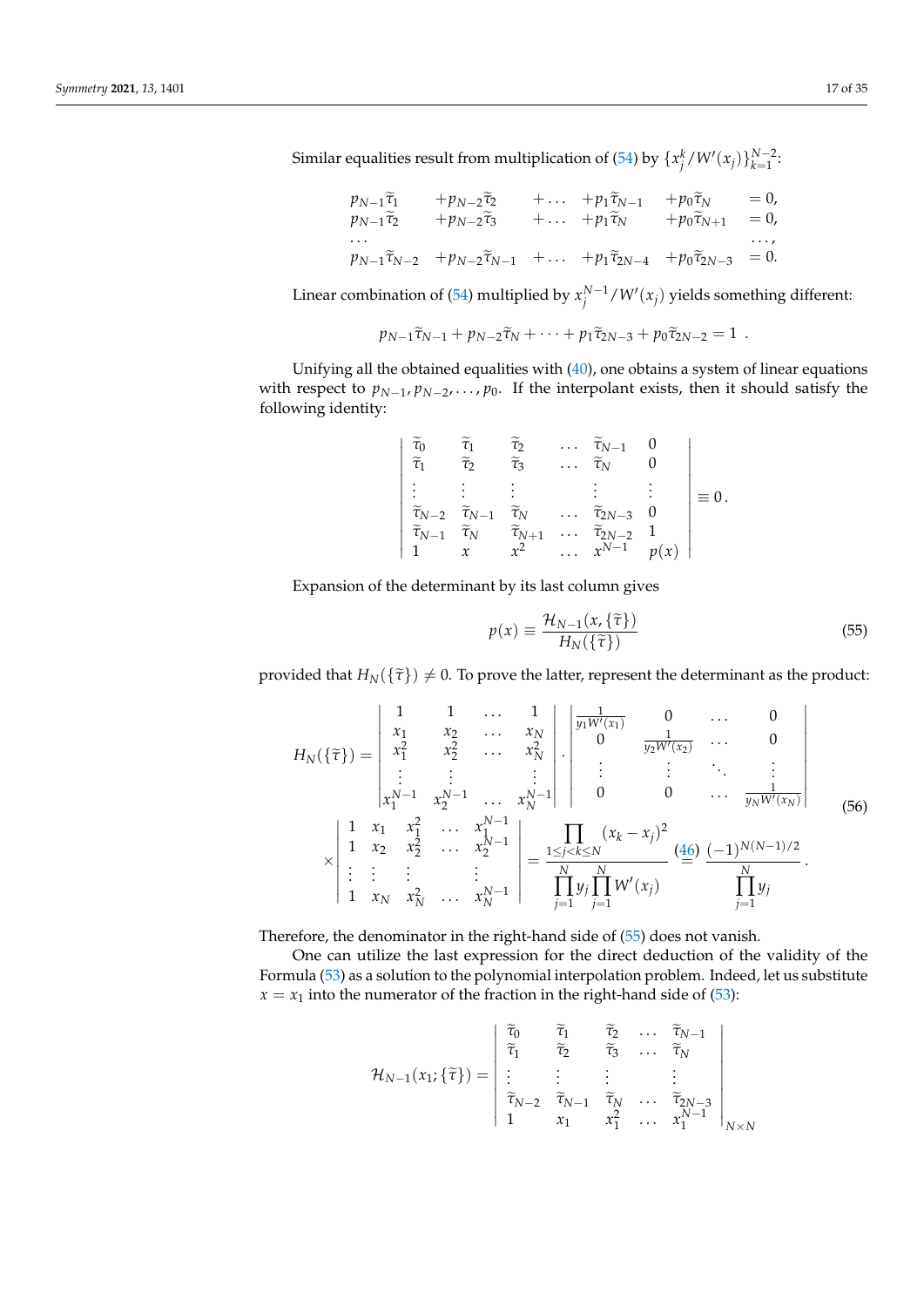$$
\begin{pmatrix}\n\frac{14}{2} & \tilde{\tau}_1 - x_1 \tilde{\tau}_0 & \tilde{\tau}_2 - x_1 \tilde{\tau}_1 & \dots \tilde{\tau}_{N-1} - x_1 \tilde{\tau}_{N-2} \\
\tilde{\tau}_2 - x_1 \tilde{\tau}_1 & \tilde{\tau}_3 - x_1 \tilde{\tau}_2 & \dots \tilde{\tau}_N - x_1 \tilde{\tau}_{N-1} \\
\vdots & \vdots & \ddots & \vdots \\
\tilde{\tau}_{N-1} - x_1 \tilde{\tau}_{N-2} & \tilde{\tau}_N - x_1 \tilde{\tau}_{N-1} & \dots \tilde{\tau}_{2N-3} - x_1 \tilde{\tau}_{2N-4}\n\end{pmatrix}\n\begin{pmatrix}\n14 \\
\tilde{\tau}_2 - x_1 \tilde{\tau}_1 & \tilde{\tau}_3 - x_1 \tilde{\tau}_2 & \dots \tilde{\tau}_{N-1} - x_1 \tilde{\tau}_{N-2} \\
\vdots & \vdots & \ddots\n\end{pmatrix}
$$

Consider an entry of the last determinant

$$
\widetilde{\tau}_{k} - x_{1}\widetilde{\tau}_{k-1} = \frac{x_{1}^{k}}{y_{1}W'(x_{1})} + \frac{x_{2}^{k}}{y_{2}W'(x_{2})} + \cdots + \frac{x_{N}^{k}}{y_{N}W'(x_{N})} \n- \frac{x_{1}^{k}}{y_{1}W'(x_{1})} - \frac{x_{2}^{k-1}x_{1}}{y_{2}W'(x_{2})} - \cdots - \frac{x_{N}^{k-1}x_{1}}{y_{N}W'(x_{N})} \n= \frac{x_{2}^{k-1}(x_{2} - x_{1})}{y_{2}W'(x_{2})} + \cdots + \frac{x_{N}^{k-1}(x_{N} - x_{1})}{y_{N}W'(x_{N})}.
$$

It can be easily verified that

$$
\frac{x_j - x_1}{W'(x_j)} = \frac{1}{W'_1(x_j)}
$$
 for  $j \in \{2, ..., N\}$  and  $W_1(x) \stackrel{(45)}{\equiv} \prod_{k=2}^N (x - x_k).$ 

Thus, introducing the sequence

<span id="page-17-1"></span>
$$
\widetilde{T}_k = \widetilde{\tau}_k - x_1 \widetilde{\tau}_{k-1} = \sum_{j=2}^N \frac{x_j^k}{y_j W_1'(x_j)} \quad \text{for } k \in \{0, \dots, 2N-4\}
$$
 (57)

one gets

$$
\mathcal{H}_{N-1}(x_1; \{\tilde{\tau}\}) = (-1)^{N-1} \begin{vmatrix} \tilde{T}_0 & \tilde{T}_1 & \cdots & \tilde{T}_{N-2} \\ \tilde{T}_1 & \tilde{T}_2 & \cdots & \tilde{T}_{N-1} \\ \vdots & \vdots & & \vdots \\ \tilde{T}_{N-2} & \tilde{T}_{N-1} & \cdots & \tilde{T}_{2N-4} \end{vmatrix} = (-1)^{N-1} H(\tilde{T}) . \tag{58}
$$

The last determinant can be evaluated by Formula [\(56\)](#page-16-1):

$$
\mathcal{H}_{N-1}(x_1;\{\tilde{\tau}\}) = (-1)^{N-1}(-1)^{(N-1)(N-2)/2} / \prod_{j=2}^N y_j.
$$

Combining this equality with [\(56\)](#page-16-1), one gets in [\(55\)](#page-16-0):  $p(x_1) = y_1$ . Other nodes  $x_i$  are dealt with similarly.  $\square$ 

At first glance, Formula [\(53\)](#page-15-1) seems to have no advantage over the algorithm from Theorem [11.](#page-14-3) We dispel doubts in its practical utility in Section [9.](#page-30-0) The present section is concluded by a technical result.

<span id="page-17-2"></span>**Theorem 13.** *Under the condition of Theorem [12,](#page-15-2) one has*

$$
\mathcal{H}_N(x;\{\tilde{\tau}\}) \equiv H_N(\{\tilde{\tau}\}) \prod_{j=1}^N (x - x_j) \equiv \frac{(-1)^{N(N-1)/2}}{\prod_{j=1}^N y_j} \prod_{j=1}^N (x - x_j). \tag{59}
$$

**Proof.** Let us prove that

<span id="page-17-0"></span>
$$
\mathcal{H}_N(x_j; \{\tilde{\tau}\}) = 0, \quad \text{for } j \in \{1, \dots, N\}.
$$
 (60)

.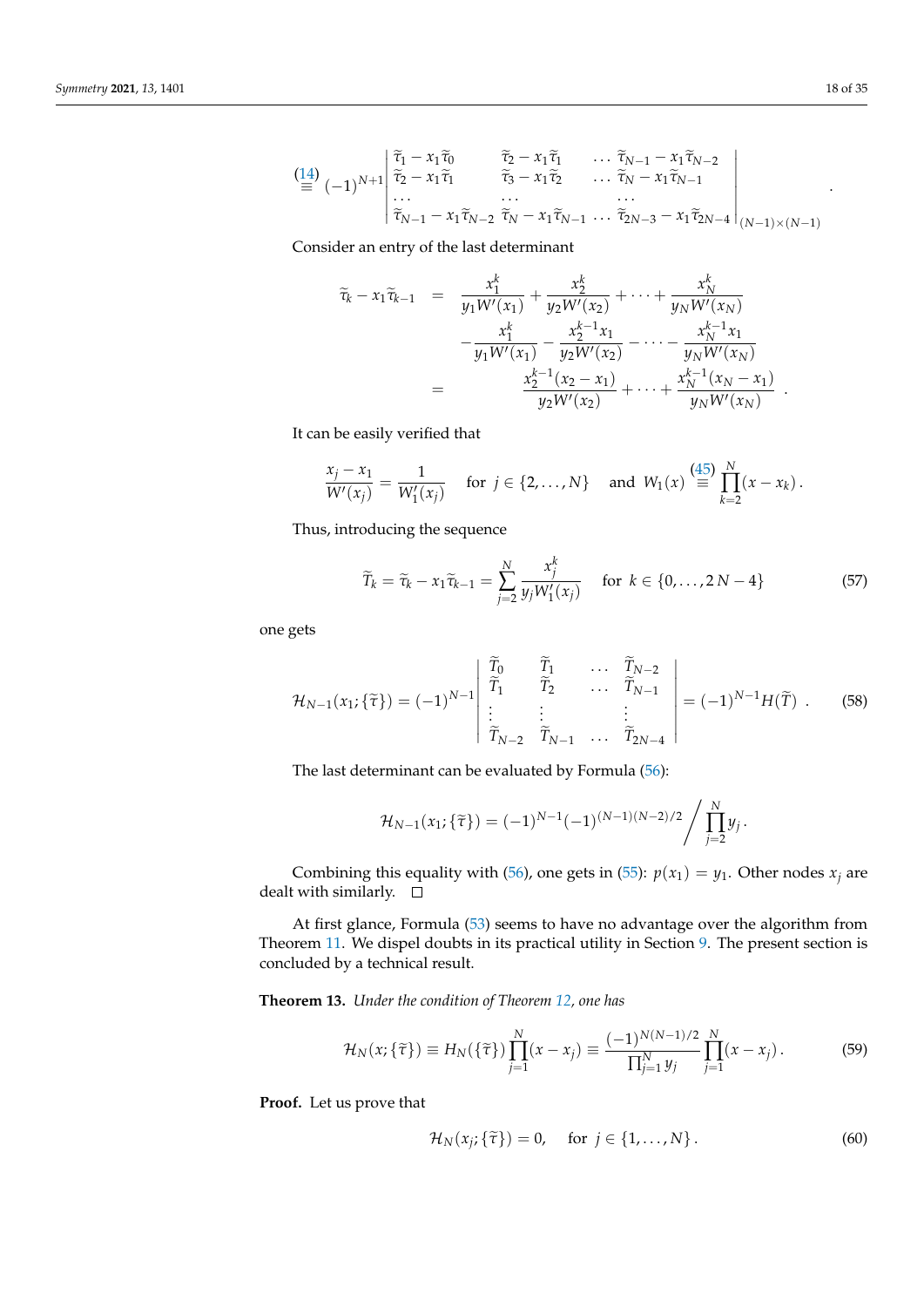The linear combination

$$
\sum_{j=1}^{N} \frac{x_j^k}{W'(x_j)} \mathcal{H}_N(x_j; \{\tilde{\tau}\}) = \begin{vmatrix} \tilde{\tau}_0 & \tilde{\tau}_1 & \cdots & \tilde{\tau}_N \\ \tilde{\tau}_1 & \tilde{\tau}_2 & \cdots & \tilde{\tau}_{N+1} \\ \vdots & \vdots & & \vdots \\ \tilde{\tau}_{N-1} & \tilde{\tau}_N & \cdots & \tilde{\tau}_{2N-1} \\ \tilde{\tau}_k & \tilde{\tau}_{k+1} & \cdots & \tilde{\tau}_{N+k} \end{vmatrix}
$$

equals zero for  $k \in \{0, \ldots, N-1\}$ . Therefore we have *N* linear homogeneous equalities

$$
\sum_{j=1}^{N} \frac{x_j^{k-1}}{W'(x_j)} \mathcal{H}_N(x_j; \{\tilde{\tau}\}) = 0, j \in \{1, ..., N\}
$$

valid for *N* values  $\left\{ \mathcal{H}_N(x_j; \{\tilde{\tau}\}) \right\}_{j=1}^N$ . Since

$$
\det \left[ \frac{x_j^{k-1}}{W'(x_j)} \right]_{j,k=1}^N \stackrel{\text{(46)}}{=} (-1)^{N(N-1)/2} \prod_{1 \le j < k \le N} (x_k - x_j) \neq 0,
$$

all the equalities [\(60\)](#page-17-0) are valid. Thus, we know all the zeros of the polynomial  $\mathcal{H}_N(x; {\tilde\tau})$ , while its leading coefficient equals to  $H_N(\{\tilde{\tau}\})$ . The latter has been already evaluated by [\(56\)](#page-16-1). This completes the proof.  $\Box$ 

## <span id="page-18-0"></span>**5. Rational Interpolation**

We now search for polynomials [\(6\)](#page-3-1) such that the rational function

<span id="page-18-1"></span>
$$
r(x) = p(x)/q(x) \tag{61}
$$

satisfies the data set  $(1)$ , i.e.,

<span id="page-18-2"></span>
$$
r(x_j) = y_j \quad \text{for } j \in \{1, ..., N = n + m + 1\}.
$$
 (62)

Hereinafter, we will not distinguish the solutions to the problem with numerator and denominator multiplied by a common numerical factor.

The first solution to the problem was suggested in the form of generalization of the Lagrange representation [\(43\)](#page-13-3) for the polynomial interpolant.

**Theorem 14** (Cauchy, ref. [\[2\]](#page-33-1))**.** *Denote*

$$
W_{\overline{j_1j_2...j_\ell}}(x) = \prod_{s=1}^\ell (x - x_{j_s}) \quad \text{and} \quad W_{j_1j_2...j_\ell}(x) = \frac{W(x)}{W_{\overline{j_1j_2...j_\ell}}(x)}.
$$

*Rational interpolant [\(61\)](#page-18-1) can be found via the formulas*

$$
p(x) = \sum_{(j_1, j_2, \ldots, j_{m+1})} \frac{\prod_{s=1}^{m+1} y_{j_s}}{\prod_{s=1}^{m+1} W_{j_1 j_2 \ldots j_{m+1}}(x_{j_s})} W_{j_1 j_2 \ldots j_{m+1}}(x)
$$

*and*

$$
q(x) = (-1)^{mn} \sum_{(j_1, j_2, \ldots, j_m)} \frac{\prod_{\ell=1}^m y_{j_\ell}}{\prod_{j \in \{1, \ldots, N\} \setminus \{j_1, \ldots, j_m\}} W_{\overline{j_1 j_2 \ldots j_m}}(x_j)} W_{\overline{j_1 j_2 \ldots j_m}}(x).
$$

*Both sums are taken with respect to all combinations m* + 1 *and, respectively, m integers from the set* {1, . . . , *N*}*.*

.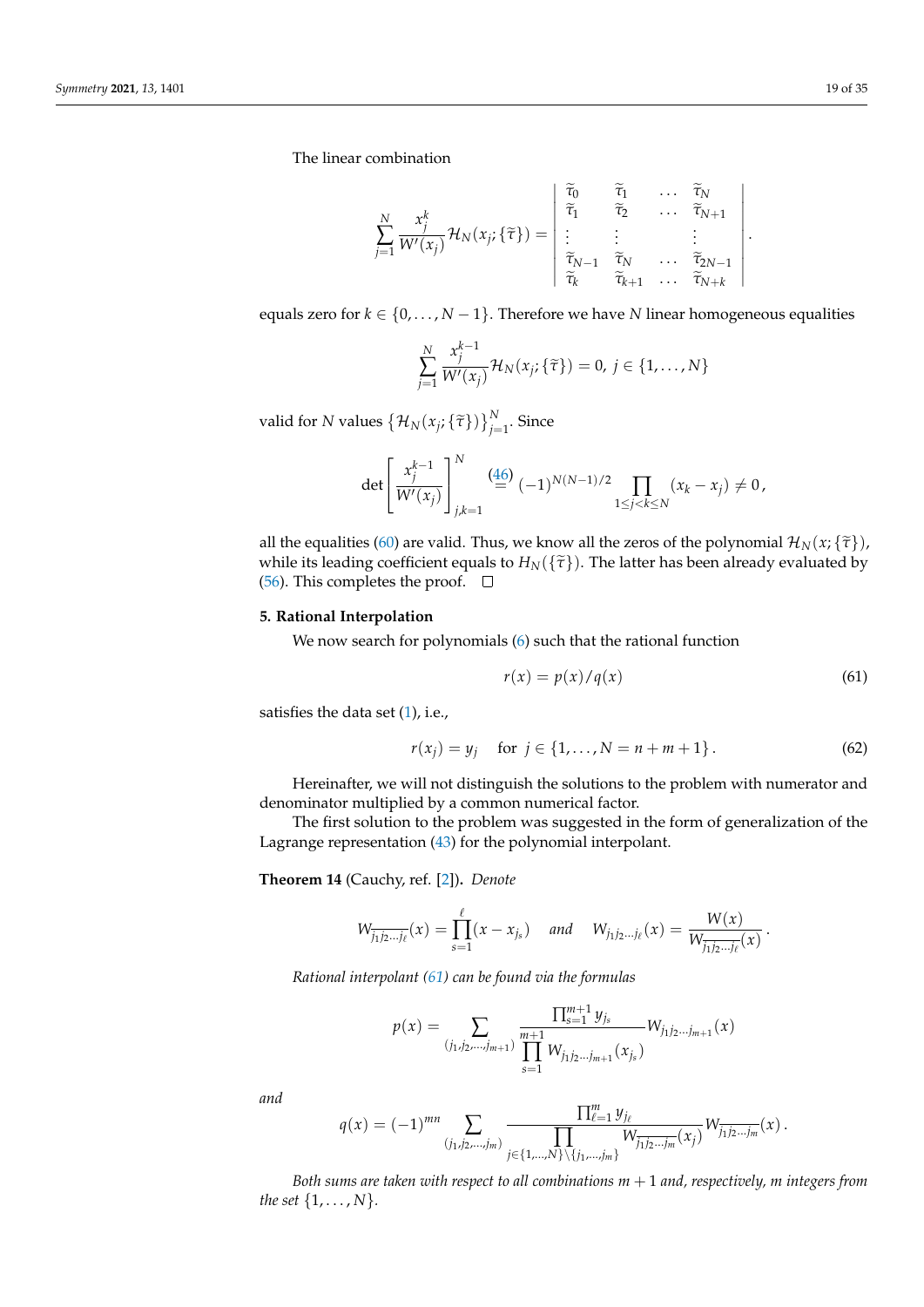Being valid generically, Cauchy's solution fails for some particular choices of the data set [\(1\)](#page-0-0). Whereas the polynomial interpolation problem always has a solution, the rational interpolation one is not always resolvable. This defect was first discovered by Kronecker [\[3\]](#page-33-2), and later discussed by Netto [\[4\]](#page-33-3). To exemplify this, we first generate from the condition [\(62\)](#page-18-2) the system of equations

<span id="page-19-1"></span>
$$
p(x_j) = y_j q(x_j) \quad \text{for } j \in \{1, \dots, N\}
$$
 (63)

or, equivalently,

<span id="page-19-0"></span>
$$
p_n + p_{n-1}x_j + \dots + p_0x_j^n = q_my_j + q_{m-1}x_jy_j + \dots + q_0x_j^my_j \quad \text{ for } j \in \{1, \dots, N\} \quad (64)
$$

which is linear with respect to the  $N + 1$  coefficients of  $p(x)$  and  $q(x)$ . The principal solvability of this system can be established with the aid of Linear Algebra methods, like, for instance via Gaussian elimination procedure.

**Example 2.** *Given the data set*

| $\chi$ |  |  |                |  |
|--------|--|--|----------------|--|
|        |  |  | 1/3   3   1/13 |  |

*find its rational interpolant in the form*  $r(x) = p(x)/q(x)$  *with deg*  $p(x) = 1$ *, deg*  $q(x) = 3$ *.* 

**Solution.** Resolving the system  $(64)$ , one gets the expressions:

$$
p(x) \equiv x - 2
$$
,  $q(x) \equiv x^3 - x^2 - x - 2$ .

However,  $p(2) = 0$  and  $q(2) = 0$ , and therefore the condition  $r(2) = 3$  is not satisfied. It is not satisfied even if we cancel the numerator and denominator by the common linear factor.

Explanation for this phenomenon of the *unattainable points* consists in the nonequiva-lence of the passage from [\(62\)](#page-18-2) to [\(63\)](#page-19-1) since for some node  $x_j$  one might obtain a solution to the linear system [\(64\)](#page-19-0) satisfying both conditions  $p(x_i) = 0$  and  $q(x_i) = 0$ .

On the other hand, solution to the problem might be not unique.

<span id="page-19-5"></span>**Example 3.** *For the data set*

*x* −1 0 1 2 3 *y* 1 1 1/3 1/7 1/13

generated by the rational function  $1/(x^2+x+1)$  there exists infinitely many rational inter*polants with*  $\deg p(x) = 1$ ,  $\deg q(x) = 3$  *in the form*  $(x - \lambda)/( (x - \lambda)(x^2 + x + 1))$  *where*  $\lambda \notin \{-1, 0, 1, 2, 3\}.$ 

We now pass to an alternative approach to the problem, due to Jacobi.

<span id="page-19-4"></span>**Theorem 15.** Let  $y_j \neq 0$  for  $j \in \{1, \ldots, N\}$ . Compute the values

<span id="page-19-2"></span>
$$
\tau_k = \sum_{j=1}^{N} y_j \frac{x_j^k}{W'(x_j)} \quad \text{for } k \in \{0, \dots, 2m\}
$$
 (65)

*and*

<span id="page-19-3"></span>
$$
\widetilde{\tau}_k = \sum_{j=1}^N \frac{1}{y_j} \frac{x_j^k}{W'(x_j)} \quad \text{for } k \in \{0, \dots, 2n-1\} \,, \tag{66}
$$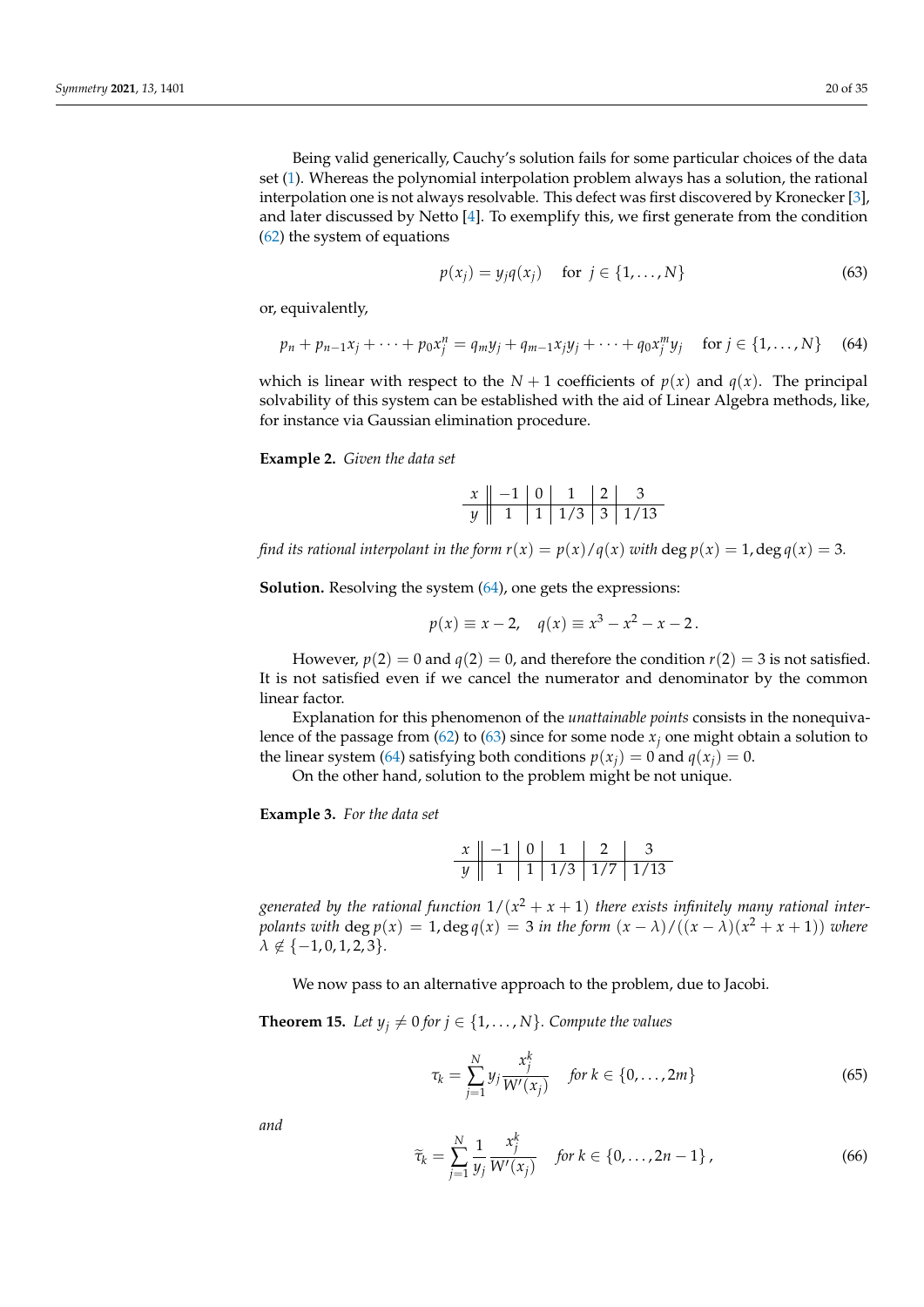*and generate the corresponding Hankel polynomials*  $\mathcal{H}_m(x;\{\tau\})$  *and*  $\mathcal{H}_n(x;\{\tilde{\tau}\})$ *. If* 

<span id="page-20-0"></span>
$$
H_n(\{\tilde{\tau}\}) \neq 0 \tag{67}
$$

*and*

$$
\mathcal{H}_m(x_j; \{\tau\}) \neq 0 \quad \text{for } j \in \{1, \dots, N\} \tag{68}
$$

*then there exists a unique rational interpolant with* deg  $p(x) = n$ , deg  $q(x) \le m = N - n - 1$ *which can be expressed as:*  $p(x) = H_{m+1}(\{\tau\})\mathcal{H}_n(x;\{\tilde{\tau}\})$ 

$$
= \begin{vmatrix}\n\tau_{0} & \tau_{1} & \dots & \tau_{m} \\
\tau_{1} & \tau_{2} & \dots & \tau_{m+1} \\
\vdots & \vdots & \vdots & \vdots \\
\tau_{m-1} & \tau_{m} & \dots & \tau_{2m-1} \\
\tau_{m} & \tau_{m+1} & \dots & \tau_{2m} & 1\n\end{vmatrix} \cdot \begin{vmatrix}\n\tilde{\tau}_{0} & \tilde{\tau}_{1} & \dots & \tilde{\tau}_{n} \\
\tilde{\tau}_{1} & \tilde{\tau}_{2} & \dots & \tilde{\tau}_{n+1} \\
\vdots & \vdots & \vdots & \vdots \\
\tilde{\tau}_{m-1} & \tau_{m} & \dots & \tau_{2m-1} \\
\tau_{m} & \tau_{m+1} & \dots & \tau_{2m} & 1\n\end{vmatrix},
$$
\n
$$
q(x) = H_{n}(\{\tilde{\tau}\}) H_{m}(x; \{\tau\})
$$
\n
$$
= \begin{vmatrix}\n\tilde{\tau}_{0} & \tilde{\tau}_{1} & \dots & \tilde{\tau}_{n-1} \\
\tilde{\tau}_{1} & \tilde{\tau}_{2} & \dots & \tilde{\tau}_{n} \\
\vdots & \vdots & \vdots & \vdots \\
\tilde{\tau}_{n-1} & \tilde{\tau}_{n} & \dots & \tilde{\tau}_{2n-2}\n\end{vmatrix} \cdot \begin{vmatrix}\n\tau_{0} & \tau_{1} & \dots & \tau_{m} \\
\tau_{1} & \tau_{2} & \dots & \tau_{m+1} \\
\tau_{1} & \tau_{2} & \dots & \tau_{m+1} \\
\vdots & \vdots & \vdots & \vdots \\
\tau_{m-1} & \tau_{m} & \dots & \tau_{2m-1} \\
1 & x & \dots & x^{m}\n\end{vmatrix}.
$$
\n(70)

<span id="page-20-1"></span>**Proof.** Can be found in [\[11\]](#page-33-8), and we refer here only with the underlying idea leading to the Hankel polynomial appearance. If a desired interpolant exists, then the equalities [\(64\)](#page-19-0) are valid. Multiply the *j*th equality by  $x_j^k/W'(x_j)$  for  $k \in \{0, ..., m-1\}$  and sum the obtained equalities by *j*. Due to the Euler–Lagrange equalities [\(48\)](#page-14-2), one arrives at a system of equations

$$
\begin{cases}\n q_m \tau_0 + q_{m-1} \tau_1 + \dots + q_0 \tau_m = 0, \\
 q_m \tau_1 + q_{m-1} \tau_2 + \dots + q_0 \tau_{m+1} = 0, \\
 \dots \\
 q_m \tau_{m-1} + q_{m-1} \tau_m + \dots + q_0 \tau_{2m-1} = 0.\n\end{cases}
$$

Therefore, the denominator of the fraction should satisfy the relation

$$
Aq(x) \equiv \begin{vmatrix} \tau_0 & \tau_1 & \dots & \tau_m \\ \tau_1 & \tau_2 & \dots & \tau_{m+1} \\ \vdots & \vdots & & \vdots \\ \tau_{m-1} & \tau_m & \dots & \tau_{2m-1} \\ 1 & x & \dots & x^m \end{vmatrix}
$$

for some constant factor *A*.

In a similar way, multiplying the equalities

$$
p_n \frac{1}{y_j} + p_{n-1} \frac{x_j}{y_j} + \dots + p_0 \frac{x_j^n}{y_j} = q_m + q_{m-1} x_j + \dots + q_0 x_j^m \quad , \quad j \in \{1, \dots, N\}
$$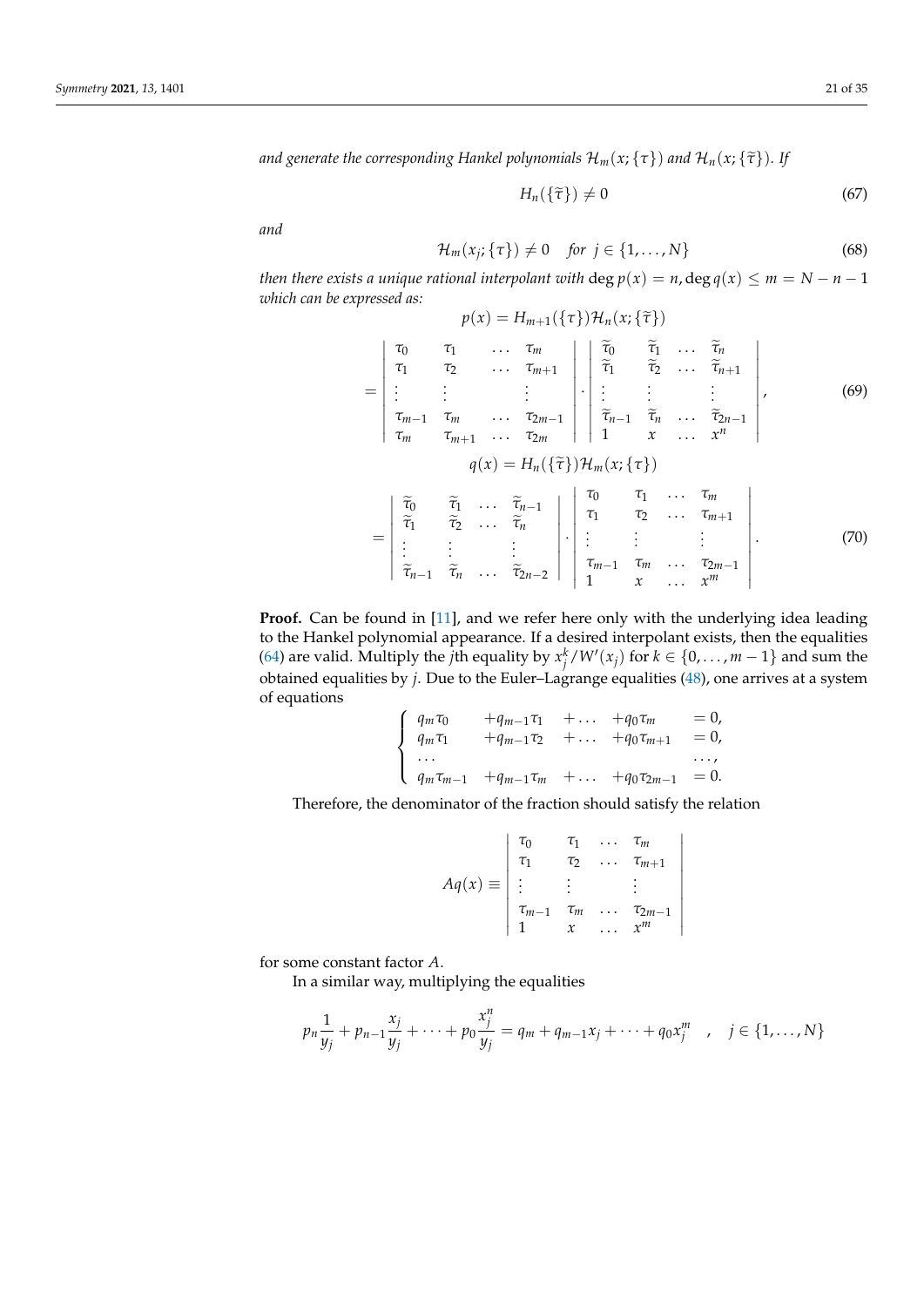by  $x_j^{\ell}/W'(x_j)$  for  $\ell \in \{0, ..., n-1\}$  and summarizing by *j*, one gets the equality for the numerator:

$$
Bp(x) \equiv \begin{vmatrix} \tilde{\tau}_0 & \tilde{\tau}_1 & \cdots & \tilde{\tau}_n \\ \tilde{\tau}_1 & \tilde{\tau}_2 & \cdots & \tilde{\tau}_{n+1} \\ \vdots & \vdots & & \vdots \\ \tilde{\tau}_{n-1} & \tilde{\tau}_n & \cdots & \tilde{\tau}_{2n-1} \\ 1 & x & \cdots & x^n \end{vmatrix} \equiv H_n(\{\tilde{\tau}\})x^n + \cdots
$$

for some constant factor *B*. Due to assumption [\(67\)](#page-20-0),  $B \neq 0$  and deg  $p(x) = n$ . This can be interpreted as a polynomial interpolation problem for the data set  $\{(x_j, 1/y_j)\}_{j=1}^N$ . Thereby the rational interpolation problem is reduced to the polynomial interpolation problem discussed in Section [4.](#page-13-0)

**Corollary 1.** *The following relationship is valid:*

$$
H_n(\{\tilde{\tau}\})H_m(\{\tau\}) = H_{n+1}(\{\tilde{\tau}\})H_{m+1}(\{\tau\})\ . \tag{71}
$$

<span id="page-21-0"></span>**Example 4.** *Given the data set*

*x* −3 −2 −1 0 1 2 3 *y* 3 1 4 1 5 9 3

*find all rational functions*  $r(x) = p(x)/q(x)$  *with*  $\deg p(x) + \deg q(x) \leq 6$  *satisfying it.* 

**Solution.** Since we do not know a priori the degrees of the numerator and the denominator of  $r(x)$ , we have to compute the sequences [\(65\)](#page-19-2) and [\(66\)](#page-19-3) for the maximal possible number of elements:  $61$  $\Omega$ 17  $0.91007$ 

$$
\tau_0 = \frac{61}{720}, \ \tau_1 = -\frac{9}{80}, \ \tau_2 = -\frac{17}{240}, \dots, \tau_{12} = \frac{981007}{240};
$$
\n
$$
\tilde{\tau}_0 = -\frac{77}{2880}, \ \tilde{\tau}_1 = \frac{119}{8640}, \tilde{\tau}_2 = -\frac{167}{8640}, \dots, \tilde{\tau}_{12} = \frac{3923929}{8640}.
$$

Now, compute the Hankel polynomials of the first and the second order:

$$
\mathcal{H}_1(x;\{\tau\}) = \frac{61}{720}x + \frac{9}{80}, \ \mathcal{H}_2(x;\{\tau\}) = \underbrace{-\frac{403}{21600}}_{h_{2,0}}x^2 + \underbrace{\frac{37}{720}}_{h_{2,1}}x + \underbrace{\frac{379}{7200}}_{h_{2,2}}.
$$

Computation of  $H_3(x; {\tau})$  can be organized with the aid of the JJ-identity [\(24\)](#page-7-1):

$$
\mathcal{H}_3(x;\{\tau\}) \equiv -\left(\frac{h_{3,0}}{h_{2,0}}\right)^2 \mathcal{H}_1(x;\{\tau\}) + \frac{h_{3,0}}{h_{2,0}} \left(x - \frac{h_{2,1}}{h_{2,0}} + \frac{h_{3,1}}{h_{3,0}}\right) \mathcal{H}_2(x;\{\tau\})
$$

where all the constants are already known except for  $h_{3,0} = H_3({\tau})$  and  $h_{3,1}$ . To find the latter, utilize the equalities [\(27\)](#page-8-3)

$$
h_{3,0} = H_3(\{\tau\}) = \tau_4 h_{2,0} + \tau_3 h_{2,1} + \tau_2 h_{2,2} = -\frac{1379}{64800},
$$

$$
h_{3,1} = -(\tau_5 h_{2,0} + \tau_4 h_{2,1} + \tau_3 h_{2,2}) = \frac{127}{10800}.
$$

Therefore,

$$
\mathcal{H}_3(x;\{\tau\}) \equiv -\frac{1379}{64800}x^3 + \frac{127}{10800}x^2 + \frac{5111}{64800}x - \frac{17}{1200}.
$$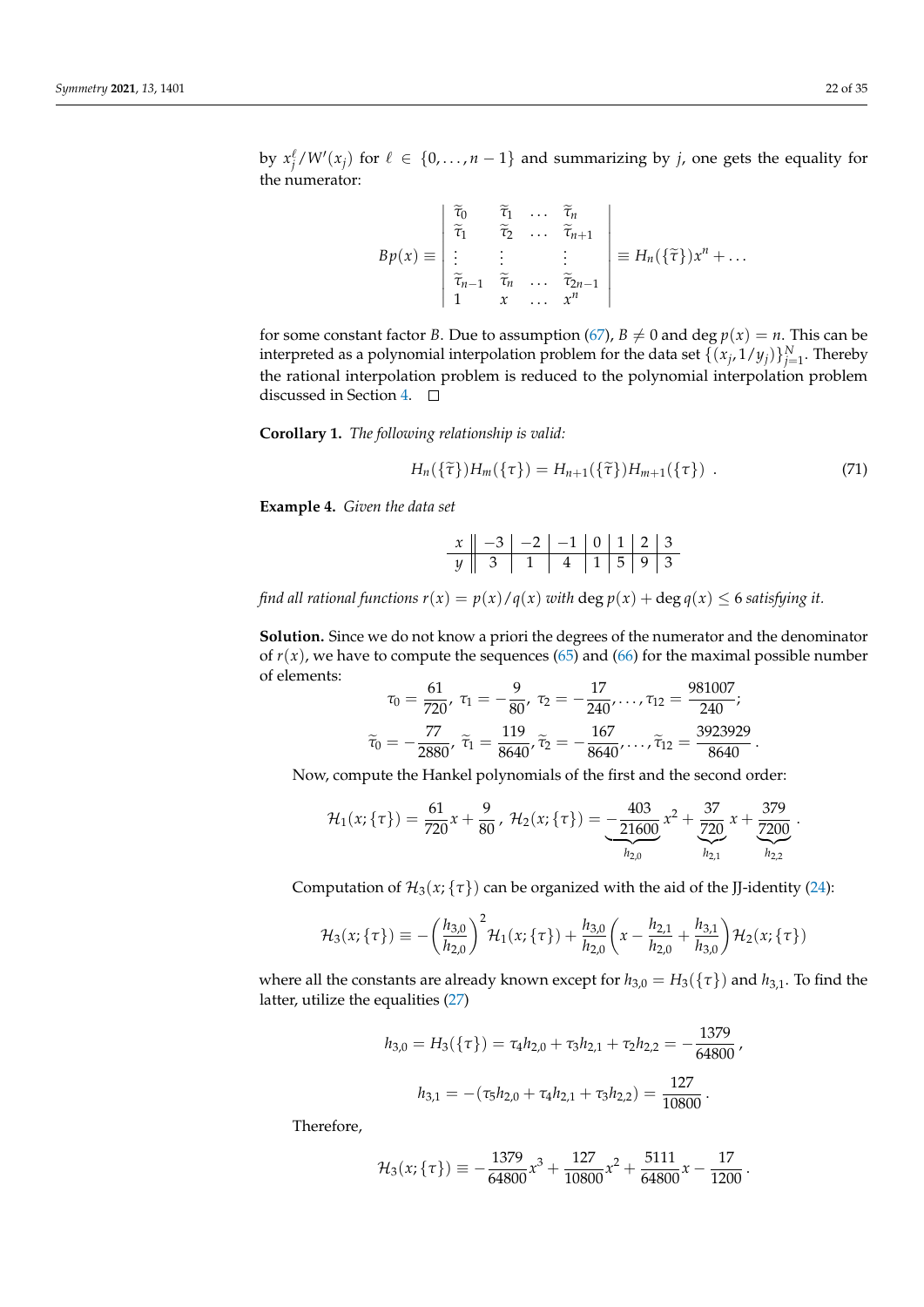Continuing the recursive utilization of the JJ-identity [\(24\)](#page-7-1), we get further:

$$
\mathcal{H}_4(x;\{\tau\}) = -\frac{1609}{21600}x^4 - \frac{347}{10800}x^3 + \frac{368}{675}x^2 - \frac{2201}{5400}x - \frac{111}{160},
$$
\n
$$
\mathcal{H}_5(x;\{\tau\}) = -\frac{763}{1440}x^5 + \frac{301}{144}x^4 + \frac{1715}{288}x^3 - \frac{2947}{144}x^2 + \frac{301}{80}x + \frac{357}{16},
$$
\n
$$
\mathcal{H}_6(x;\{\tau\}) = \underbrace{\frac{693}{16}}_{h_{6,0}}x^6 - \frac{357}{16}x^5 - \frac{9201}{16}x^4 + \frac{3489}{16}x^3 + \frac{7149}{4}x^2 - \frac{621}{4}x - \frac{1620}{h_{6,6}}.
$$

We need one extra computation, namely

$$
H_7(\lbrace \tau \rbrace) = \tau_{12}h_{6,0} + \tau_{11}h_{6,1} + \cdots + \tau_6h_{6,6} = -1620.
$$

Thus, all the potential denominators of the interpolation fractions are computed. In parallel, similar recursive procedure can be organized for the numerator's computation:

$$
\mathcal{H}_{1}(x; \{\tilde{\tau}\}) = -\frac{77}{2880}x - \frac{119}{8640}, \mathcal{H}_{2}(x; \{\tilde{\tau}\}) = \frac{763}{2332800}x^{2} + \frac{301}{233280}x + \frac{37}{86400},
$$
\n
$$
\tilde{h}_{2,0} = H_{2}(\{\tilde{\tau}\}) = \tilde{\tau}_{4}\tilde{h}_{2,0} + \tilde{\tau}_{3}\tilde{h}_{2,1} + \tilde{\tau}_{2}\tilde{h}_{2,2} = \frac{1609}{34992000},
$$
\n
$$
\tilde{h}_{3,1} = -(\tilde{\tau}_{5}\tilde{h}_{2,0} + \tilde{\tau}_{4}\tilde{h}_{2,1} + \tilde{\tau}_{3}\tilde{h}_{2,2}) = -\frac{347}{17496000},
$$
\n
$$
\mathcal{H}_{3}(x; \{\tilde{\tau}\}) = -\left(\frac{\tilde{h}_{3,0}}{\tilde{h}_{2,0}}\right)^{2} \mathcal{H}_{1}(x; \{\tilde{\tau}\}) + \frac{\tilde{h}_{3,0}}{\tilde{h}_{2,0}}\left(x - \frac{\tilde{h}_{2,1}}{\tilde{h}_{2,0}} + \frac{\tilde{h}_{3,1}}{\tilde{h}_{3,0}}\right) \mathcal{H}_{2}(x; \{\tilde{\tau}\})
$$
\n
$$
\equiv \frac{1609}{34992000}x^{3} - \frac{347}{17496000}x^{2} - \frac{7181}{34992000}x + \frac{17}{1944000},
$$
\n
$$
\mathcal{H}_{4}(x; \{\tilde{\tau}\}) = \frac{1379}{104976000}x^{4} + \frac{127}{17496000}x^{3} - \frac{4771}{52488000}x^{2} - \frac{13}{81000}x - \frac{379}{11664000},
$$
\n
$$
\mathcal{H}_{5}(x; \{\tilde{\tau}\}) = \frac{403}{34992000}x^{5} + \frac{37}{1146400}x^{4} - \frac{
$$

Now we are able to compose the set of rational interpolants:

$$
r_{0,6}(x) = \frac{H_7(\{\tau\})}{\mathcal{H}_6(x;\{\tau\})}
$$
  
\n
$$
= -\frac{231 x^6 - 119 x^5 - 3067 x^4 + 1163 x^3 + 9532 x^2 - 828 x - 8640}{231 x^6 - 119 x^5 - 3067 x^4 + 1163 x^3 + 9532 x^2 - 828 x - 8640}
$$
  
\n
$$
r_{1,5}(x) = \frac{h_{6,0} \mathcal{H}_1(x;\{\tilde{\tau}\})}{\tilde{h}_{1,0} \mathcal{H}_5(x;\{\tau\})} = -\frac{270(33 x + 17)}{109 x^5 - 430 x^4 - 1225 x^3 + 4210 x^2 - 774 x - 4590}
$$
  
\n
$$
r_{2,4}(x) = \frac{h_{5,0} \mathcal{H}_2(x;\{\tilde{\tau}\})}{\tilde{h}_{2,0} \mathcal{H}_4(x;\{\tau\})} = \frac{15(763 x^2 + 3010 x + 999)}{1609 x^4 + 694 x^3 - 11776 x^2 + 8804 x + 14985} \dots
$$

and finally the polynomial interpolant

$$
r_{6,0}(x) = \frac{h_{1,0} \mathcal{H}_6(x; \{\tilde{\tau}\})}{\tilde{h}_{6,0}} \equiv \frac{61}{720} x^6 - \frac{9}{80} x^5 - \frac{181}{144} x^4 + \frac{17}{16} x^3 + \frac{841}{180} x^2 - \frac{9}{20} x + 1.
$$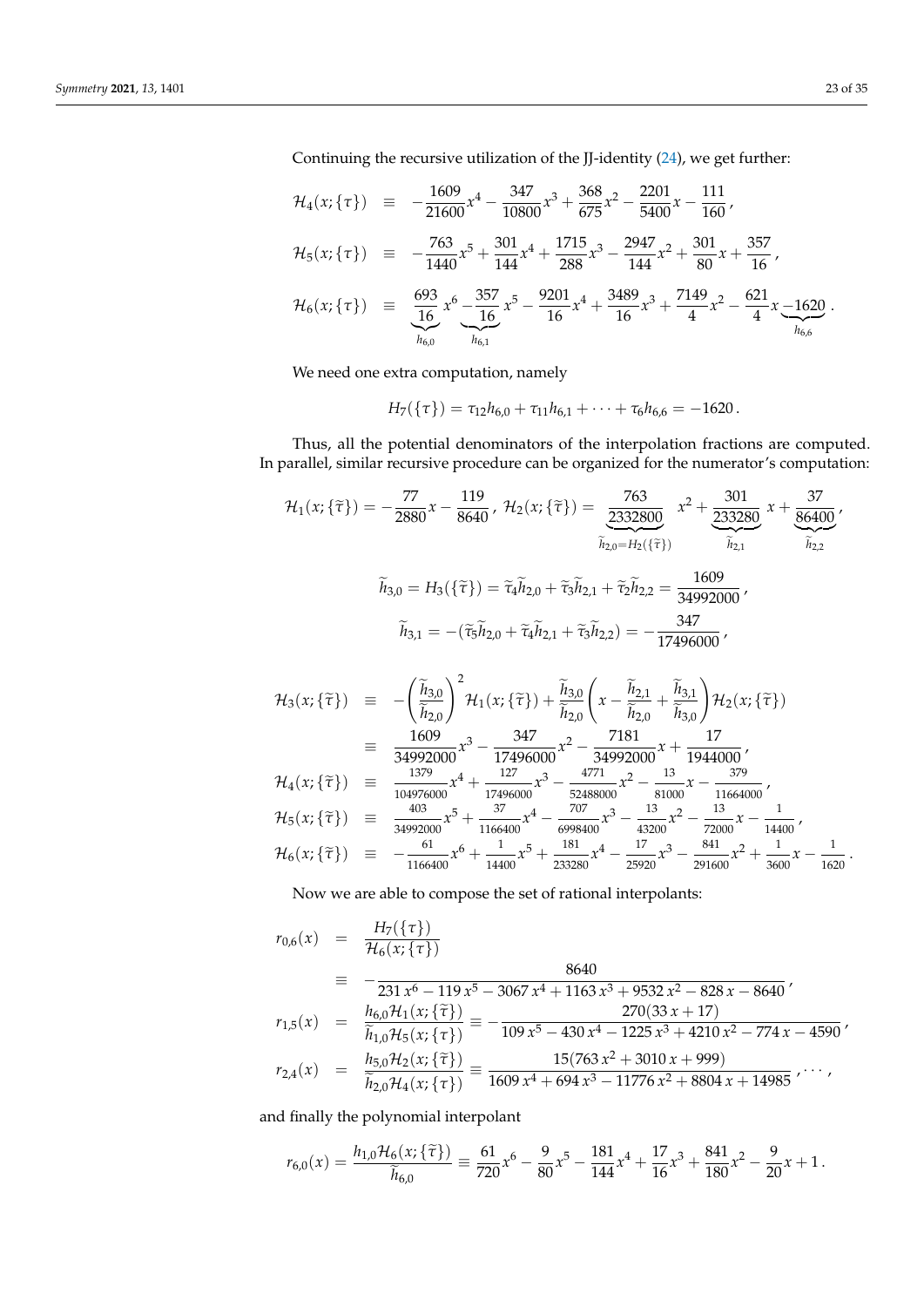Formulation of Theorem [15](#page-19-4) is due to the authors of [\[11\]](#page-33-8). Jacobi did not bother himself in [\[9\]](#page-33-6) with the questions of existence or uniqueness of a solution to the interpolation problem. He just only suggested that the denominator of the (potential candidate) rational interpolant can be represented in the form of the Hankel polynomial  $\mathcal{H}_m(x;\{\tau\})$ . On its computation, the rational interpolation problem is reduced to the polynomial interpolation one for the numerator of the fraction. Jacobi did not care himself either on computational optimization of the algorithm like the one outlined in the solution to Example [4](#page-21-0) exploiting their own Formula [\(24\)](#page-7-1).

We next take a closer look at this JJ-identity. The linear relation of the type [\(4\)](#page-1-0) connecting three consecutive Hankel polynomials generated by an arbitrary sequence reminds the similar looking recurrence identity for the classical orthogonal polynomials [\[30](#page-34-0)[,31\]](#page-34-1):

$$
P_k(x) \equiv (A_k x + B_k) P_{k-1}(x) + C_k P_{k-2}(x), k \in \{2, 3, \dots\}
$$
 (72)

for some real constants  $A_k$ ,  $B_k$ ,  $C_k$ . The proof of this identity is traditionally carried out using the orthogonality of the system  $\{P_j(x)\}_{j=0}^k$ . For instance, in case of monic polynomials  $P_j(x)$ , the following formula for evaluation of  $B_k$  is suggested

<span id="page-23-2"></span>
$$
B_k = -\langle xP_{k-1}(x), P_{k-1}(x) \rangle / \langle P_{k-1}(x), P_{k-1}(x) \rangle \tag{73}
$$

where the inner product for a pair of real polynomials  $P(x)$ ,  $Q(x)$  is defined via

$$
\langle P(x), Q(x) \rangle = \int_{a}^{b} P(t)Q(t)w(t)dt
$$

with a positive and integrable on the interval  $a < x < b$  function  $w(x)$ .

The relationship of orthogonal polynomials to the Hankel ones is evident from the form of the Gram matrix for sequence

<span id="page-23-0"></span>
$$
1, x, x^2, \dots, x^n. \tag{74}
$$

This matrix is of Hankel type: for

$$
P(x) = P_0 + P_1 x + \cdots + P_n x^n, \ Q(x) = Q_0 + Q_1 x + \cdots + Q_n x^n,
$$

one has

<span id="page-23-1"></span>
$$
\langle P(x), Q(x) \rangle = (P_0, P_1, \dots, P_n) \mathbf{M} (Q_0, Q_1, \dots, Q_n)^\top
$$
\n(75)

where

$$
\mathbf{M} = \left[ \mu_{j+k-2} \right]_{j,k=1}^{n+1} ; \; \{ \mu_j = \langle x^j, 1 \rangle \}_{j=0}^{2n}.
$$

The Gram–Schmidt orthogonalization process applied to the sequence [\(74\)](#page-23-0) can be interpreted as that of successive computation of Hankel polynomials  $\{\mathcal{H}_k(x; \{\mu\})\}_{k=1}^n$ .

Though orthogonal polynomials are Hankel polynomials, the converse is not necessarily true. An immediate counterexample demonstrates this: for the generating sequence  $\{1, -1, 1, -1, 161, 999\}$ , the first three Hankel polynomials are as follows

$$
\mathcal{H}_1(x) \equiv x + 1, \ \mathcal{H}_2(x) \equiv 0, \ \mathcal{H}_3(x) \equiv -25600(x+1) \ ,
$$

and  $\mathcal{H}_1(x)$ ,  $\mathcal{H}_3(x)$  cannot be orthogonal. The necessary condition for the orthogonality of the sequence of Hankel polynomials is the positive definiteness of their Hankel matrix. In this context, the result of Theorem [6](#page-5-0) cannot be reduced to the case of orthogonal polynomials, it indeed needs the orthogonality-free proof.

The authors of [\[11\]](#page-33-8) take a step further. Considering the Hankel matrix  $\mathbf{M} = \begin{bmatrix} \tau_{j+k-2} \end{bmatrix}^N_{j,k}$ *j*,*k*=1 generated by [\(65\)](#page-19-2), they replace the requirement of its positive definiteness by that of non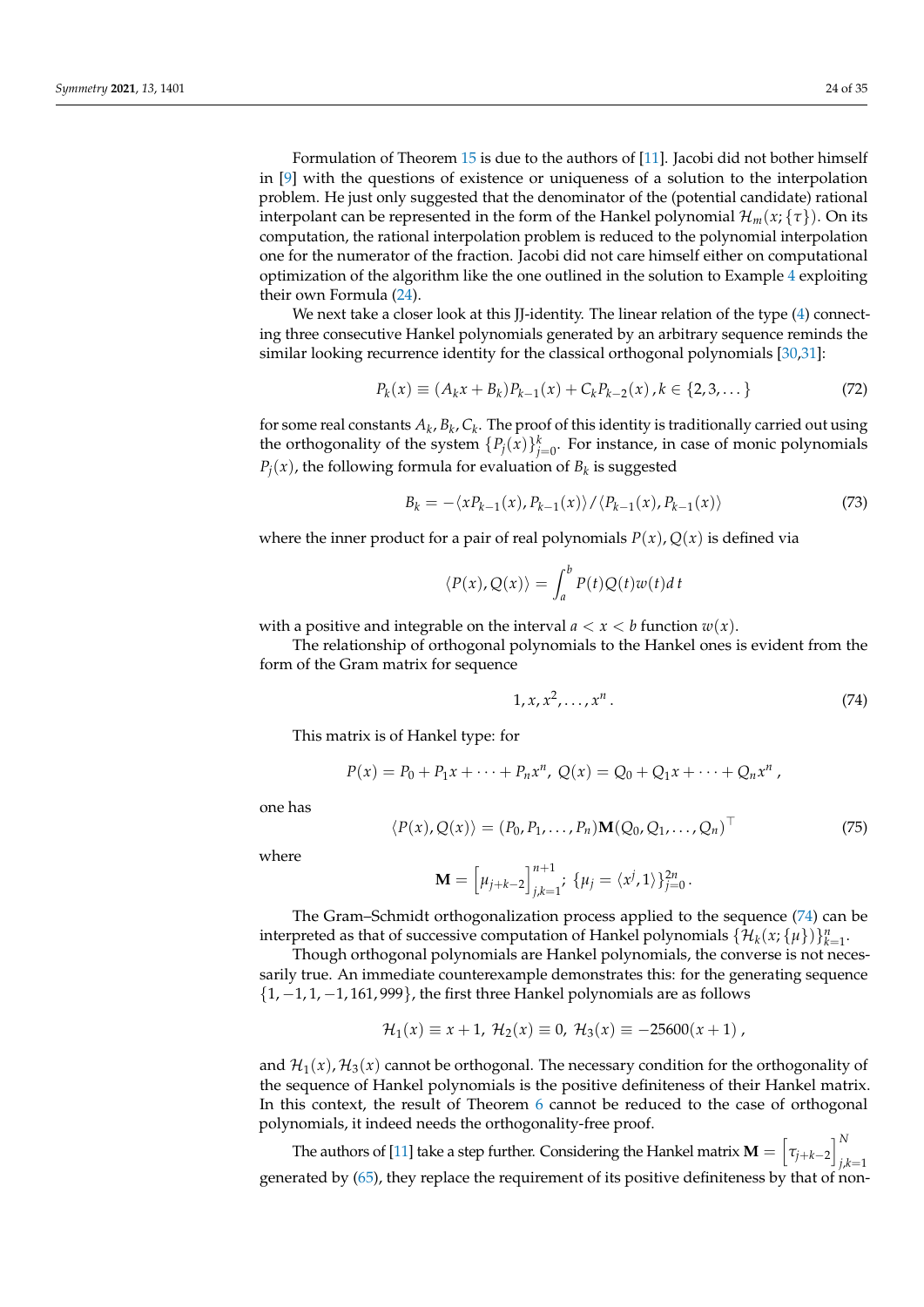vanishing of all its leading principal minors  $H_1({\tau}), \ldots, H_N({\tau})$ . Formula [\(75\)](#page-23-1) is kept for the definition of the inner product and it becomes equivalent to

<span id="page-24-1"></span>
$$
\langle P(x), Q(x) \rangle = \sum_{j=1}^{N} \frac{y_j}{W'(x_j)} P(x_j) Q(x_j).
$$
 (76)

In this way, some of the traditional properties of the classical inner product are lost. However, the relationship of the type connecting the (quasi)orthogonal Hankel polynomials  $\mathcal{H}_1(x;\{\tau\})$ ,  $\mathcal{H}_2(x;\{\tau\})$ ,... remains valid with the new definition of the inner product utilized in the formulas like [\(73\)](#page-23-2) for the involved constants computation. For finding  $\mathcal{H}_k(x;\{\tau\})$  (provided that  $\mathcal{H}_{k-2}(x;\{\tau\})$  and  $\mathcal{H}_{k-1}(x;\{\tau\})$  are known), either the 2 $k+3$ inner products computations in  $\mathbb{R}^{k+1}$  via [\(75\)](#page-23-1) are needed or, equivalently, the same number of polynomial evaluations for the inner product in the form [\(76\)](#page-24-1).

Returning to Formula [\(27\)](#page-8-3) for computation of the constants in the JJ-identity [\(4\)](#page-1-0), one can notice that the cost of this is equivalent to only 2 inner products in R*k*+<sup>1</sup> . We do not have any idea how to clear up the perplexity why the more general and computationally effective result is completely forgotten; we have not found any reference to it later than 1910.

We next intend to determine what assumption from those posed in Theorem [15](#page-19-4) is responsible for the uniqueness of the solution to the rational interpolation problem, i.e., the one that prevents the cases like that in Example [3.](#page-19-5)

#### <span id="page-24-0"></span>**6. Resultant Interpolation**

Let us clarify the relationship of the Hankel determinants  $H_{m+1}(\{\tau\})$  and  $H_n(\{\tilde{\tau}\})$ , which appeared in Theorem [15,](#page-19-4) to the problem of existence of a nontrivial common factor for the numerator and the denominator of the rational interpolant. This is closely related to the notion mentioned in Section [2,](#page-2-1) namely the resultant  $\mathcal{R}(p(x), q(x))$  of the polynomials [\(6\)](#page-3-1).

Given the polynomials [\(6\)](#page-3-1) compute their values

<span id="page-24-3"></span>
$$
p(x_j), q(x_j)
$$
 for  $j \in \{1, ..., N = m + n + 1\}$  (77)

and assume that none of them is zero. Generate the Hankel matrices

$$
H(\tau) = \left[ \tau_{i+j-2} \right]_{i,j=1}^{m+1}, \ H(\widetilde{\tau}) = \left[ \widetilde{\tau}_{i+j-2} \right]_{i,j=1}^{n+1}.
$$

by the sequences

$$
\left\{\tau_k = \sum_{j=1}^N \frac{p(x_j)}{q(x_j)} \frac{x_j^k}{W'(x_j)}\right\}_{k=0}^{2m}, \quad \left\{\tilde{\tau}_k = \sum_{j=1}^N \frac{q(x_j)}{p(x_j)} \frac{x_j^k}{W'(x_j)}\right\}_{k=0}^{2n}
$$
(78)

with  $W(x)$  defined by [\(44\)](#page-13-8).

<span id="page-24-4"></span>**Theorem 16.** *The following equalities are valid*

<span id="page-24-2"></span>
$$
H_n(\{\tilde{\tau}\}) = \frac{(-1)^{mn+n(n+1)/2}p_0}{\prod_{j=1}^N p(x_j)} \mathcal{R}(p(x), q(x)), \qquad (79)
$$

$$
H_{n+1}(\{\tilde{\tau}\}) = \frac{(-1)^{mn+n(n+1)/2}q_0}{\prod_{j=1}^{N} p(x_j)} \mathcal{R}(p(x), q(x)), \qquad (80)
$$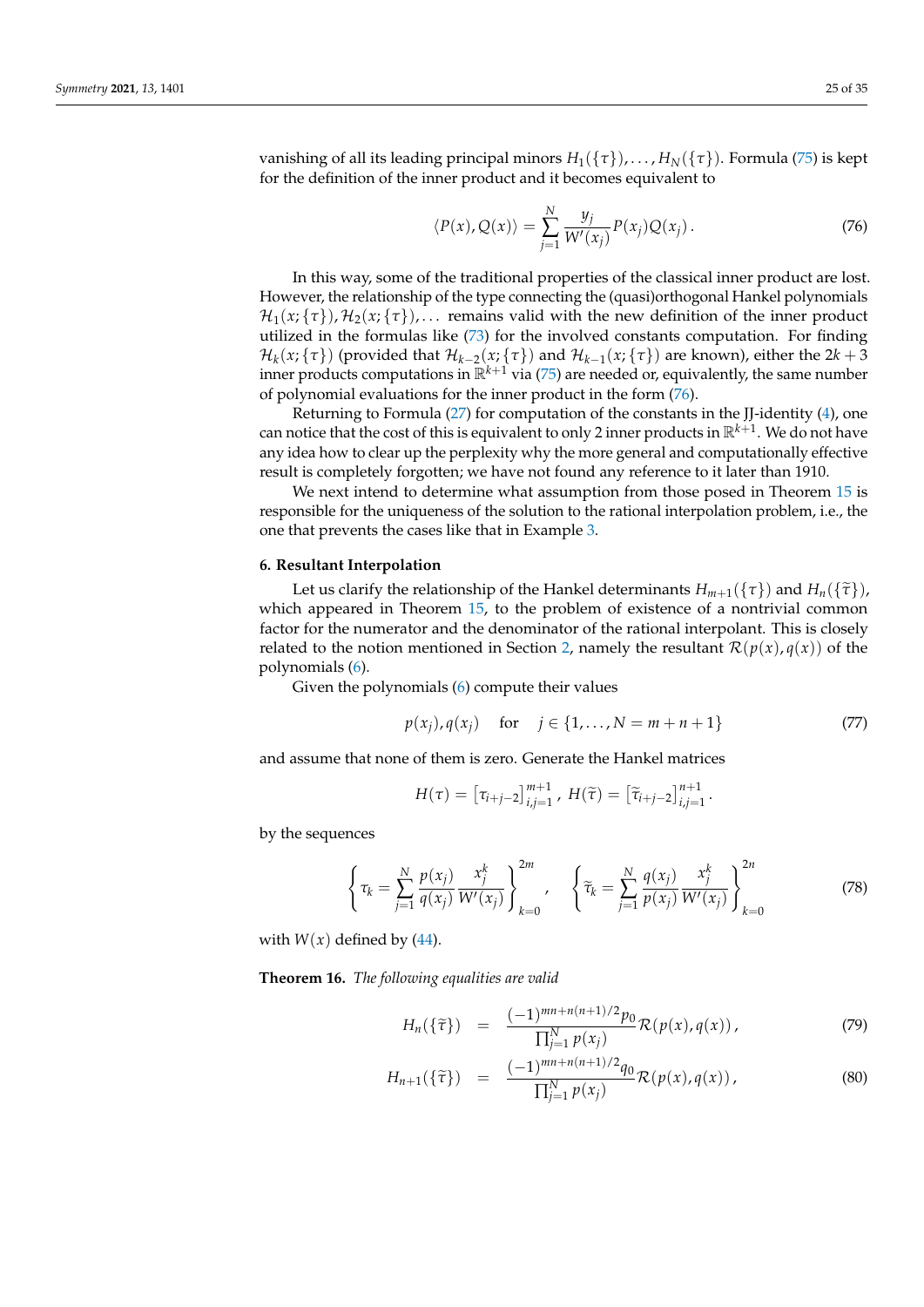$$
H_m(\{\tau\}) = \frac{(-1)^{m(m+1)/2} q_0}{\prod_{j=1}^N q(x_j)} \mathcal{R}(p(x), q(x)),
$$
  

$$
H_{m+1}(\{\tau\}) = \frac{(-1)^{m(m+1)/2} p_0}{\prod_{j=1}^N q(x_j)} \mathcal{R}(p(x), q(x)).
$$

**Proof.** Will be illuminated for a particular case  $n = 3$ ,  $m = 5$ . Consider first the case where *p*(*x*) possesses only simple zeros; denote them by  $\lambda_1$ ,  $\lambda_2$ ,  $\lambda_3$ . Construct a new sequence:

$$
\eta_k = \sum_{\ell=1}^3 \frac{q(\lambda_\ell)\lambda_\ell^k}{p'(\lambda_\ell)W(\lambda_\ell)} \quad \text{for} \quad k \in \{0, 1, \dots\}.
$$

From [\(49\)](#page-14-4) it follows that  $\tilde{\tau}_k = -\eta_k$  for  $k \in \{0, \ldots, 5\}$  and therefore

$$
H_3(\{\tilde{\tau}\}) = \begin{vmatrix} \tilde{\tau}_0 & \tilde{\tau}_1 & \tilde{\tau}_2 \\ \tilde{\tau}_1 & \tilde{\tau}_2 & \tilde{\tau}_3 \\ \tilde{\tau}_2 & \tilde{\tau}_3 & \tilde{\tau}_4 \end{vmatrix} = - \begin{vmatrix} \eta_0 & \eta_1 & \eta_2 \\ \eta_1 & \eta_2 & \eta_3 \\ \eta_2 & \eta_3 & \eta_4 \end{vmatrix}
$$
  
= 
$$
- \begin{vmatrix} 1 & 1 & 1 \\ \lambda_1 & \lambda_2 & \lambda_3 \\ \lambda_1^2 & \lambda_2^2 & \lambda_3^2 \end{vmatrix} \cdot \begin{vmatrix} \frac{q(\lambda_1)}{p'(\lambda_1)W(\lambda_1)} & 0 & 0 \\ 0 & \frac{q(\lambda_2)}{p'(\lambda_2)W(\lambda_2)} & 0 \\ 0 & 0 & \frac{q(\lambda_3)}{p'(\lambda_3)W(\lambda_3)} \end{vmatrix} \cdot \begin{vmatrix} 1 & \lambda_1 & \lambda_1^2 \\ 1 & \lambda_2 & \lambda_2^2 \\ 1 & \lambda_3 & \lambda_3^2 \end{vmatrix}
$$
  
= 
$$
- \prod_{1 \le j < k \le 3} (\lambda_j - \lambda_k)^2 \frac{\prod_{\ell=1}^3 q(\lambda_\ell)}{\prod_{\ell=1}^3 W(\lambda_\ell) \prod_{\ell=1}^3 p'(\lambda_\ell)}.
$$

Using the definition of the resultant in the form [\(7\)](#page-3-2), the last expression can be represented as

$$
-\prod_{1\leq j < k\leq 3} (\lambda_j - \lambda_k)^2 \frac{\prod_{\ell=1}^3 q(\lambda_\ell)}{\frac{\mathcal{R}(p(x), W(x))}{p_0^3} p_0^3 (-1)^3 \prod_{1\leq j < k \leq 3} (\lambda_j - \lambda_k)^2}
$$

Finally use the alternative definition of the resultant [\(8\)](#page-3-3):

<span id="page-25-0"></span>
$$
\frac{p_0^6 \prod_{\ell=1}^3 q(\lambda_\ell)}{\mathcal{R}(p(x), W(x))} = \frac{p_0 \mathcal{R}(p(x), q(x))}{(-1)^{9 \times 3} \prod_{j=1}^9 p(x_j)}.
$$
\n(81)

Thus, the equality [\(79\)](#page-24-2) is true.

We just proved this equality under the additional assumption that polynomial  $p(x)$  has all its zeros distinct. To extend this result to the general case, the traditional trick consists in application of Theorem [4.](#page-4-3) By Corollary [1,](#page-3-4) the condition of distinction (simplicity) of zeros of polynomial with symbolic (indeterminate) coefficients can be expressed as an algebraic inequality with respect to these coefficients. In accordance with the referred theorem, the algebraic identity which is valid under an extra assumption in the form of algebraic inequality, should be valid for all values of indeterminates.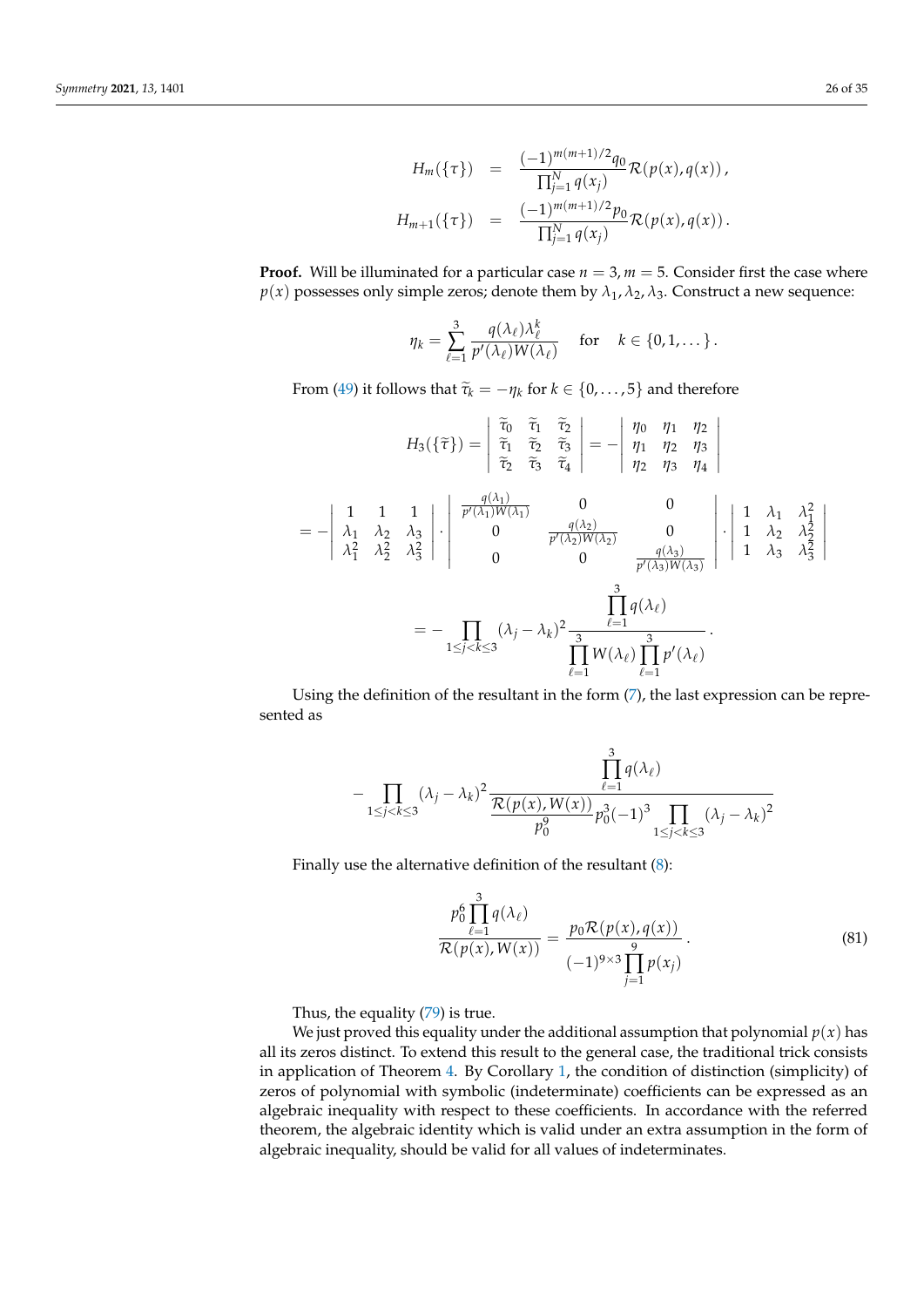To prove the equality [\(80\)](#page-24-2), multiply the determinant

$$
H_4(\{\widetilde{\tau}\}) = \begin{vmatrix} \widetilde{\tau}_0 & \widetilde{\tau}_1 & \widetilde{\tau}_2 & \widetilde{\tau}_3 \\ \widetilde{\tau}_1 & \widetilde{\tau}_2 & \widetilde{\tau}_3 & \widetilde{\tau}_4 \\ \widetilde{\tau}_2 & \widetilde{\tau}_3 & \widetilde{\tau}_4 & \widetilde{\tau}_5 \\ \widetilde{\tau}_3 & \widetilde{\tau}_4 & \widetilde{\tau}_5 & \widetilde{\tau}_6 \end{vmatrix}
$$

from the right-hand side by the determinant

$$
\left|\begin{array}{cccc} 1 & 0 & 0 & p_3/p_0 \\ 0 & 1 & 0 & p_2/p_0 \\ 0 & 0 & 1 & p_1/p_0 \\ 0 & 0 & 0 & 1 \end{array}\right|,
$$

evidently equal to 1. This results in the determinant which differs from the initial one only in the last column:

$$
\frac{1}{p_0} \begin{vmatrix} \widetilde{\tau}_0 & \widetilde{\tau}_1 & \widetilde{\tau}_2 & p_0 \widetilde{\tau}_3 + p_1 \widetilde{\tau}_2 + p_2 \widetilde{\tau}_1 + p_3 \widetilde{\tau}_0 \\ \widetilde{\tau}_1 & \widetilde{\tau}_2 & \widetilde{\tau}_3 & p_0 \widetilde{\tau}_4 + p_1 \widetilde{\tau}_3 + p_2 \widetilde{\tau}_2 + p_3 \widetilde{\tau}_1 \\ \widetilde{\tau}_2 & \widetilde{\tau}_3 & \widetilde{\tau}_4 & p_0 \widetilde{\tau}_5 + p_1 \widetilde{\tau}_4 + p_2 \widetilde{\tau}_3 + p_3 \widetilde{\tau}_2 \\ \widetilde{\tau}_3 & \widetilde{\tau}_4 & \widetilde{\tau}_5 & p_0 \widetilde{\tau}_6 + p_1 \widetilde{\tau}_5 + p_2 \widetilde{\tau}_4 + p_3 \widetilde{\tau}_3 \end{vmatrix}.
$$

Compute the entries of this column:

$$
p_0\tilde{\tau}_3 + p_1\tilde{\tau}_2 + p_2\tilde{\tau}_1 + p_3\tau_0 = \sum_{j=1}^9 \frac{q(x_j)}{p(x_j)} \frac{(p_0x_j^3 + p_1x_j^2 + p_2x_j + p_3)}{W'(x_j)}
$$
  
= 
$$
\sum_{j=1}^9 \frac{q(x_j)}{p(x_j)} \frac{p(x_j)}{W'(x_j)} = \sum_{j=1}^9 \frac{q(x_j)}{W'(x_j)} \frac{(47)}{=} 0,
$$

and similarly

$$
p_0\tilde{\tau}_4 + p_1\tilde{\tau}_3 + p_2\tilde{\tau}_2 + p_3\tilde{\tau}_1 = 0,
$$
  
\n
$$
p_0\tilde{\tau}_5 + p_1\tilde{\tau}_4 + p_2\tilde{\tau}_3 + p_3\tilde{\tau}_2 = 0,
$$

whereas

$$
p_0\widetilde{\tau}_6 + p_1\widetilde{\tau}_5 + p_2\widetilde{\tau}_4 + p_3\widetilde{\tau}_3 = \sum_{j=1}^9 \frac{q(x_j)x_j^3}{W'(x_j)} = q_0.
$$

Therefore,

$$
H_4(\{\widetilde{\tau}\}) = \frac{1}{p_0} \begin{vmatrix} \widetilde{\tau}_0 & \widetilde{\tau}_1 & \widetilde{\tau}_2 & 0 \\ \widetilde{\tau}_1 & \widetilde{\tau}_2 & \widetilde{\tau}_3 & 0 \\ \widetilde{\tau}_2 & \widetilde{\tau}_3 & \widetilde{\tau}_4 & 0 \\ \widetilde{\tau}_3 & \widetilde{\tau}_4 & \widetilde{\tau}_5 & q_0 \end{vmatrix} = \frac{q_0}{p_0} H_3(\{\widetilde{\tau}\})
$$

and with already deduced expression [\(81\)](#page-25-0) for  $H_3({\tilde{\tau}})$ , one gets the validity of [\(80\)](#page-24-2).  $\Box$ 

**Remark 3.** *The number of the interpolation values [\(77\)](#page-24-3) exceeds twice that of the coefficients of both polynomials*  $p(x)$  *and*  $q(x)$ *, i.e., the set of interpolation values is redundant for the resultant evaluation. However, from the statement of Theorem [16,](#page-24-4) one can notice that only the set*  ${p(x_j)/q(x_j)}_{j=1}^{n+m+1}$  of ratios (or their reciprocals) is involved in the resultant's computation. This *set is not redundant. (As for some extra multiples in the right-hand sides of Formulas [\(79\)](#page-24-2) and [\(80\)](#page-24-2), one may ignore the case of their vanishing as a* practically improbable *if the polynomials are randomly chosen over infinite fields).*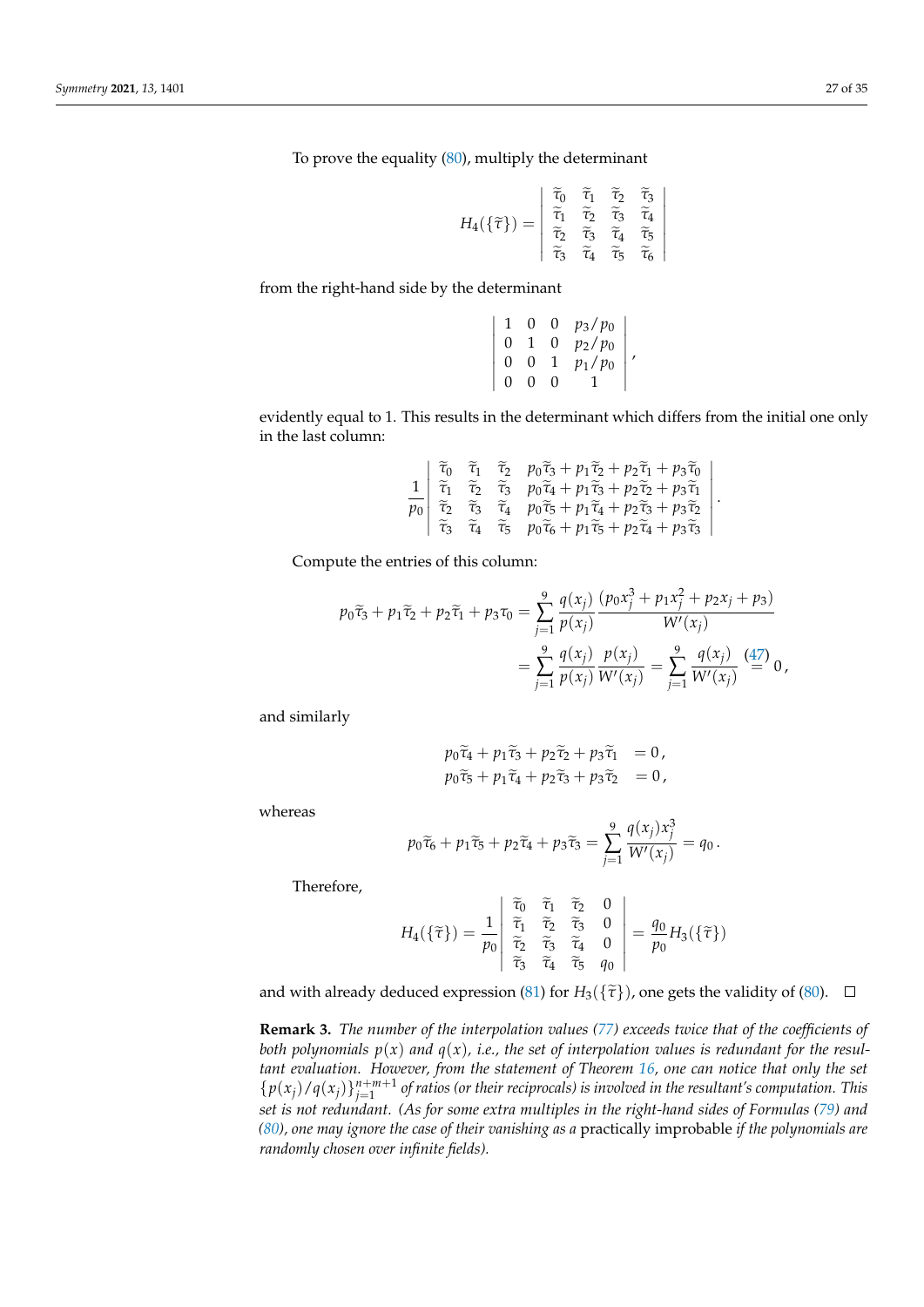## <span id="page-27-0"></span>**7. Hankel Polynomials Computation for Extended Data Set**

Let the data set  $(1)$  be extended by adding an extra point:

<span id="page-27-4"></span>*x x*<sup>1</sup> *x*<sup>2</sup> . . . *x<sup>N</sup> xN*+<sup>1</sup> *y y*<sup>1</sup> *y*<sup>2</sup> . . . *y<sup>N</sup> yN*+<sup>1</sup> with *xN*+<sup>1</sup> 6∈ {*x*1, . . . , *xN*} . (82)

Is it possible to organize the computation of the rational interpolant for this set based on already computed interpolant for the initial set [\(1\)](#page-0-0)? In other words: we are looking for an analogue of the Newton interpolation polynomial construction procedure.

In the framework of the approach discussed in Section [5,](#page-18-0) the stated problem can be reformulated as that of effective computation of Hankel polynomials generated by the sequence

<span id="page-27-1"></span>
$$
\widehat{\tau}_k = \sum_{j=1}^{N+1} \frac{x_j^k y_j}{\widehat{W}'(x_j)}; \text{ here } \widehat{W}(x) = \prod_{j=1}^{N+1} (x - x_j) \stackrel{(44)}{\equiv} W(x)(x - x_{N+1}). \tag{83}
$$

and a similar one obtained on replacing  $y_j$  by  $1/y_j$ , under the assumption that the corresponding Hankel polynomials for smaller data set [\(1\)](#page-0-0) are already at our disposal.

**Theorem 17.** *Hankel polynomial (we slightly simplify here the notation:*  $H_k = H_k(\{\tau\})$ *,*  $\hat{H}_k = H_k(\{\tau\})$  $H_k(\{\hat{\tau}_k\})$ 

$$
\widehat{\mathcal{H}}_k(x;\{\widehat{\tau}\}) = \begin{vmatrix}\n\widehat{\tau}_0 & \widehat{\tau}_1 & \dots & \widehat{\tau}_k \\
\widehat{\tau}_1 & \widehat{\tau}_2 & \dots & \widehat{\tau}_{k+1} \\
\vdots & \vdots & & \vdots \\
\widehat{\tau}_{k-1} & \widehat{\tau}_k & \dots & \widehat{\tau}_{2k-1} \\
1 & x & \dots & x^k\n\end{vmatrix} \equiv \widehat{H}_k x^k + \dots
$$
\n(84)

 $g$ enerated by the sequence [\(83\)](#page-27-1) is linked to polynomials  $\mathcal{H}_k(x;\{\tau\})$  and  $\mathcal{H}_{k-1}(x;\{\tau\})$   $g$ enerated *by the sequence [\(65\)](#page-19-2) via the following identity*

<span id="page-27-2"></span>
$$
H_k \widehat{\mathcal{H}}_k(x; \{\widehat{\tau}\}) \equiv \widehat{H}_k \mathcal{H}_k(x; \{\tau\}) + \widehat{H}_{k+1} \mathcal{H}_{k-1}(x; \{\tau\}). \tag{85}
$$

**Proof.** Is based on the following equality connecting the sums [\(65\)](#page-19-2) and [\(83\)](#page-27-1):

$$
\tau_k = \widehat{\tau}_{k+1} - x_{N+1} \widehat{\tau}_k \tag{86}
$$

which can be deduced in exactly the same manner as the equality [\(57\)](#page-17-1) in the proof of Theorem [12.](#page-15-2) With its aid, represent  $\mathcal{H}_k(x; {\tau})$  first as the determinant of the order  $k+1$ :

$$
\mathcal{H}_k(x;\{\tau\}) = \begin{vmatrix}\n\hat{\tau}_1 - x_{N+1}\hat{\tau}_0 & \hat{\tau}_2 - x_{N+1}\hat{\tau}_1 & \dots & \hat{\tau}_{k+1} - x_{N+1}\hat{\tau}_k \\
\hat{\tau}_2 - x_{N+1}\hat{\tau}_1 & \hat{\tau}_3 - x_{N+1}\hat{\tau}_2 & \dots & \hat{\tau}_{k+2} - x_{N+1}\hat{\tau}_{k+1} \\
\dots & \dots & \dots & \dots \\
\hat{\tau}_k - x_{N+1}\hat{\tau}_{k-1} & \hat{\tau}_{k+1} - x_{N+1}\hat{\tau}_k & \dots & \hat{\tau}_{2k} - x_{N+1}\hat{\tau}_{2k-1} \\
1 & x & \dots & x^k\n\end{vmatrix}
$$

and then as the determinant of the order  $k + 2$ :

<span id="page-27-3"></span>
$$
= (-1)^{k+1} \begin{vmatrix} \hat{\tau}_0 & \hat{\tau}_1 & \cdots & \hat{\tau}_k & | & 1 \\ \hat{\tau}_1 & \hat{\tau}_2 & \cdots & \hat{\tau}_{k+1} & | & x_{N+1} \\ \vdots & \vdots & & \vdots & & \vdots \\ \hat{\tau}_k & \hat{\tau}_{k+1} & \cdots & \hat{\tau}_{2k} & | & x_{N+1}^k \\ 1 & x & \cdots & x^k & | & 0 \end{vmatrix}_{(k+2)\times(k+2)}
$$
(87)

Application of Sylvester's identity [\(5\)](#page-3-0) to the latter results in  $(85)$ .  $\Box$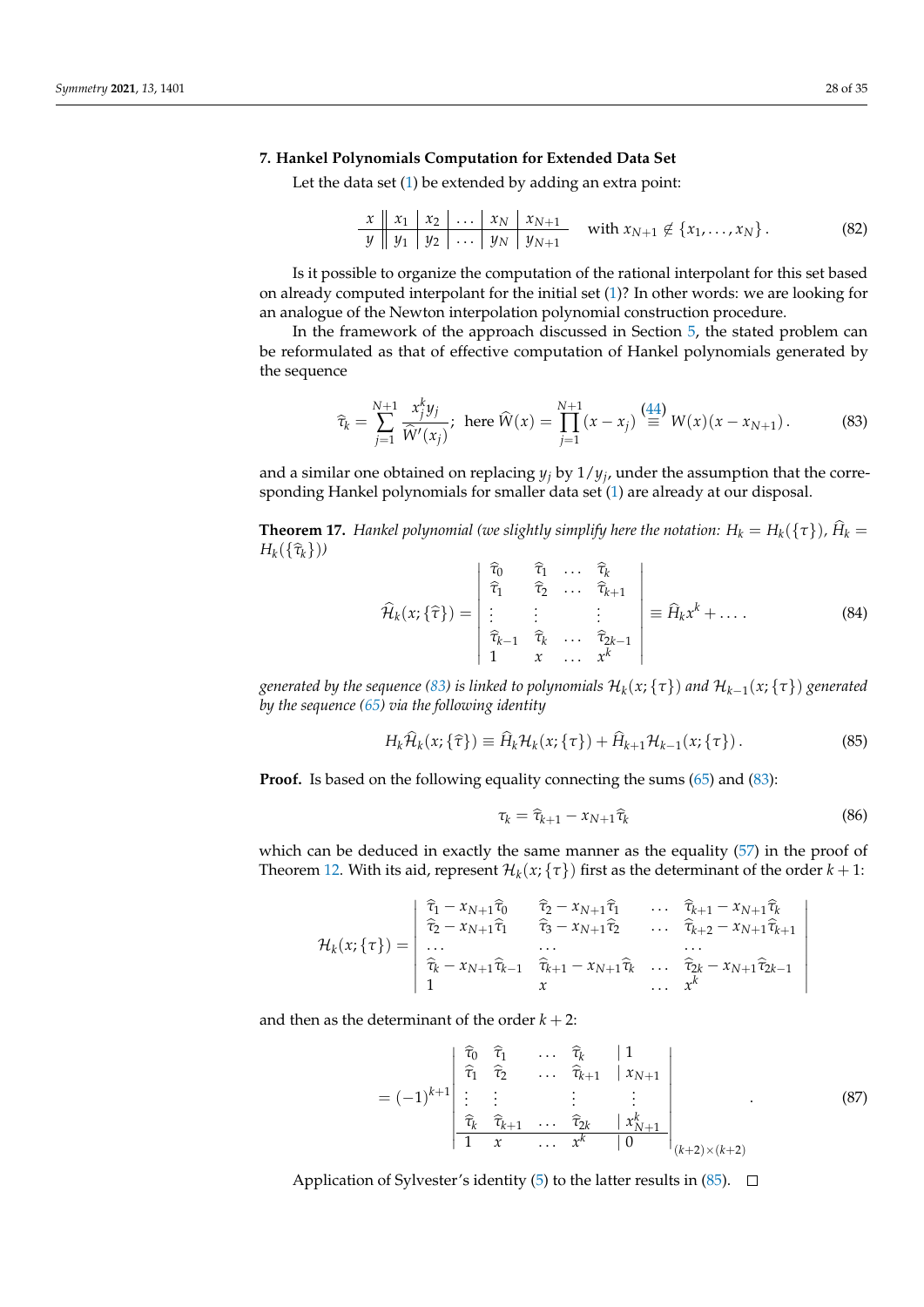**Corollary 1.** *The following equality is valid:*

<span id="page-28-0"></span>
$$
\widehat{H}_{k+1} \mathcal{H}_{k-1}(x_{N+1}) = (-1)^k H_k^2 - \mathcal{H}_k(x_{N+1}) \widehat{H}_k.
$$
\n(88)

**Proof.** Substitution  $x = x_{N+1}$  into [\(85\)](#page-27-2) results in

$$
\mathcal{H}_k(x_{N+1})H_k \equiv \hat{H}_k \mathcal{H}_k(x_{N+1}) + \hat{H}_{k+1} \mathcal{H}_{k-1}(x_{N+1})
$$

Comparing the coefficients of  $x^k$  in  $\mathcal{H}_k(x)$  and in [\(87\)](#page-27-3) yields that

$$
H_k = (-1)^k \widehat{\mathcal{H}}_k(x_{N+1}).
$$

which completes the proof of  $(88)$ .  $\Box$ 

Formula [\(88\)](#page-28-0) gives rise to the recursive procedure for Hankel determinants  $\{\hat{H}_\ell\}_{\ell=1}^{k+1}$ computation, with the final result as follows:

**Theorem 18.** Let  $\{ \mathcal{H}_j(x_{N+1}) \neq 0 \}_{j=1}^k$ . One has

<span id="page-28-1"></span>
$$
\widehat{H}_{k+1} = (-1)^k \mathcal{H}_k(x_{N+1}) \left( \sum_{j=1}^k \frac{H_j^2}{\mathcal{H}_j(x_{N+1}) \mathcal{H}_{j-1}(x_{N+1})} + \widehat{\tau}_0 \right), \text{ with } \mathcal{H}_0(x) \equiv 1. \tag{89}
$$

**Proof.** Is carried out by induction. For  $k = 1$ , the formula evidently follows from [\(88\)](#page-28-0). Assume that [\(89\)](#page-28-1) holds for some *k*. Let us prove its validity for  $k + 1$ . From [\(88\)](#page-28-0) one arrives at

$$
\widehat{H}_{k+2} = \frac{1}{\mathcal{H}_k(x_{N+1})} \left( (-1)^{k+1} H_{k+1}^2 - \mathcal{H}_{k+1}(x_{N+1}) \widehat{H}_{k+1} \right)
$$

and assuming that  $\mathcal{H}_{k+1}(x_{N+1}) \neq 0$ ,

$$
= (-1)^{k+1} \mathcal{H}_{k+1}(x_{N+1}) \left( \frac{H_{k+1}^2}{\mathcal{H}_{k+1}(x_{N+1}) \mathcal{H}_k(x_{N+1})} + \frac{(-1)^k}{\mathcal{H}_k(x_{N+1})} \widetilde{H}_{k+1} \right).
$$

Application of induction hypothesis [\(89\)](#page-28-1) completes the proof.  $\square$ 

Combination of the preceding results finalized in computational formula for

<span id="page-28-2"></span>
$$
\widehat{\mathcal{H}}_k(x) \tag{90}
$$

$$
= \frac{1}{\mathcal{H}_{k-1}(x_{N+1})} \Big( (-1)^k H_k \mathcal{H}_{k-1}(x) - \frac{\widehat{H}_k}{H_k} \{ \mathcal{H}_k(x_{N+1}) \mathcal{H}_{k-1}(x) - \mathcal{H}_{k-1}(x_{N+1}) \mathcal{H}_k(x) \} \Big)
$$

under the natural assumption for the non-vanishing of the denominators. It turns out that computation of Hankel polynomials for the extended data set [\(82\)](#page-27-4) can be performed directly via their counterparts for the initial data set [\(1\)](#page-0-0) without evaluation of all the symmetric functions [\(83\)](#page-27-1) (except for  $\hat{\tau}_0$ ).

**Example 5.** Add the point  $x = 4$  $x = 4$ ,  $y = 7$  to the data set of Example 4 and find the rational *interpolant*  $\hat{r}_{3,4}(x) = p(x)/q(x)$  *with* deg  $p(x) = 3$ , deg  $q(x) = 4$  *satisfying the extended set.* 

**Solution.** To find the denominator by Formula [\(90\)](#page-28-2):

$$
\widehat{\mathcal{H}}_4(x) = \frac{1}{\mathcal{H}_3(4)} \Bigg[ H_4 \mathcal{H}_3(x) - \frac{\widehat{H}_4}{H_4} \{ \mathcal{H}_4(4) \mathcal{H}_3(x) - \mathcal{H}_3(4) \mathcal{H}_4(x) \} \Bigg]
$$

we use the already found in solution of Example [4](#page-21-0) expressions for Hankel polynomials  $\mathcal{H}_3(x)$ ,  $\mathcal{H}_4(x)$ . The values of the leading coefficients of these polynomials, as well as those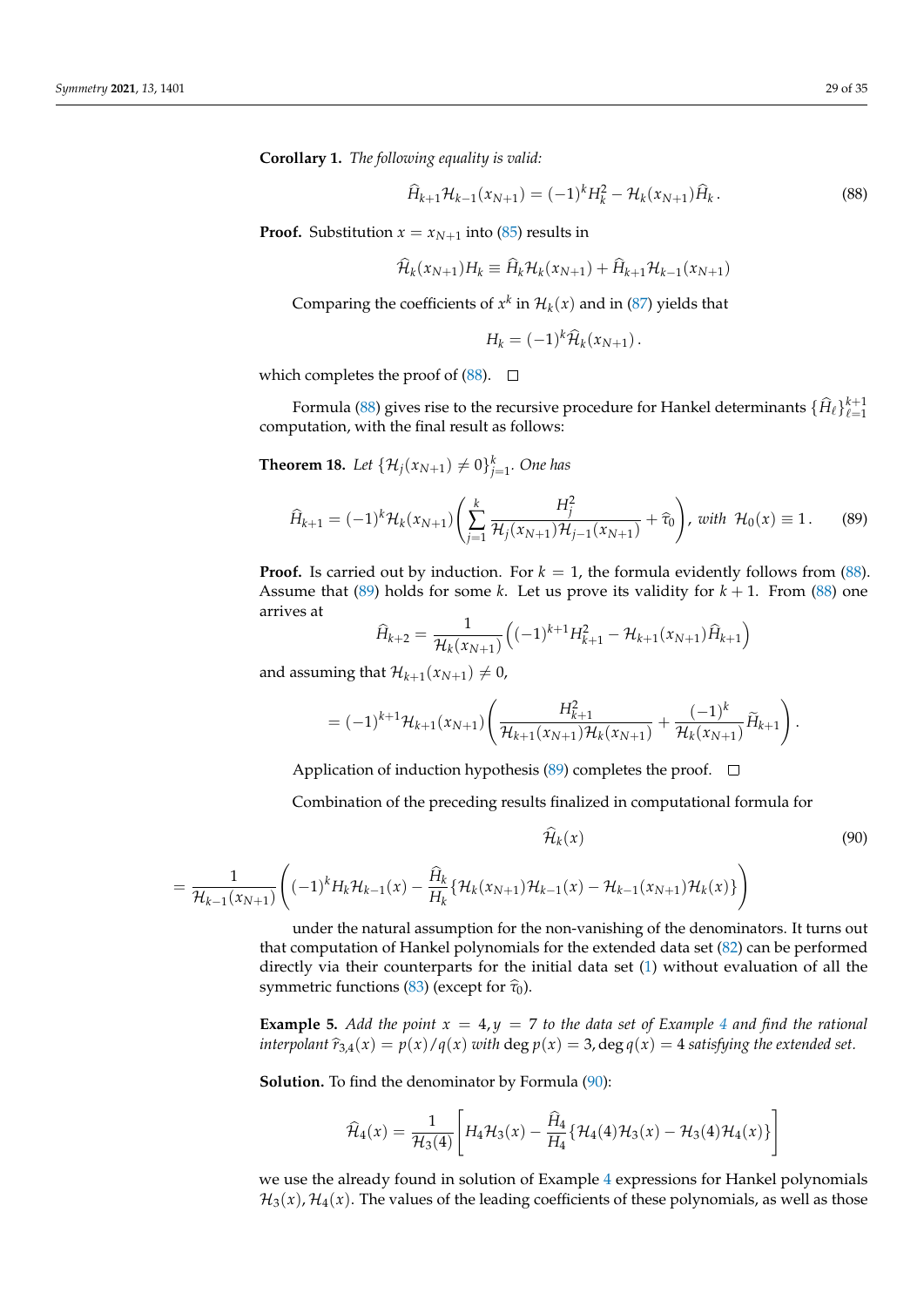of  $\mathcal{H}_1(x)$ ,  $\mathcal{H}_2(x)$ , complemented with the additional computation of  $\hat{\tau}_0 = -1/112$  permits one to find

$$
\widehat{H}_4 \stackrel{\text{(89)}}{=} -\mathcal{H}_3(4) \left( \frac{H_1^2}{\mathcal{H}_1(4)} + \frac{H_2^2}{\mathcal{H}_1(4)\mathcal{H}_2(4)} + \frac{H_3^2}{\mathcal{H}_2(4)\mathcal{H}_3(4)} + \widehat{\tau}_0 \right) = \frac{17117}{27216000} \, .
$$

Thus,

$$
\widehat{\mathcal{H}}_4(x) = \frac{17117}{27216000}x^4 - \frac{249211}{54432000}x^3 - \frac{52343}{27216000}x^2 + \frac{1165699}{54432000}x + \frac{53}{20160}.
$$

Computation of the numerator of the wanted fraction is performed in a similar way using the already computed in Example [4](#page-21-0) expressions for  $\mathcal{H}_2(x)$  and  $\mathcal{H}_3(x)$ . Finally,

$$
\widehat{r}_{3,4}(x) = \frac{-924015 x^3 + 642060 x^2 + 5084535 x + 143100}{34234 x^4 - 249211 x^3 - 104686 x^2 + 1165699 x + 143100}.
$$

We do not discuss here the exceptional cases where some of polynomials  $\mathcal{H}_k(x)$  vanish at  $x_{N+1}$ . As for a relationship of the obtained result to the Newton polynomial interpolant construction procedure (since the former should contain the latter as a particular case) we restrict ourselves to the reference to Theorem [13.](#page-17-2)

# <span id="page-29-0"></span>**8. Comparison with the Barycentric Representation**

We intend here to establish the relationship of Jacobi's approach to the one based on the so-called **barycentric representation**.

<span id="page-29-1"></span>**Theorem 19** (Ref. [\[6\]](#page-33-17)). *If a solution to the rational interpolation problem [\(61\)](#page-18-1)–[\(62\)](#page-18-2) with*  $m \leq n$ *exists, then*  $\mathbf{u} = [u_1, \dots, u_N]$  *is a vector of weights in one of its barycentric representations* 

$$
r(x) = \left(\sum_{j=1}^{N} \frac{u_j}{x - x_j} y_j\right) / \sum_{j=1}^{N} \frac{u_j}{x - x_j}
$$

*if and only if* **u** *belongs to the kernel of the*  $(N - 1) \times N$  *stack matrix* 

$$
A=\left(\frac{V}{H}\right)
$$

*where*

$$
\mathbf{V} = \begin{pmatrix} 1 & 1 & \dots & 1 \\ x_1 & x_2 & \dots & x_N \\ x_1^2 & x_2^2 & \dots & x_N^2 \\ \vdots & \vdots & & \vdots \\ x_1^{n-1} & x_2^{n-1} & \dots & x_N^{n-1} \end{pmatrix}, \ \mathbf{H} = \begin{pmatrix} y_1 & y_2 & \dots & y_N \\ x_1y_1 & x_2y_2 & \dots & x_Ny_N \\ \vdots & & \vdots & & \vdots \\ x_1^{m-1}y_1 & x_2^{m-1}y_2 & \dots & x_N^{m-1}y_N \end{pmatrix}.
$$

First, we claim that  $m + 1$  vectors

$$
\Xi_j = [x_1^j / W'(x_1), \dots, x_N^j / W'(x_N)] \text{ for } j \in \{0, 1, \dots, m\}
$$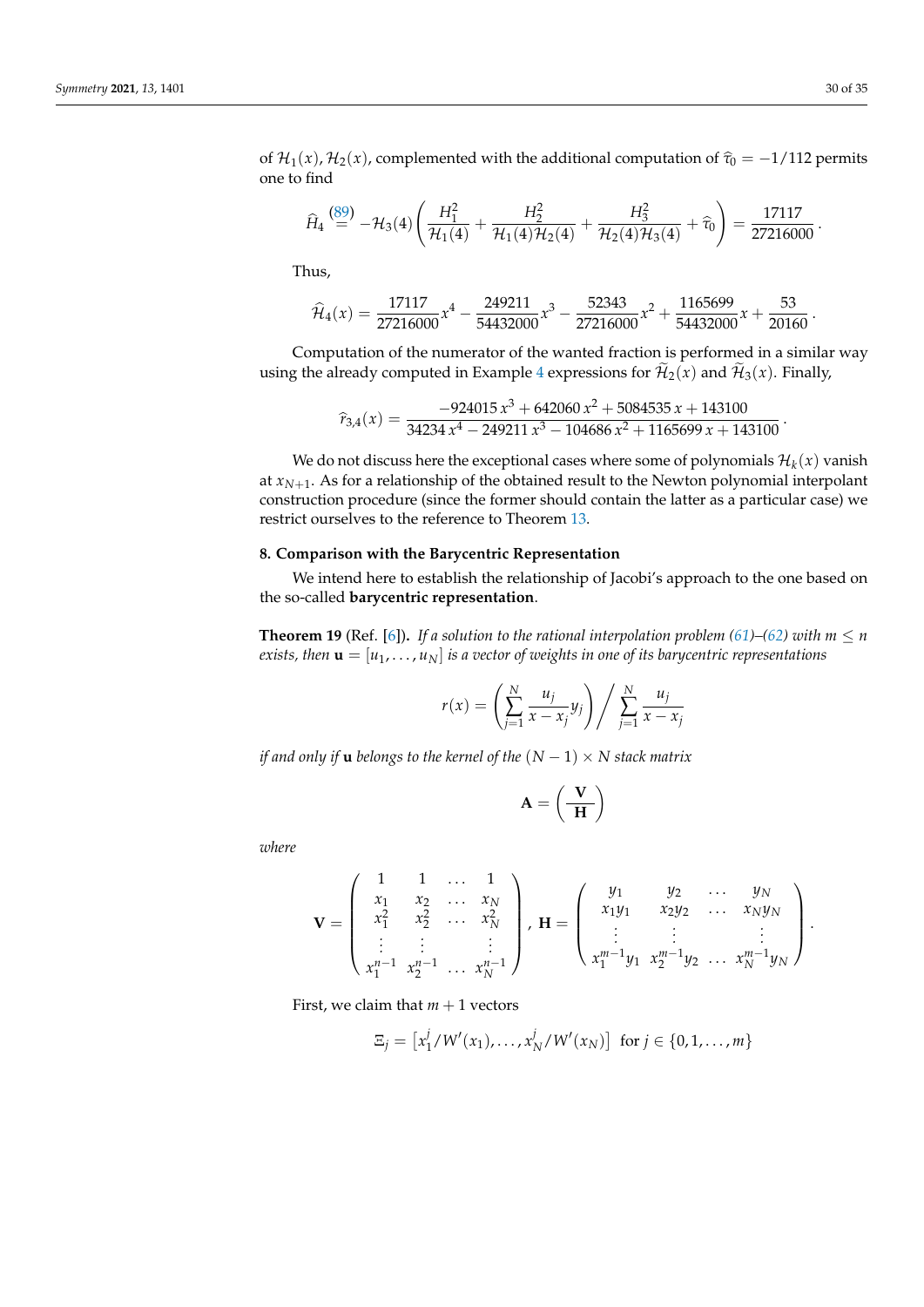belong to the kernel of the Vandermonde matrix **V**. Indeed this evidently follows from the equalities [\(48\)](#page-14-2). Next we look for a linear combination  $v_0\Xi_0 + v_1\Xi_1 + \cdots + v_m\Xi_m$ , which belongs to the kernel of the matrix **H**:

$$
\begin{pmatrix}\ny_1 & y_2 & \cdots & y_N \\
x_1y_1 & x_2y_2 & \cdots & x_Ny_N \\
\vdots & \vdots & & \vdots \\
x_1^{m-1}y_1 & x_2^{m-1}y_2 & \cdots & x_N^{m-1}y_N\n\end{pmatrix}
$$
\n
$$
\times \begin{pmatrix}\n1/W'(x_1) & x_1/W'(x_1) & \cdots & x_1^m/W'(x_1) \\
1/W'(x_2) & x_2/W'(x_2) & \cdots & x_2^m/W'(x_2) \\
\vdots & & \vdots & & \vdots \\
1/W'(x_N) & x_N/W'(x_N) & \cdots & x_N^m/W'(x_N)\n\end{pmatrix}\n\begin{pmatrix}\nv_0 \\
v_1 \\
\vdots \\
v_m\n\end{pmatrix} = \mathbb{O}_{m \times 1},
$$

or, equivalently, in the notation of symmetric functions [\(65\)](#page-19-2) of the data set,

$$
\left(\begin{array}{cccc} \tau_0 & \tau_1 & \ldots & \tau_m \\ \tau_1 & \tau_2 & \ldots & \tau_{m+1} \\ \vdots & \vdots & \vdots & \vdots \\ \tau_{m-1} & \tau_m & \ldots & \tau_{2m-1} \end{array}\right)_{m \times (m+1)} \left(\begin{array}{c} v_0 \\ v_1 \\ \vdots \\ v_m \end{array}\right) = \mathbb{O}_{m \times 1}.
$$

Provided that the rank of the matrix standing in the left-hand side of this equation equals *m*, the dimension of its kernel equals 1 with the basis vector consisting of the sequence of algebraic complements to the entries of the last row of the matrix

$$
\begin{pmatrix} \tau_0 & \tau_1 & \dots & \tau_m \\ \tau_1 & \tau_2 & \dots & \tau_{m+1} \\ \vdots & \vdots & & \vdots \\ \tau_{m-1} & \tau_m & \dots & \tau_{2m-1} \\ * & * & \dots & * \end{pmatrix}_{(m+1)\times(m+1)}
$$

.

Therefore, this vector must be proportional (collinear) to the vector of the coefficients of the denominator of the rational interpolant represented by [\(70\)](#page-20-1).

Consequently, the Hankel polynomial approach to the rational interpolation problem can be interpreted as a method for resolution of the system of linear equations for determining the vector of weights in barycentric representation of the interpolant from Theorem [19.](#page-29-1)

# <span id="page-30-0"></span>**9. Redundant Data Set with Systematic Errors**

We now turn to a problem of data storage systems, namely the one aimed at establishing the locations of erroneous blocks in their sequence containing together with data (information) blocks and also some specially designed checksums. This problem relates to the theory of the Error Correcting Codes. To explain the idea of one of the practical procedures from this theory, we first present an artificial example.

<span id="page-30-1"></span>**Example 6.** *Consider the data set*

| $x \parallel -2 \mid -1 \mid 0 \mid 1 \mid 2 \mid 3 \mid 4$    |  |  |  |
|----------------------------------------------------------------|--|--|--|
| $y \parallel 30 \mid -7 \mid 8 \mid 9 \mid 11 \mid 35 \mid 60$ |  |  |  |

*It is known that initially it has been generated by the polynomial of degree two with integer coefficients, but later on, a suspicion arises that up to two y-values are corrupted. Find the erroneous values and restore the initial polynomial.*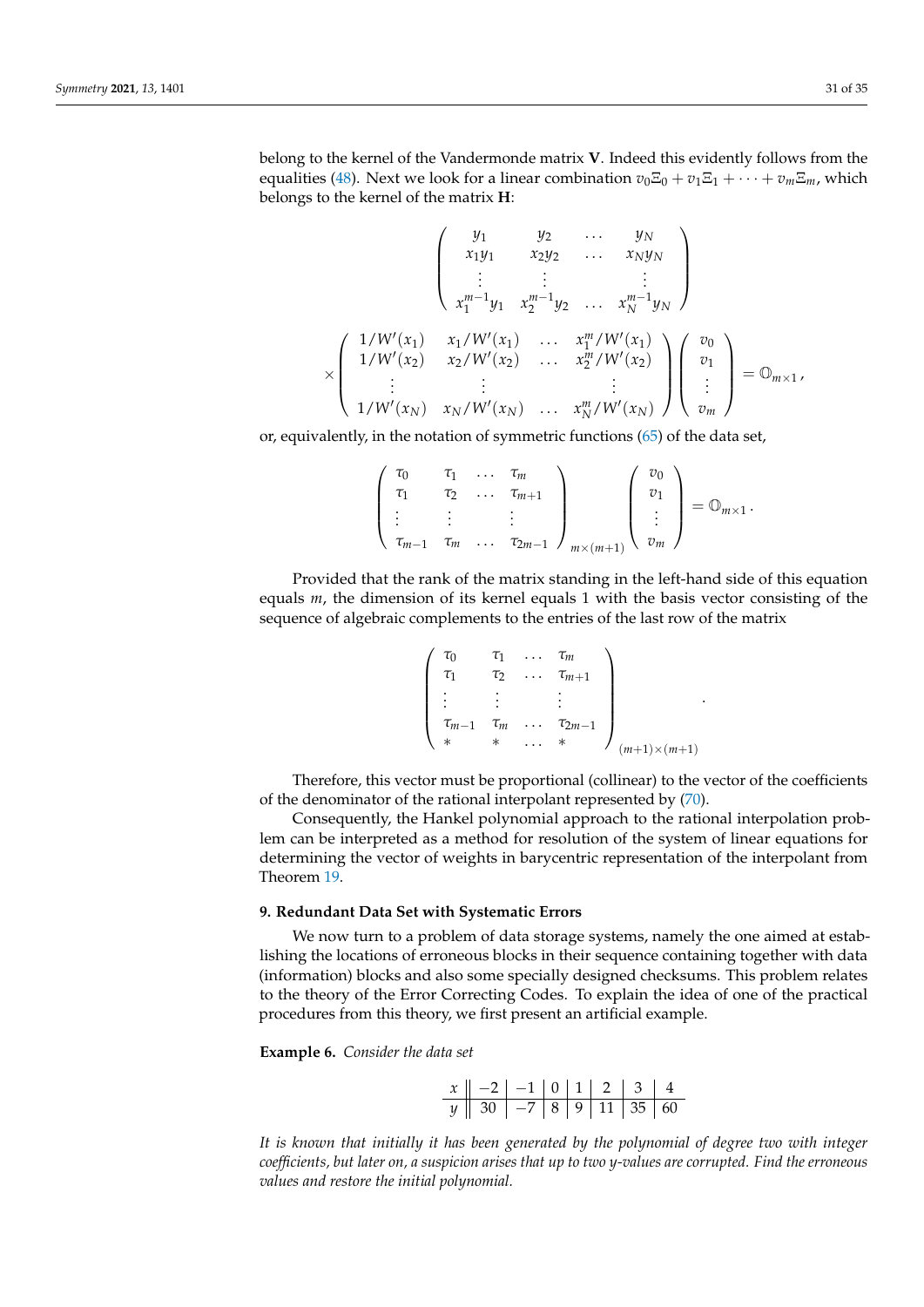**Solution.** Compute successively Hankel polynomials from Theorem [15](#page-19-4) and try to factorize them over Q. We succeed at

$$
\mathcal{H}_4(x; \{ \tilde{\tau} \}) \equiv -\frac{1}{1451520000} (x+1)(x-2)(4x^2 - 3x + 8)
$$

and at

$$
\mathcal{H}_2(x;\{\tau\}) \equiv -\frac{77}{320}(x+1)(x-2).
$$

It can be easily verified that the values of polynomial  $f(x) = 4x^2 - 3x + 8$  coincide with the *y*-values from the data set at all the given *x*-values except for  $x = -1$  and  $x = 2$ . Thus, the integer zeros of  $\mathcal{H}_2(x; \{\tau\})$  give the location of the erroneous values while the square factor of  $\mathcal{H}_4(x; \{ \tilde{\tau} \})$  coincides with the "true" polynomial generating the remaining correct *y*-values.  $\square$ 

We now concretize the problem statement. Let the data set [\(1\)](#page-0-0) of rational numbers be redundant for the polynomial computation, i.e., the number of true values in it exceeds  $k+1$  where  $k = \deg f(x)$  is known a priori. The number of corrupted *y*-values is unknown, but one may expect that it is much less than those of true. We need to find *x*-values corresponding to the erroneous *y*-values. The first step in dealing with this problem should be a test for the error presence. The next result is a trivial consequence of Theorem [11.](#page-14-3)

**Theorem 20.** *For the polynomial interpolant generated by* [\(1\)](#page-0-0) *to be of the degree*  $k < N - 1$ *, it is necessary and sufficient that*

$$
\tau_0 = 0, \ldots, \tau_{N-k-2} = 0, \tau_{N-k-1} \neq 0. \tag{91}
$$

Thus, the uncorrupted data set [\(1\)](#page-0-0) passes the test  $\{\tau_j=0\}_{j=0}^{N-k-2}$ , and then the Formula [\(53\)](#page-15-1) permits one to compute the polynomial. One may expect that the corrupted data set would not pass the test: generically, the degree of the interpolant for the random data set equals  $N - 1 > k$ . If the number *E* of erroneous values is given to one by revelation, the following result can be utilized for their location.

<span id="page-31-0"></span>**Theorem 21** (Ref. [\[32\]](#page-34-2)). Let  $E \in \{1, 2, ..., |N/2|-1\}$  and  $e_1, ..., e_E$  be distinct numbers *from*  $\{1, 2, \ldots, N\}$ *. Let polynomial*  $f(x)$  *be of a degree*  $k < N - 2E$ *. Let the data set satisfy the conditions*

- *(a)*  $y_j = f(x_j)$  *for*  $j \in \{1, ..., N\} \setminus \{e_1, ..., e_E\}$ ,
- *(b)*  $\hat{y}_{{e_s}} := f(x_{{e_s}}) \neq y_{{e_s}}$  for  $s \in \{1, ..., E\}$ . *Then,*

<span id="page-31-1"></span>
$$
\mathcal{H}_E(x;\{\tau\}) \equiv \frac{\prod_{s=1}^E (y_{e_s} - \widehat{y}_{e_s}) \prod_{1 \le s < t \le E} (x_{e_t} - x_{e_s})^2}{\prod_{s=1}^E W'(x_{e_s})} \prod_{s=1}^E (x - x_{e_s}). \tag{92}
$$

This result confirms one empirical conclusion from solution to Example [6.](#page-30-1) The other one can also be justified, i.e., under the conditions of Theorem [21,](#page-31-0) the following identity is valid, up to a sign [\[33\]](#page-34-3):

$$
\mathcal{H}_{k+E}(x;\{\tilde{\tau}\}) \equiv \frac{a_0^{N-k-2E-1}}{\prod_{j=1}^N y_j} \mathcal{H}_E(x;\{\tau\}) f(x) ,
$$

here,  $a_0$  stands for the leading coefficient of  $f(x)$ .

Unfortunately, in the practice of the error correcting codes, the exact number of erroneous values, as well as their location, is seldom known a priori. Therefore, in order to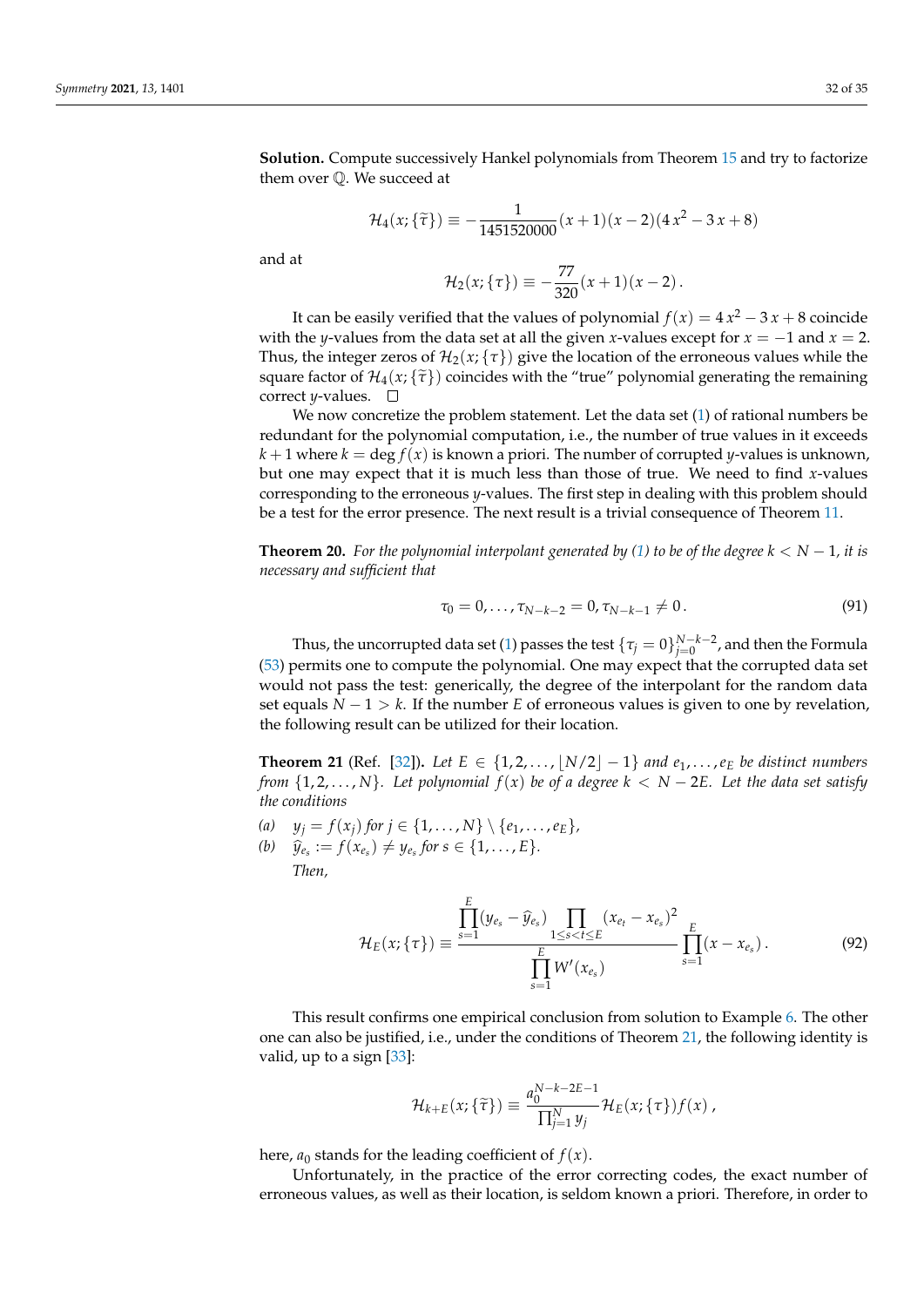find the polynomial from Theorem [21,](#page-31-0) one should verify the reducibility of the successive polynomials  $\mathcal{H}_1(x; \{\tau\})$ ,  $\mathcal{H}_2(x; \{\tau\})$ , ... . This reason immediately refers to the results of Section [3](#page-4-0) for the effective procedure of computation of the next polynomial in the succession when the previous ones are already known.

We now recall the idea of the *Berlekamp-Welch algorithm* [\[22\]](#page-33-19) for the error correction codes. Assume the integers  $y_1, \ldots, y_k$  are treated as information blocks to be protected against failures when put into computer data storage. For this aim, let us organize the checksums computation in the following way. First, chose arbitrary distinct integers  $x_1, \ldots, x_k$ , say  $\{x_j = j\}_{j=1}^k$ . Next, compute the polynomial interpolant  $f(x)$  of the degree  $\leq k-1$  for the data set  $\{(x_j, y_j)\}_{j=1}^k$ . Finally, evaluate  $f(x)$  at the points  $\{x_j = j\}_{j=k+1}^N$ . The obtained data set  $\{(x_j, f(x_j))\}_{j=1}^N$  is redundant for the  $f(x)$  computation, but now, in the view of preceding considerations, it might sustain some amount of data corruptions.

The real life application of the algorithm is performed in finite fields, say  $\mathbf{GF}(2^D)$  for sufficiently large positive integer *D*. Usually,  $\{x_j = \mathfrak{a}^{j-1}\}_{j=1}^N$  where a stands for a primitive element of the field. The polynomial [\(92\)](#page-31-1) is addressed as the *error locator polynomial*. In [\[22\]](#page-33-19), the algorithm of its construction is treated as the consequence of a linear system [\(64\)](#page-19-0) solving. The presence of errors in the data set causes the appearance of a nontrivial common factor for the numerator and the denominator, i.e., the conditions of Theorem [15](#page-19-4) are not fulfilled. Theorem [21](#page-31-0) demonstrates that it is possible to make a version of the Berlekamp–Welch algorithm which is free from the rational interpolation stage.

Compared with infinite fields, several computational difficulties appear when implementing the algorithms in  $GF(2^D)$ . We just list some of them: finding the inversion and discrete logarithm of an element, evaluation and zero finding for a polynomial over **GF**( $2^D$ ), etc. The vanishing of  $H_{k-1}$  in the JJ-identity [\(15\)](#page-5-4) is to be treated as an exception in an infinite field, but it has a non-zero probability in  $\mathbf{GF}(2^D).$  A complete treatment of these issues is to be done in further publications on the subject.

# **10. Conclusions**

We have addressed an approach for the solution of the polynomial and rational interpolation problem originated in the paper by Jacobi. It consists first in representation of the interpolant by virtue of appropriate Hankel polynomials and further recursive computation of the sequence of these polynomials via the Jacobi–Joachimsthal identity and its development. This yields one an opportunity to compute effectively the whole family of rational interpolants for the given data set.

Problems for further investigation relating the theoretical backgrounds of the Jacobi's approach are mentioned in Section [3.](#page-4-0) Extension of the approach to the (mentioned in Introduction) rational Hermite interpolation problem [\[34\]](#page-34-4) looks promising.

We trace some other topics of potential interest related to the approach:

- 1. The problem of choice of the interpolant with the prescribed restrictions on its entries. For the case of polynomials over  $\mathbb R$ , this might be the demand of absence of either real zeros for the denominator or zeros lying in the right half-plane of the complex plane (in other words, the denominator must be a *stable* polynomial). Is it possible to resolve these types of problems in the framework of the Hankel polynomial sequence construction? The positive answer can be guessed from the title of the original Joachimsthal's paper [\[13\]](#page-33-10). Indeed, it is devoted to the zero separation problem for a univariate polynomial over R.
- 2. Multivariate interpolation. The treatment of this problem meets more obstacles than the univariate counterpart. For instance, one can select such a data sets  $\{(x_j, y_j, z_j)\}_{j=1}^9 \subset \mathbb{R}^3$ with distinct pairs  $(x_j, y_j)$  for which the polynomial interpolant

$$
f(x,y) \in \mathbb{R}[x,y], \deg f = 3, \{(x_j,y_j) = z_j\}_{j=1}^9
$$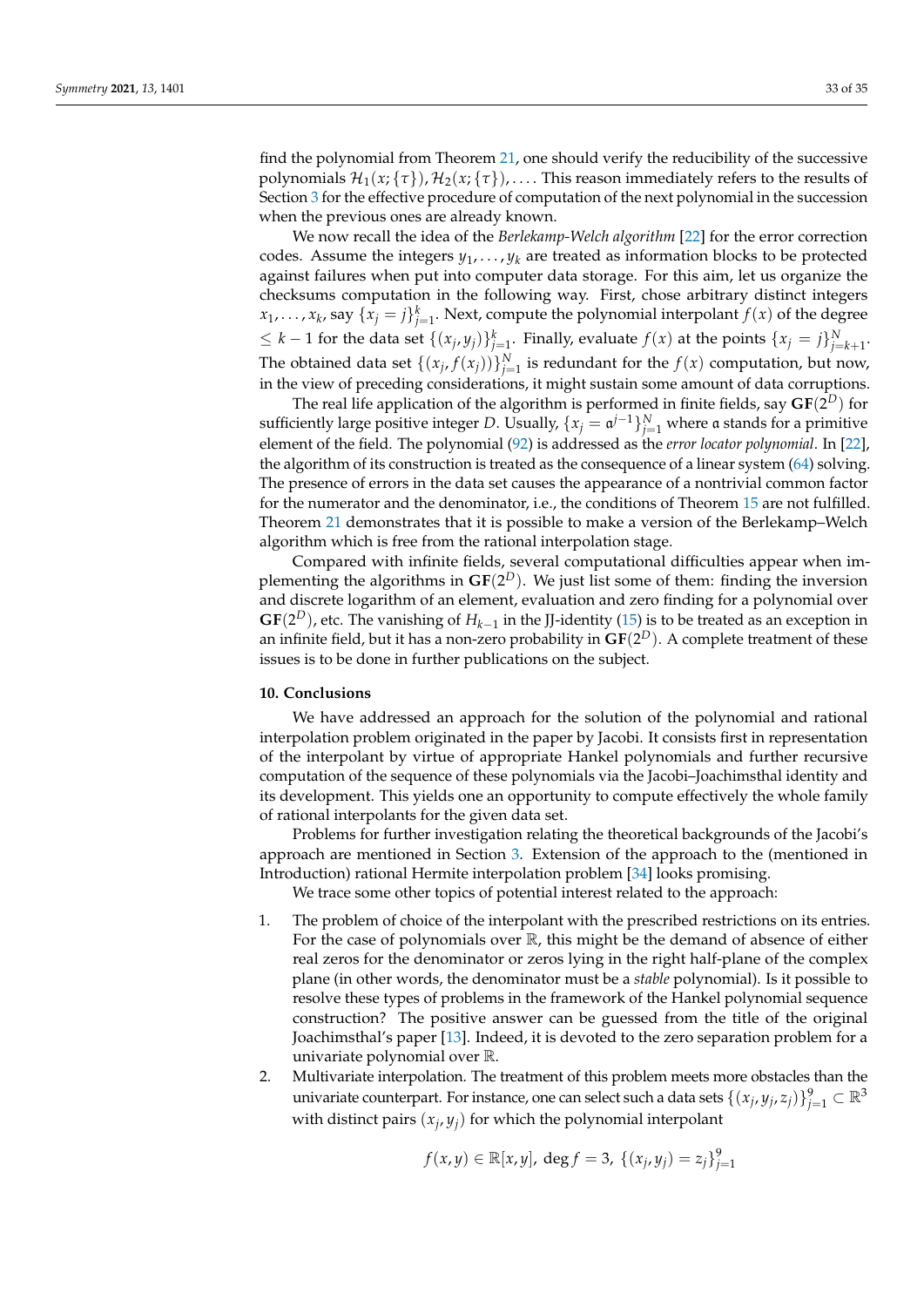does not exist. On the other hand, there exist counterparts for the results from Section [4](#page-13-0) for multivariate symmetric functions. For instance, an analogue of Theorem [10](#page-13-9) is known as (what a surprise!) *the Jacobi equality* [\[35\]](#page-34-5). Therefore, the extendability of the *everywhere Jacobi*'s approach to the multivariate rational interpolation problem looks intriguing.

**Author Contributions:** Conceptualization and methodology, A.U.; investigation, I.B. and E.K.; literature search, A.U. and E.K.; algorithm implementation, I.B.; writing—original draft preparation, A.U. and I.B. All authors have read and agreed to the published version of the manuscript.

**Funding:** This research received no external funding.

**Acknowledgments:** The authors wish to thank the anonymous reviewers for their very constructive comments.

**Conflicts of Interest:** The authors declare no conflict of interest.

# **References**

- <span id="page-33-0"></span>1. Meijering, E. A chronology of interpolation: From ancient astronomy to modern signal and image processing. *Proc. IEEE* **2002**, *90*, 319–342. [\[CrossRef\]](http://doi.org/10.1109/5.993400)
- <span id="page-33-1"></span>2. Bradley, R.E.; Sandifer, C.E. *Cauchy's Cours d'Analyse. An Annotated Translation*; Springer: New York, NY, USA, 2009.
- <span id="page-33-2"></span>3. Kronecker, L. Zur Theorie der Elimination einer Variabeln aus zwei algebraischen Gleichungen. *Mon. Kniglichen Preuss. Akad. ¨ Wiss. Berl.* **1881**, 535–600. Available online: <https://www.biodiversitylibrary.org/page/39003100> (accessed on 27 April 2021).
- <span id="page-33-3"></span>4. Netto, E. Zur Cauchy'schen Interpolationsaufgabe. *Math. Ann.* **1893**, *42*, 453–456. [\[CrossRef\]](http://dx.doi.org/10.1007/BF01444167)
- <span id="page-33-4"></span>5. Beckermann, B.; Labahn, B.; Villard, G. Fraction–free computation of matrix rational interpolants and matrix gcd's. *SIAM J. Matrix Anal. Appl.* **2000**, *22*, 114–144. [\[CrossRef\]](http://dx.doi.org/10.1137/S0895479897326912)
- <span id="page-33-17"></span>6. Berrut, J.-P.; Baltensperger, R.; Mittelmann, H.D. Recent developments in barycentric rational interpolation. In *Trends and Applications in Constructive Approximation*; Birkhäuser: Basel, Switzerland, 2005; pp. 27–51.
- 7. D'Andrea, C.; Krick, T.; Szanto, A. Subresultants, Sylvester sums and the rational interpolation problem. *J. Symb. Comput.* **2015**, **68**, 72–83. [\[CrossRef\]](http://dx.doi.org/10.1016/j.jsc.2014.08.008)
- <span id="page-33-5"></span>8. von zur Gathen, J.; Gerhard, J. *Modern Computer Algebra*, 3rd ed.; Cambridge University Press: Cambridge, UK, 2013.
- <span id="page-33-6"></span>9. Jacobi, C.G.J. Über die Darstellung einer Reihe gegebner Werthe durch eine gebrochne rationale Function. *J. Reine Angew. Math.* **1846**, *30*, 127–156.
- <span id="page-33-7"></span>10. Kumaresan, R. Identification of rational transfer function from frequency response samples. *IEEE Trans. Aerosp. Electron. Syst.* **1990**, *26*, 925–934. [\[CrossRef\]](http://dx.doi.org/10.1109/7.62245)
- <span id="page-33-8"></span>11. Eğecioğlu, Ö.; Koç, Ç.K. A fast algorithm for rational interpolation via orthogonal polynomials. *Math. Comp.* **1989**, 53, 249–264. [\[CrossRef\]](http://dx.doi.org/10.1090/S0025-5718-1989-0972369-4)
- <span id="page-33-9"></span>12. Jacobi, C.G.J. De eliminatione variabilis e duabus aequationibus algebraicis. *J. Reine Angew. Math.* **1836**, *15*, 101–124.
- <span id="page-33-10"></span>13. Joachimsthal, F. Bemerkungen über den Sturm'schen Satz. *J. Reine Angew. Math.* **1854**, *48*, 386–416.
- <span id="page-33-11"></span>14. Uteshev, A.Y.; Baravy, I. Solution of the rational interpolation problem via the Hankel polynomial construction. *Vestn. Sankt-Peterbg. Univ. Seriya 10* **2016**, *4*, 31–43. (In Russian) [\[CrossRef\]](http://dx.doi.org/10.21638/11701/spbu10.2016.403)
- <span id="page-33-12"></span>15. Frobenius, G. Über das Trägheitsgesetz der quadratischen Formen. *Verl. Königlichen Akad. Wiss.* **1894**, *241–256*, 407–431.
- <span id="page-33-13"></span>16. Gantmacher, F.R. *The Theory of Matrices*; Chelsea: New York, NY, USA, 1959.
- <span id="page-33-24"></span>17. Henrici, P. *Applied and Computational Complex Analysis: Power Series, Integration, Conformal Mapping, Location of Zeros*; John Wiley & Sons: New York, NY, USA, 1974; Volume 1.
- <span id="page-33-14"></span>18. Iohvidov, I.S. *Hankel and Toeplitz Matrices and Forms: Algebraic Theory*; Birkhäuser: Boston, MA, USA, 1982.
- <span id="page-33-15"></span>19. Berlekamp, E.R. *Algebraic Coding Theory*; Aegean Park Press: Laguna Hills, CA, USA, 1984.
- <span id="page-33-16"></span>20. Blahut, R.E. *Fast Algorithms for Digital Signal Processing*; Addison-Wesley Longman Publishing: Boston, MA, USA, 1985.
- <span id="page-33-18"></span>21. Trefethen, L.N. *Approximation Theory and Approximation Practice*; SIAM: Philadelphia, PA, USA, 2013.
- <span id="page-33-19"></span>22. Welch, L.R.; Berlekamp, E.R. Error Correction of Algebraic Block Codes. U.S. Patent 4,633,470, 30 December 1986.
- <span id="page-33-20"></span>23. Bôcher, M. *Introduction to Higher Algebra*, 2nd ed.; Dover: Mineola, NY, USA, 2004.
- <span id="page-33-21"></span>24. Kronecker, L. Bemerkungen zur Determinanten–Theorie. *J. Reine Angew. Math.* **1870**, *72*, 152–175.
- <span id="page-33-22"></span>25. Uspensky, J.V. *Theory of Equations*; McGraw–Hill: New York, NY, USA, 1948.
- <span id="page-33-23"></span>26. Weyl, H. *The Classical Groups: Their Invariants and Representations*, 2nd ed.; Princeton University Press: Princeton, NJ, USA, 1946.
- <span id="page-33-25"></span>27. Jonckheere, E.; Ma, C. A simple Hankel interpretation of the Berlekamp-Massey algorithm. *Linear Algebra Appl.* **1989**, *125*, 65–76. [\[CrossRef\]](http://dx.doi.org/10.1016/0024-3795(89)90032-3)
- <span id="page-33-26"></span>28. Gemignani, L. Rational interpolation via orthogonal polynomials. *Comput. Math. Appl.* **1993**, *26*, 27–34. [\[CrossRef\]](http://dx.doi.org/10.1016/0898-1221(93)90070-C)
- <span id="page-33-27"></span>29. Vahlen, K.T. Rationale Funktionen der Wurzeln; symmetrische und Affektfunktionen. In *Encyklopadie der Mathematischen Wissenschaften mit Einschluss ihrer Anwendungen*; Meyer, W.F., Ed.; Teubner: Leipzig, Germany, 1898–1904; Volume 1, pp. 449–479. Available online: [https://link.springer.com/chapter/10.1007/978-3-663-16017-5\\_12#citeas](https://link.springer.com/chapter/10.1007/978-3-663-16017-5_12#citeas) (accessed on 3 June 2021).